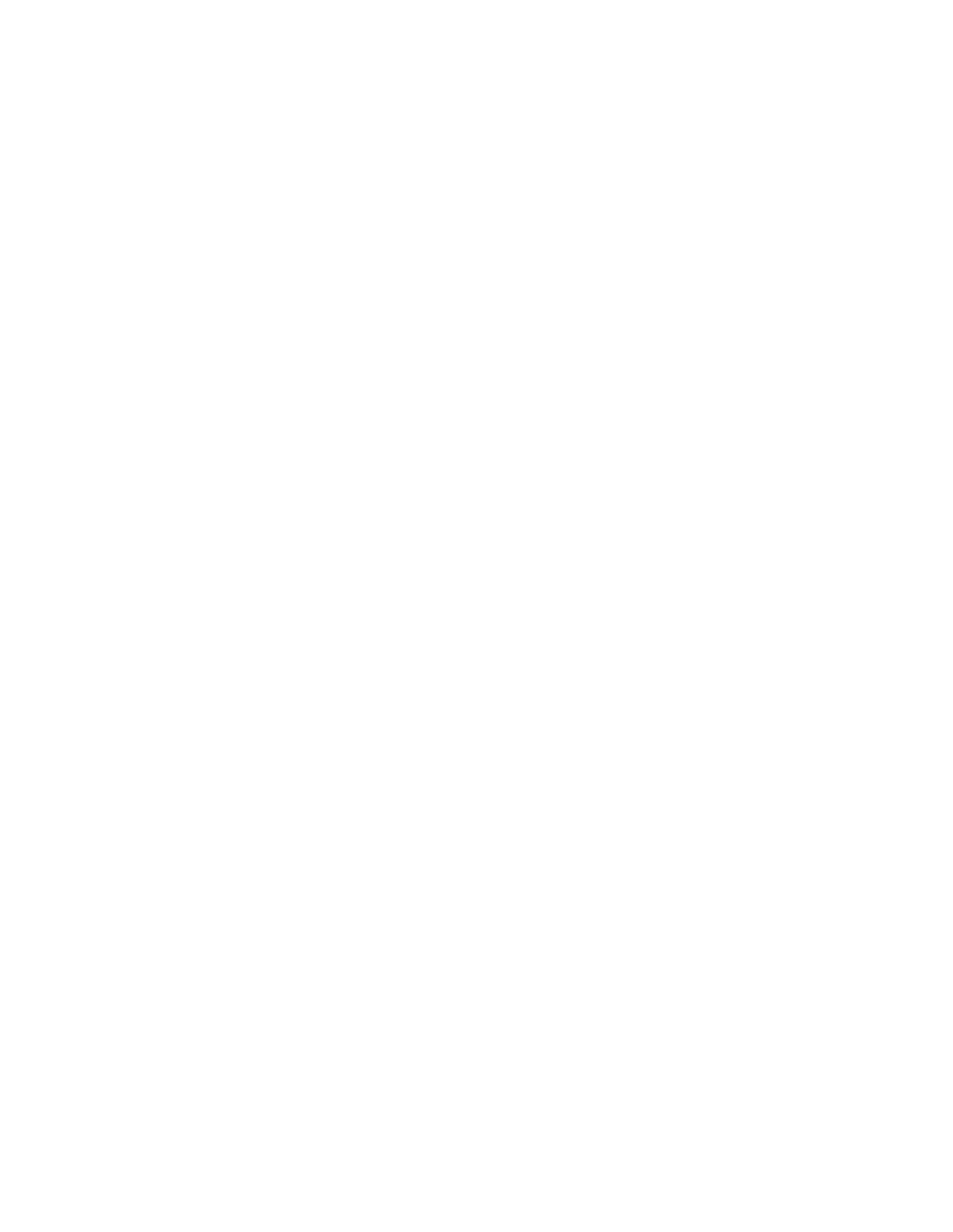

St. Vincent de Paul and St. Louise de Marillac faced many obstacles when they began their ministry with the poor in the streets of Paris almost 400 years ago. Despite numerous and seemingly overwhelming hardships, they persevered and forever changed the course of serving the poor. The five Community Health Ministries of the West Central Province of the Daughters of Charity continue this care and dedication within the communities they serve.

As the face of health care has evolved, so have the works of the Daughters of Charity. The origins of the Community Health Ministries reflect the course of these changing trends. Although they share a common mission of caring for the poor and vulnerable, each of the Community Health Ministries does so in accordance with the varied needs of their clients. While similar in purpose, all five ministries possess an individual identity and unique history.

The following narrative documents for the first time the stories of these distinctive agencies.

Many people contributed to these histories; however, it is with deep gratitude that the Daughters of Charity thank Carl McQueary, senior archivist and historian with the Seton Family of Hospitals, for his outstanding leadership in their completion.

Sister Helen Brewer

Sr. Helen Brewer, DC Chair, Seton Board of Trustees March 2011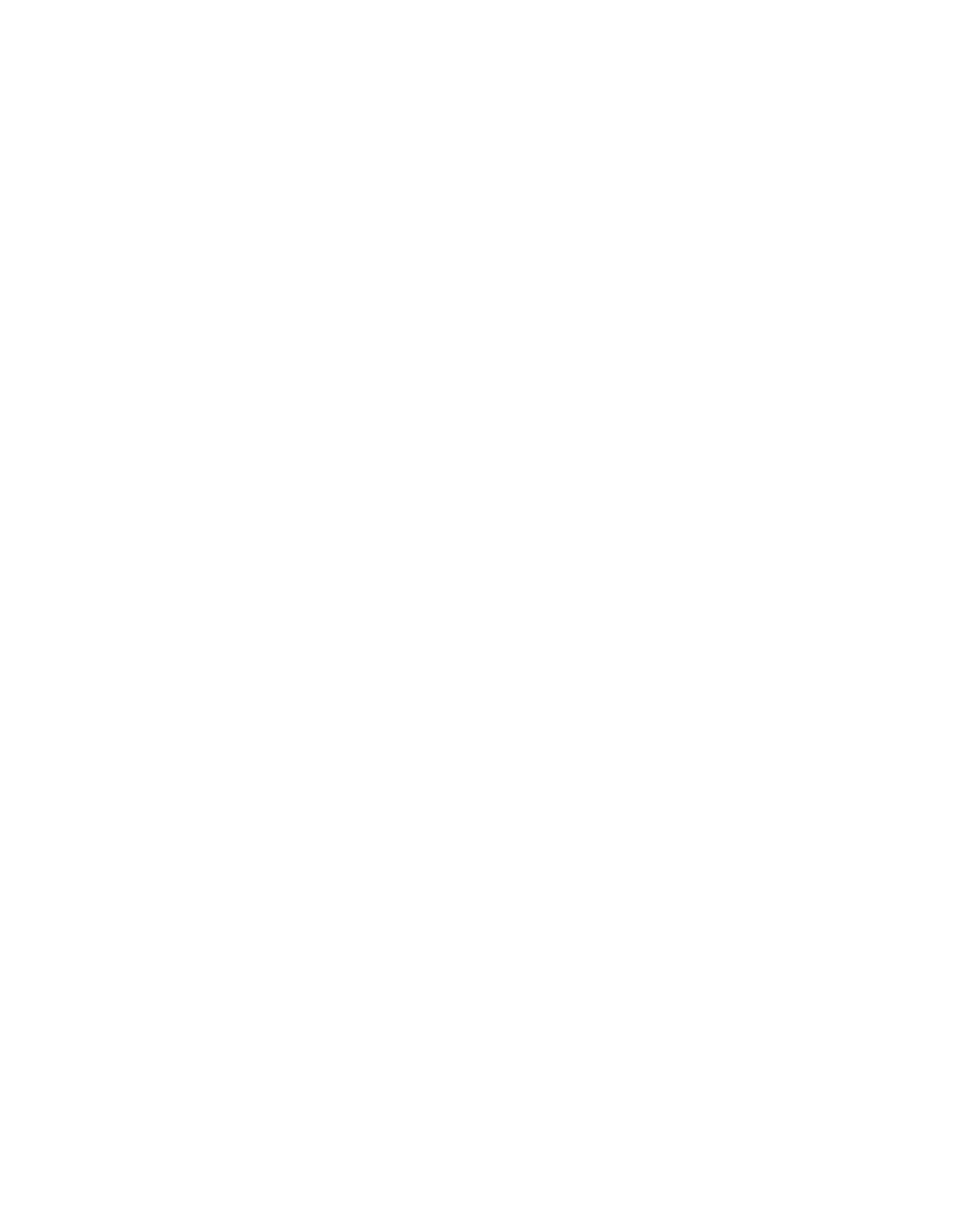### TABLE OF CONTENTS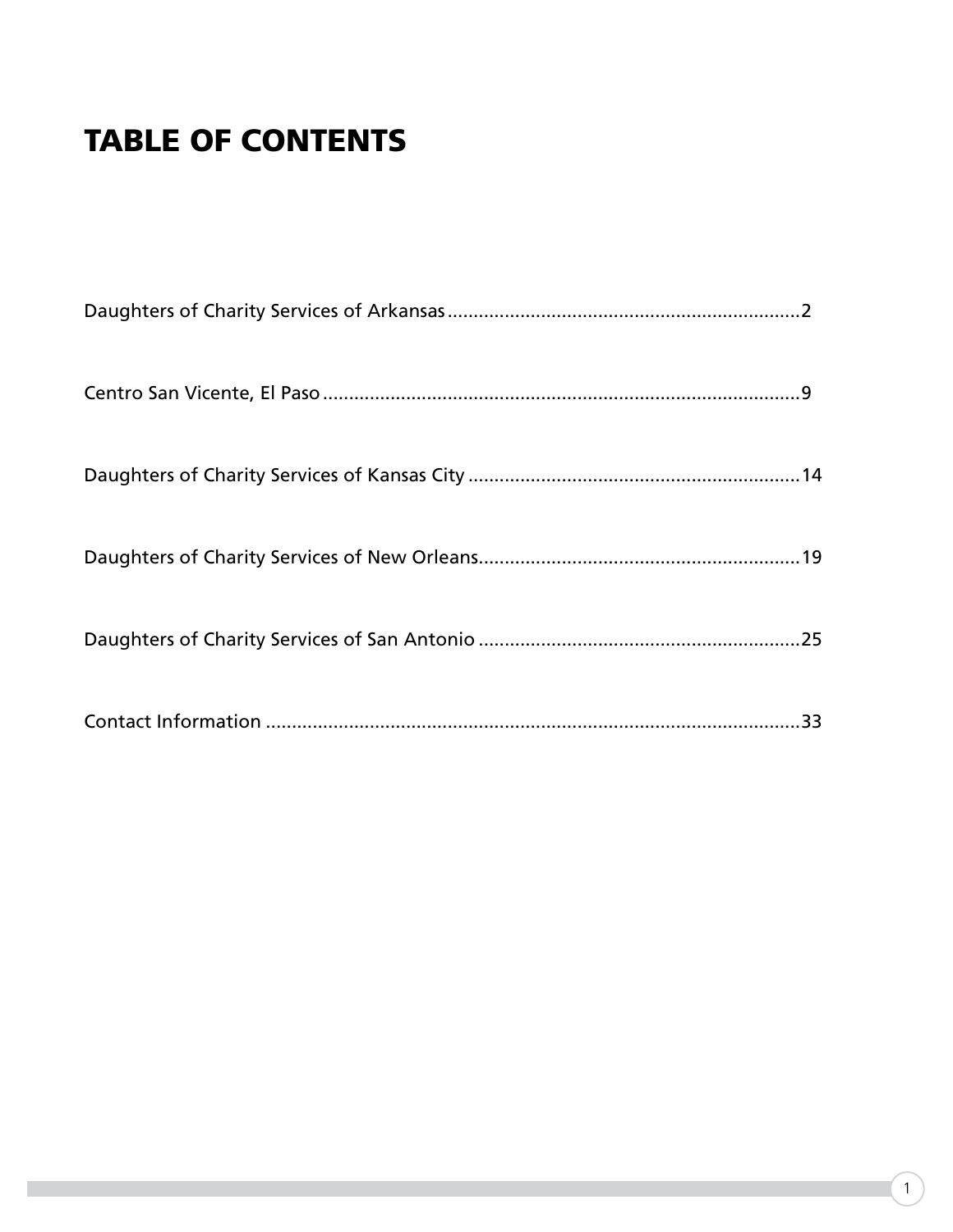#### Daughters of Charity Services of Arkansas: The First Two Decades

Railroad tracks cut through the Lower Mississippi Delta town of Gould, Ark., like a razor blade. It was once an unspoken boundary dividing the town as neatly as any border fence. For generations, white residents lived on one side of the tracks and black residents on the other. Poverty in Lincoln County is no respecter of man-made divisions, however. The majority of people here are poor – some exceedingly so. Many of the approximately 1,200 residents struggle with a series of seemingly overwhelming problems that the more affluent population of the country would have a hard time imagining. While some racial divisions still exist in Gould, the development of the health center, which has served the entire community for 20 years, has been a place where everyone – well-to-do and poor, white, Hispanic and black– have found a home.

Today, the population of the town is on the decline; the city government has endured many upheavals, and much of the industry in the region has either given up or relocated. Consolidation efforts shuttered the local school, the one remaining grocery store recently closed, as did the town's last remaining bank. A diminished economy and poor markets for cotton, rice and soybeans have pushed farming, the chief industry remaining in the area, to the brink. The townsfolk grapple with chronic unemployment as well as the resulting ills it brings. Drug abuse, teen pregnancy and illiteracy are all too common parts of life in this sleepy delta community.

The West Central Region of the Daughters of Charity National Health System (DCNHS-WC) was keenly aware of the suffering and lack of accessible health care in the communities in their service area. Previously, the systems' focus had primarily been on acute care within a hospital setting. This trend was shifting toward more focused efforts of keeping people well. In 1989, DCNHS-WC asked Charity Service Planners Sr. Mary Walz, DC, and Sr. Joan Pytlik, DC, to identify the health care and social services needs in underserved communities of the West Central Province. The province comprises a vast 11-state area stretching from the Mississippi River to the Dakotas and from Minnesota south to Texas. During the survey and assessment process, a group



of Vincentian priests extended an invitation to the Sisters to come to the Arkansas Delta to see the conditions of this area firsthand.

As a result of this visit and through additional research, the Sisters identified Gould as one of the most underserved communities in the province. In addition to the host of problems plaguing the town, the Sisters discovered that residents had very limited access to health care, social services or basic dental treatment. In rural Lincoln County, the geographic isolation and extreme poverty made seeking even the most basic medical services an ordeal. Many residents simply opted to go without.

The leadership of DCNHS-WC saw in Gould an opportunity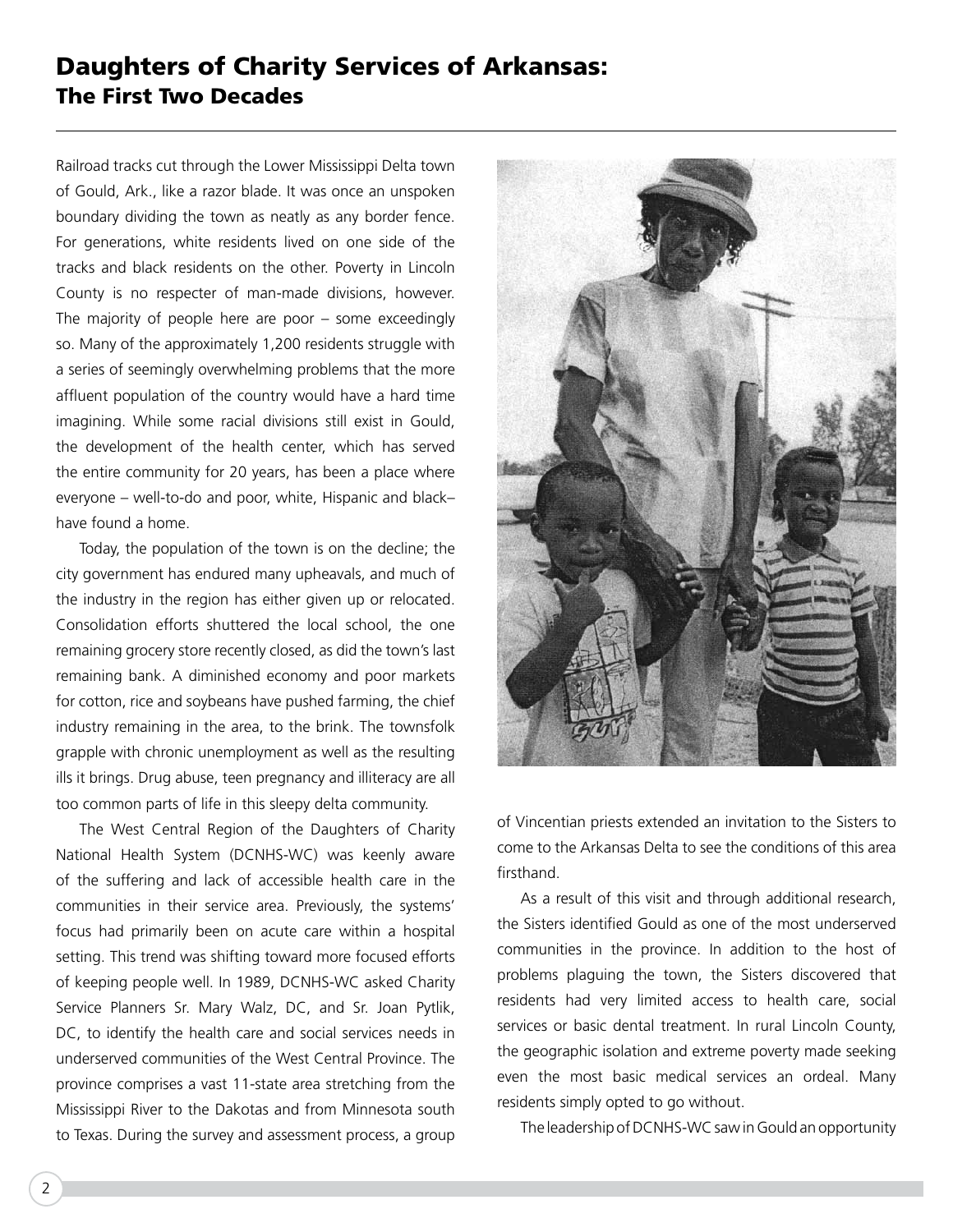to make a difference. Establishing community support for these efforts was crucial. Through the years, local residents had faced a series of disappointments as doctors, promising great things, came and went. Repeatedly, plans to bring help to this area failed to materialize. The Sisters began working in the community to explain to the residents about the health center plans and to assure them that, yes, it really was going to happen. Community focus group meetings were held in various locations in the county to determine how a center could best suit the needs of the community. State, county and city leaders were involved in the assessment.

These meetings brought into very sharp focus the obstacles of bringing reliable, accessible health care to the town. No local doctor would live in Gould and there was no pharmacy or pharmacists. Many residents did not own or have access to a car or to transportation. Simply getting a ride to see a doctor could cost as much as \$25. This was money they could not afford to spend, and it would make paying for the physician visit and any required medication impossible. Therefore, serious health conditions often went unattended. Gould was a town in desperate need.

To the casual observer, the mostly Baptist community of Gould, might have seemed an unlikely place to consider founding a Catholic health care center. Arkansas has traditionally been less than five percent Catholic. Gould has only a handful of practicing Catholics. In fact, at the time of the needs assessment, there were only two Catholic families in the town. Gould was selected based on several established criteria including the fact that a large portion of the population fell below the federal poverty level, there was a shortage of primary care providers who served the poor, the services provided by the center would not duplicate existing community programs or facilities, and the local leaders and the community wanted the health center.

Once the required background work was done, the search for an appropriate building to house the communitybased health and social service center was begun. This proved to be no easy task in a town where many of the structures still standing were either in use or abandoned and beyond salvaging. However, in March 1990, Catholic physician Dr. Randle Coker generously donated a building to the Daughters of Charity. A resident of Gonzales, La., Dr.

Coker had worked in the town some six years before and had converted the now-dilapidated brick structure into a clinic. Research into the site revealed its colorful past, that included housing city offices and the fire department. The jail also had once been located there before becoming the town doctor's office. In the latter years, use as a barbeque shack and junk store completed the building's downward spiral.

In May, George Muse, a native of Conway, Ark., was hired as executive director of the Daughters of Charity Health Services of Arkansas (DCS-ARK). He oversaw operations of the center and the extensive renovations of the donated building. Signs of the building's misuse slowly disappeared. While renovation was underway, Mr. Muse worked tirelessly to get the new center staffed, outfitted and ready to open. He worked with the Sisters, hiring new employees and getting new equipment ordered and in place. Sr. Joan Pytlik, a certified Nurse Practitioner; Sr. Mary Walz, a social worker; Mae Hawkins, a local nurse; and four others comprised the staff.

On Dec. 1, 1990, one year after the needs assessment study and the first visit of the Sisters, the St. Elizabeth Health Center opened to the public, bearing the name selected by a local focus group. The opening was commemorated by a large community celebration with local businesses providing food for the event. In a town where deprivation is all too well understood, the abundance of food provided for the opening reception was overwhelming. In addition to the dozens of local citizens as well as city, county and state authorities, the grand opening was also attended by Arkansas Governor Bill Clinton and Bishop Andrew McDonald of the Diocese of Little Rock. The stage was an 18-wheel flatbed trailer, decorated by the women of the community.

In rural Arkansas, word of mouth is one of the most effective means of communication and, soon, word of St. Elizabeth began to spread. The center's appointment calendar filled with new patients and, within the first two months, the staff had ministered to the needs of 150 patients. Fees for clinical visits were established according to a sliding scale based on the federal poverty level. A typical visit cost \$5 to \$10.

When a difficulty or need was encountered, innovative solutions were implemented. Realizing that it would be difficult to recruit a full-time physician to the area, a nurse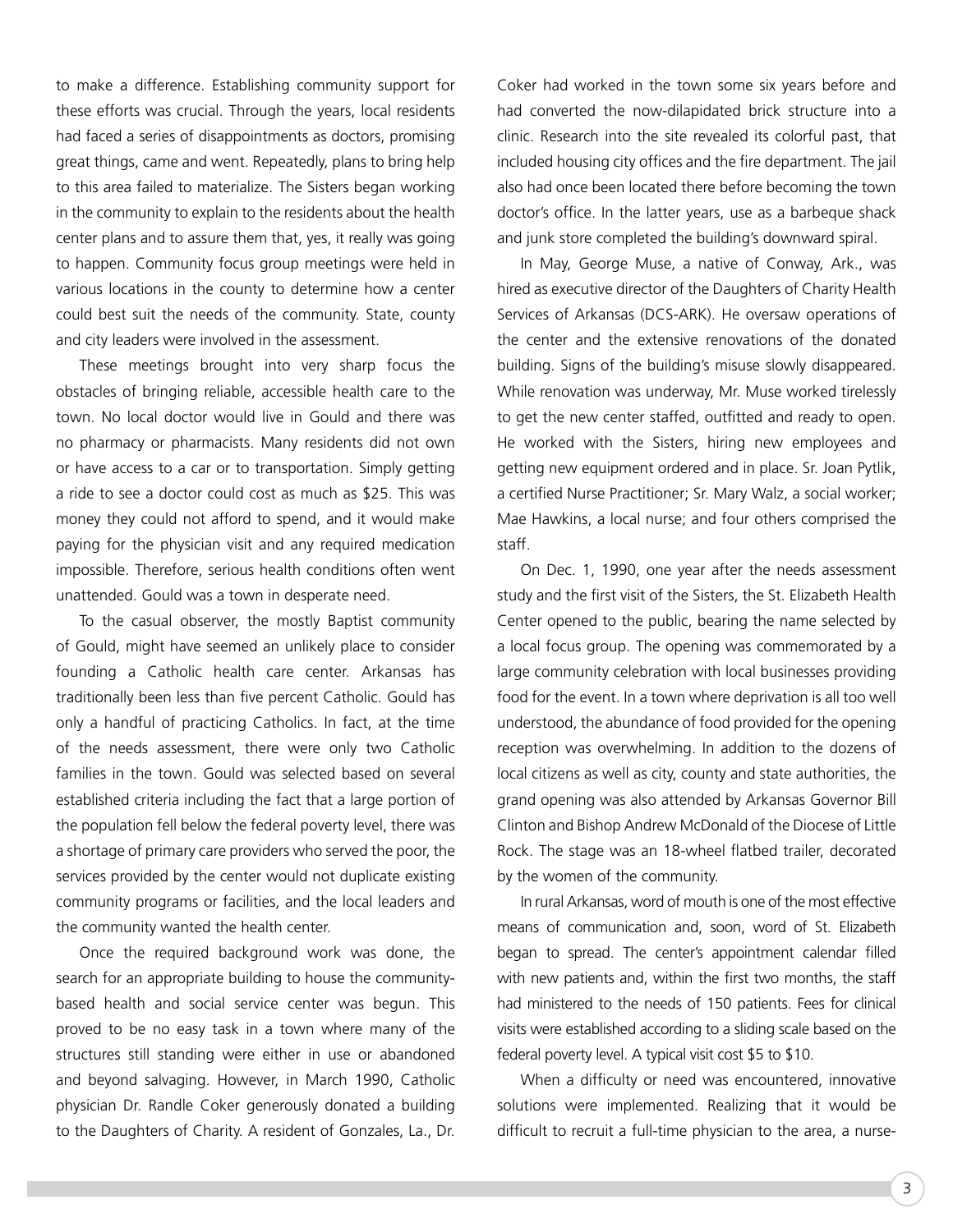practitioner practice was developed. The nurse practitioner, using an approved protocol, handled the majority of the cases in the center's family-practice setting. An agreement was made with a local physician to come twice a week to review charts, sign off on prescriptions and see the more complicated cases. Arrangements were made with St. Vincent's Health Center in Little Rock to provide various specialists who would volunteer their time and visit throughout the year.

A van was purchased and a transportation program was created to provide patients with safe, effective, low-cost transport to the center as well as to hospitals in the region. To overcome Gould's lack of a pharmacy, patient prescriptions were faxed to a pharmacy 10 miles away and the medicine was then delivered to St. Elizabeth at the end of each day. Additionally, as the problem of illiteracy became more evident, adult education classes were formed and taught by teachers with the Lincoln County Adult Education Program.

In 1992, St. Elizabeth named a new medical director, Dr. Robert Hoagland of Dumas, Ark. This relationship would prove to be fortuitous. Dr. Hoagland had for years operated the Dumas Medical Clinic in the small community 10 miles from Gould. He had been a supporter of St. Elizabeth from the start, was a friend to the working poor and was wellknown and admired throughout the state. As St. Elizabeth reached its stride, plans for opening an ancillary health center to provide expanded services to meet the needs of the region were being considered. Dr. Hoagland's clinic seemed the perfect choice. That summer, the Daughters of Charity entered into a lease agreement with the City of Dumas, which owns the clinic building in Dumas. Dr. Hoagland and his five-member staff operated the facility.

After the agreement was signed, a major renovation of the building was undertaken. The \$70,000 improvements were completed in just over three weeks. The reception room was enlarged, several offices were created and the exam rooms expanded and improved with new equipment. Additionally, the exterior of the building was repaired and painted.

The new clinic began operations in August 1992 and, within the first week, was almost at capacity. In the first month, Dr. Hoagland, the nurse practitioner and the clinic's staff had seen nearly 400 patients. Originally, plans had called for the addition of another nurse practitioner within a year of opening. However, due to patient load, it became apparent that another nurse would have to be added much sooner than was originally



expected. The center mirrors the operations of St. Elizabeth by offering both primary health care and social services.

Named after the Daughters of Charity's founder, St. Vincent de Paul, the De Paul Health Center's formal opening celebration and ribbon cutting was held on Sunday, Oct. 4, at 3 p.m. Dignitaries, city and county officials and citizens of the region turned out in large numbers to tour the newly renovated facility.

Immediately prior to the opening of De Paul, Sr. Seraphine Ferrero, DC, was named executive director over both of the clinics, replacing George Muse. As a former president of the West Central Region of the Daughters of Charity Health System, Sr. Seraphine brought a wealth of experience to the Gould and Dumas clinics. At about this time, Sr. Joan Pytlik, one of the original Sisters who had, with Sr. Mary Walz, worked tirelessly to found the center, left St. Elizabeth and Gould. She was missioned to Little Rock to direct the "Helping Hands" program, serving the poor in that community. Sr. Irma Vargas, DC, was missioned to Gould and Dumas to work in the centers. She served there for the next two years.

Later in the year, St. Elizabeth was nationally recognized by the Catholic Health Association for its approach to holistic healing for the whole person. A few months after that, St. Elizabeth became Arkansas' first federally certified rural health clinic. Since that time, it has served as a model for the state's other rural health facilities. St. Elizabeth had exceeded all expectations. In the first two years, seven staff members had supported more than 6,000 patient visits.

In February 1995, Dr. Robert Hoagland died suddenly from an aneurysm at Baptist Medical Center in Little Rock. This profound loss was felt throughout the lower Arkansas Delta, as he had been active in all aspects of health care in the region. Thankfully, Dr. Steve Asemota, a native of Nigeria who had a practice in Dumas, volunteered to serve as interim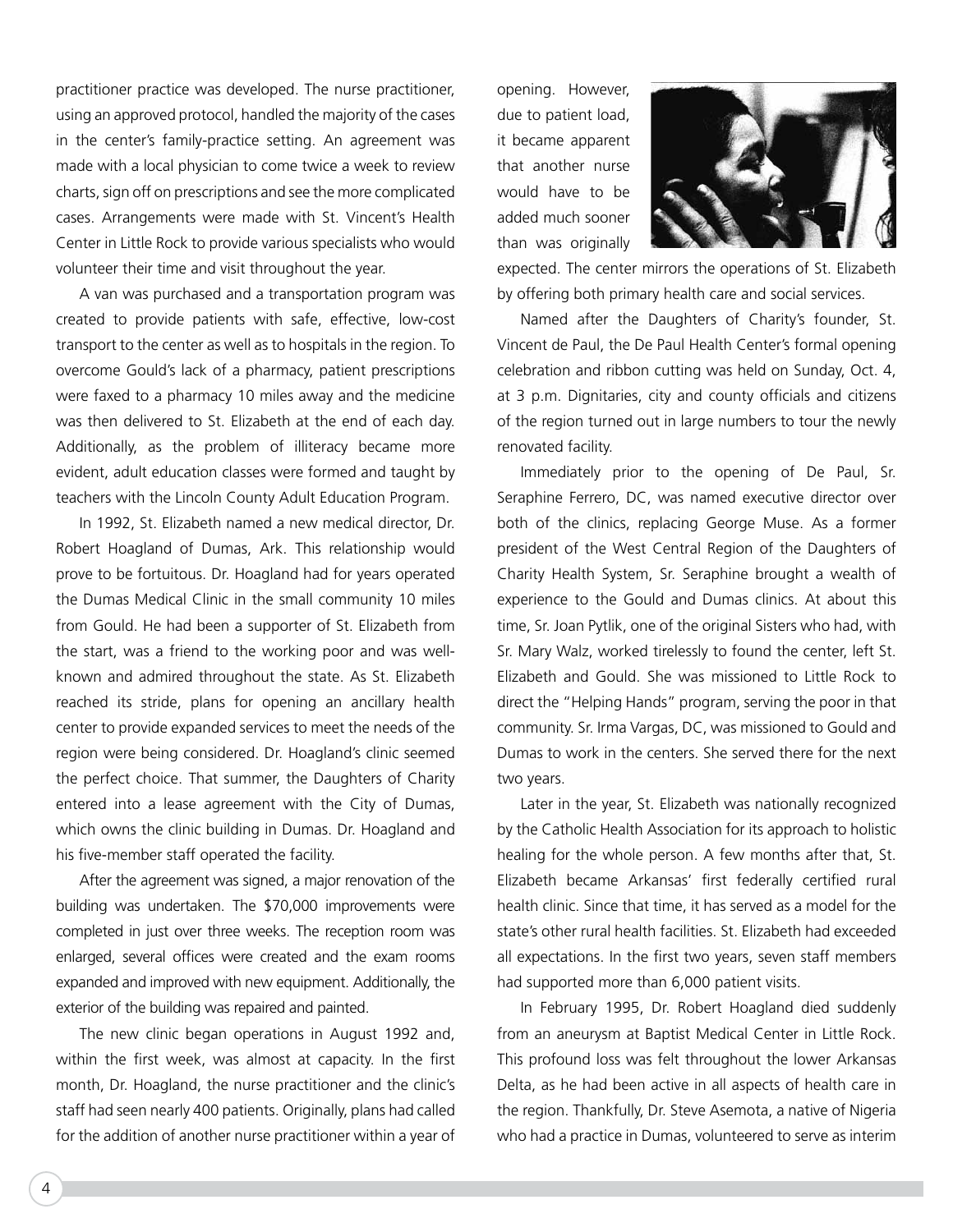director until a new physician could be secured for the two health centers. Because the Delta region was considered a medically underserved region, DCS-ARK was able to recruit a foreign-born physician through a J-1 visa program. After an extensive search, Dr. Hoagland's position as medical director of the clinics was filled in 1996 by Dr. Medha Munshi, a native of India.

Later that year, in an effort to broaden the scope of the health center's outreach, St. Elizabeth took part in a Community Health Fair at the Gould High School. This event was held in partnership with University Affiliated Programs Interdisciplinary Team. The wellness fair clearly demonstrated a need to expand the family-centered preventative and curative health services offered by St. Elizabeth and De Paul even further. Due to pressing needs for wellness education, a meeting and classroom space were added to DePaul. For four years, Daughters of Charity Services served as the Gould School District school nurse. The clinic nurse provided episodic care and, with the assistance of the University Affiliated Program, provided mandatory health screening.

The year 1997 saw the culmination of sweeping change, forward thinking and careful planning within the DCNHS-WC. These changes would have a lasting and profound impact on the Community Health Ministries sponsored by the Daughters. Having realized the need for continued sustainable financial support for health and social services, a Fund for the Poor was created in 1988 through contributions from each of the major acute care hospitals within DCNHS-WC. This fund was structured as an endowment with generated funds earmarked for financing the health and social services ministries of DCNHS-WC. Initially, the supporting funds went to Centro San Vincente in El Paso, which had been created following the 1987 sale of Hôtel-Dieu Hospital in El Paso.

Over the next few years, several acute care hospitals within the Daughters of Charity Health System were sold.



Hôtel-Dieu in New Orleans was sold in 1992. In 1993, St. Josephs Hospital in Fort Worth was sold to Columbia/HCA. Two years later,

De Paul Health Center in St. Louis was sold to SSM Health System and, in 1996, St. Paul Medical Center in Dallas was merged within the Harris Methodist health System under a "co-sponsorship" agreement.

The funds realized through most of these sales were considerable. In 1995, the Fund for the Poor Task Force of DCNHS-WC presented recommendations regarding the use of these monies. A West Central Region Foundation was created with the stated purpose of supporting new works sponsored by DCNHS-WC as well as the support of DCsponsored Health and Social Service Centers. In 1996, this entity was officially named the Daughters of Charity West Central Region Foundation (DCWCRF).

The Fund for the Poor assets and the cash proceeds from the sales of the hospitals were also placed within the DCWCRF. A separate board for the Foundation was chosen from the areas in which former or current health ministries were located. The Foundation also became a member of the DCNHS.

The Foundation, commonly referred to as the Daughters of Charity Foundation, initially did very well and enjoyed a high rate of return on their investments. Leaner years in the financial markets followed and the Foundation made the decision to curtail their successful external grants program. Eventually, even sponsorship of DC works was reduced. As the trends in the markets shifted, the Foundations investments rebounded.

Subsidies to the five health and social service centers of the DCWC, including those in Gould and Dumas, have been and are provided by the Foundation. Without the support of the DCWCRF, these centers would face crippling funding shortages and would be unable to provide the level of service and care to the communities they serve. St. Elizabeth and DePaul have been grateful recipients of support from the Daughters of Charity Foundation since its inception.

In 1997, a local Board of Trustees for the centers in Gould and Dumas was assembled. From that day to the present, the board has been an active, involved and vital part of the DCS-ARK organization. Many local citizens, the Daughters of Charity and people from outside the area have been dedicated to helping to direct, encourage and ensure the continuation of the mission. That year, a local businessman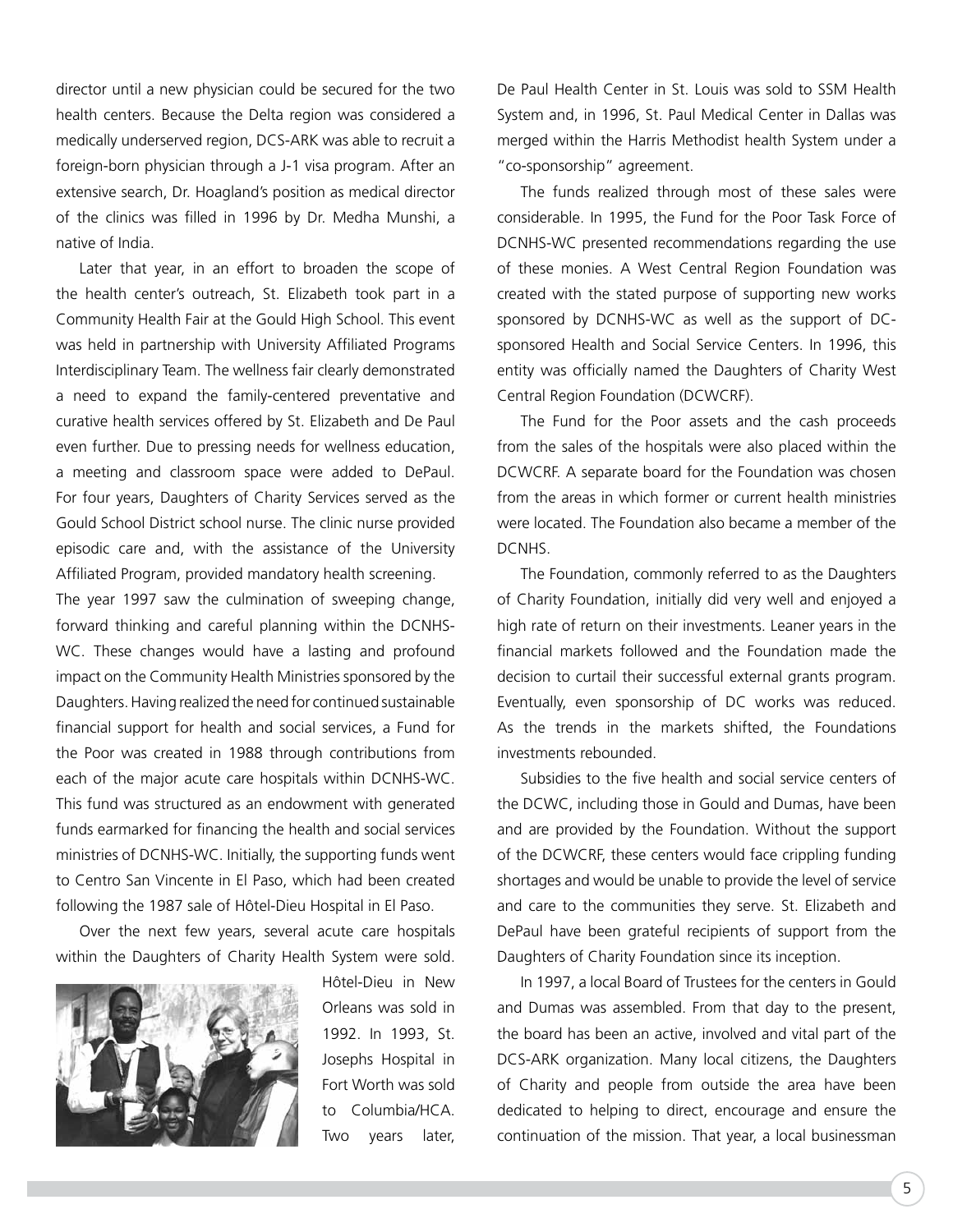was approached regarding a building he owned adjacent to Hwy 65 North in Gould. He had been a supporter of the Daughters' efforts from the beginning. The Daughters of Charity hoped to use the structure for a new wellness facility for the town. After lengthy negotiations, the family agreed to sell the building and adjoining property. Renovations were completed on time and the new equipment was delivered and installed. On a rainy Saturday, Sept. 12, 1998, the Daughters of Charity Services of Arkansas opened their new wellness center to the public.

The facility was equipped with a wide array of workout equipment and featured a meeting room as well as two computers for children. On-site exercise specialists at the facility worked with local residents to improve their physical well-being. They also endeavored to help those suffering from obesity diabetes and hypertension combat their conditions through nutrition and physical exercise. In 1999, Dr. M. Faheen Azhar from Pakistan joined the staff as medical director for the two clinics and the wellness center, replacing Dr. Munshi.

As part of her efforts seeking ways to better serve the area's underserved populations, Sr. Seraphine brought together a diverse group of health care partners from across the Arkansas delta. It was the group's objective to craft and submit an application for Health Care Access grant proposal to the Health Service Resource Administration. The resulting grant request was approved and initial funding was received in September 2000.

These efforts established the Delta Access program, a unique undertaking that formed a health care safety net for those living in Lincoln and Desha counties to avoid slipping through the cracks in the health care system. The program assisted those without health insurance in finding a primary medical care home and participating in pharmaceutical assistance, while also identifying appropriate social service resources.

The program's federal funding was matched by a grant from Ascension Health. The University of Arkansas for Medical Sciences served as fiduciary agent for the first four years. After the federal funding was exhausted, Daughters of Charity Services of Arkansas became the sponsoring fiduciary agent. The program was discontinued in 2007.

By the close of the decade, St. Elizabeth had been in operation for 10 years. On Sunday, Dec. 2, 2000, the center celebrated a decade of service to the community. Unbelievably, the old building housing the center had held together, but was in dire need of further major repairs and maintenance. The need for additional space was also critical, as every available inch was being utilized. Patients filled the crowded waiting room to overflowing. There were not enough exam rooms to meet the increased demand and, on busy days, the wait times were unacceptable. The Daughters of Charity also wanted to expand the services offered at St. Elizabeth to include dental care and counseling. There simply was not room in the existing clinical space and demand was increasing. By the end of 2001, the center was hosting 22,000 visitors a year.

The need for a new St. Elizabeth Health Center facility was apparent. It had been on the minds of the Daughters of Charity and the staff for a number of years. Plans for a new, expanded St. Elizabeth were drawn up with the idea of locating it on a portion of land acquired during the purchase of the Wellness building. The renderings, showing a large, bright and expansive new facility with room for a modern

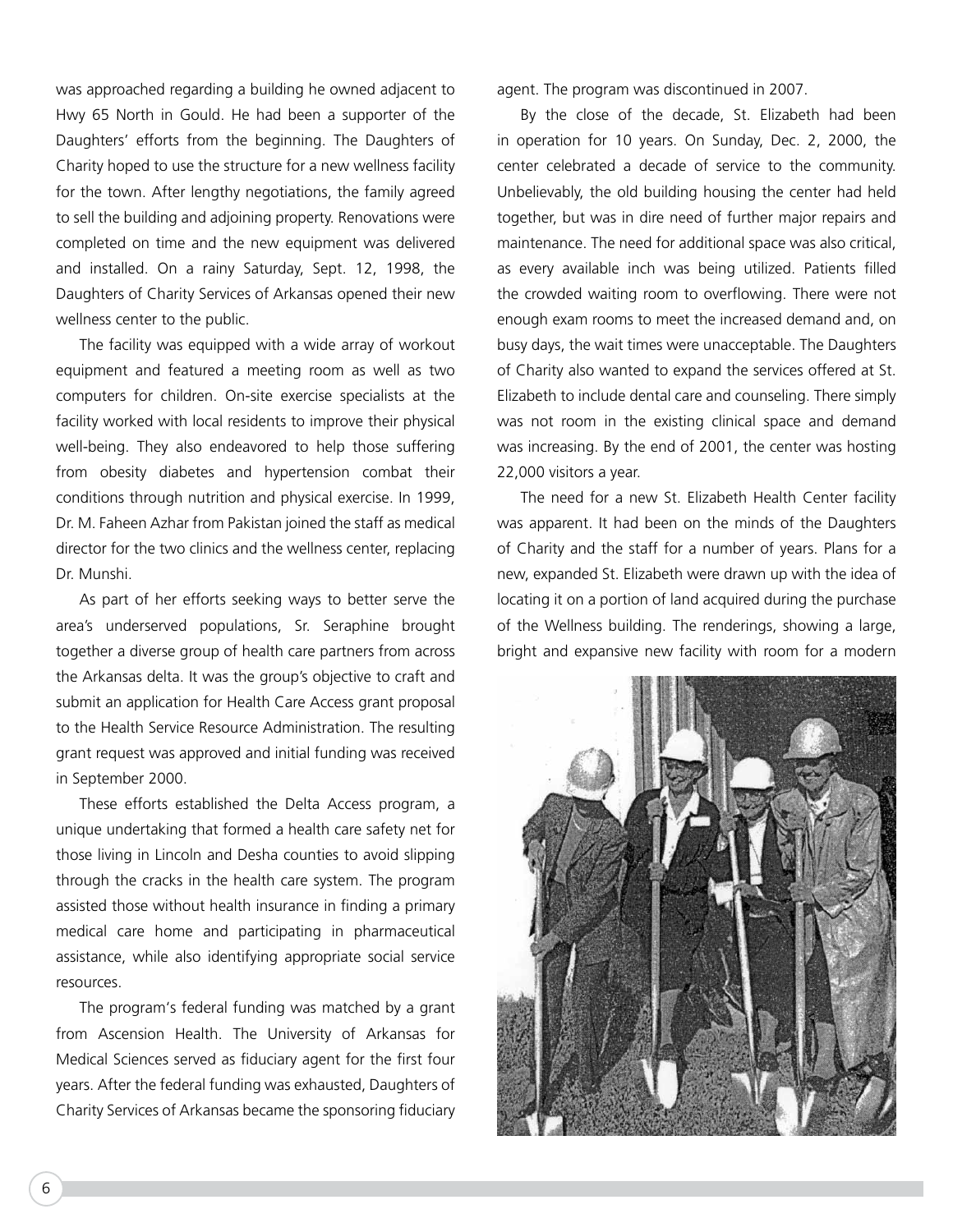dental facility and classroom space was unveiled as part of the 10th anniversary celebration.

A little more than a year later, on Feb. 13, Ash Wednesday, leadership from the community and members of the Daughters of Charity gathered to break ground on the site of the new St. Elizabeth Health Care Center. Positioned adjacent to the Wellness Center, the new building would offer more exam rooms, a room for prescription medicines, a meeting space and an outpatient procedure room. It also would include a full dental suite with an on-site dentist. The new plans for the facility seemed almost too good to be true and stood in stark contrast to the crumbling building that had housed the clinic for more than a decade.

At the urging of Sr. Seraphine, Dr. Charles J. Woodyard,

DDS, joined the staff in 2002 to provide dental services at the clinic. He left a very successful practice to "give something back" by helping those most in need. Dr. Woodyard saw the ravages of long-term



neglect, drug addiction and poor diet on a daily basis. As a result, extractions were the most common procedures he performed. Through education and training, he hoped to stem the generational cycle of poor oral hygiene. The dental clinic was full to capacity and often booked appointments two or three months out.

Dr. Ehsan Hadi, a family practice physician from Pakistan, followed Dr. Azhar as the medical director in 2002. In 2009, Dr. Robert Scott, a physician from Dermott, Ark., replaced Dr. Hadi. Sr. Mary Walz left Gould and St. Elizabeth in 2004 after 14 years of service to the area. Being from a small town in Iowa, she had felt perfectly at home among the people in the Arkansas Delta. As the social worker for the clinics, her role had been that of cheerleader and confidant. Sr. Sharon Horace was missioned to St. Elizabeth as Coordinator of Social Services to fill the vacancy left by Sr. Mary. Sr. Sharon remained for almost two years.

Shortly before this, Sr. Seraphine retired due to illness. Paul Meeks became the center's director, followed a year or so later by Jeanne Richards, a local attorney who had served on the board of the center for several years and was hired in 2004 as CEO. She had previously worked in the Arkansas Department of Corrections and was familiar with the operations of the centers. Her position was vacated in July 2008. In 2009, Kathryn Musholt was brought on staff as CEO. Her time at St. Elizabeth and DePaul has been a period of great progress and excitement, stability and growth.

Sr. Judy Warmbold, DC, a licensed professional counselor, joined the staff in September 2006. Gould and Dumas had never had a counselor to help residents deal with the stress and depression that poverty and physical illness can bring. She was impressed by the lovely building, but even more so by the people she encountered. In January 2009, Sr. Judy established Women Inspiring Self Empowerment (WISE). The WISE group was established through a grant from the Charles A. Frueauff Foundation to help women believe in themselves. Often, the group meetings were the only opportunity the women had to join together in a positive setting to interact with others. For an hour or two, they experienced affirming dialog and learned to trust others. This, along with the center's self-esteem groups and topical seminars, went a long way in undoing generations of sadness and poor selfimage among the participants.

The Diabetes Program (Delta Well Care) was started in 2006 with the help of a large access grant from Ascension Health. This outstanding, ADA-Certified, Diabetic Self-Management Education Program was offered free to everyone in DCS-ARK service area. Run by a registered dietitian, an RN, a counselor and an administrative assistant, the program is recognized across the state as being one of the best in the region.

The patient load at the clinics continued to increase. Clinical space was at a premium in both locations. Nonclinical administrative services were also growing to serve the increased clinical demands. It became apparent that DePaul Health Center needed the space that administration occupied. The perfect answer to the over-crowding problem was found in a brick storefront located in the business district of down Dumas.

Since 1999, Main Street Dumas, a municipally administered partner of the National Main Street Program, has worked to stabilize, restore and revitalize the town's built heritage. The group sought funding from USDA Rural Development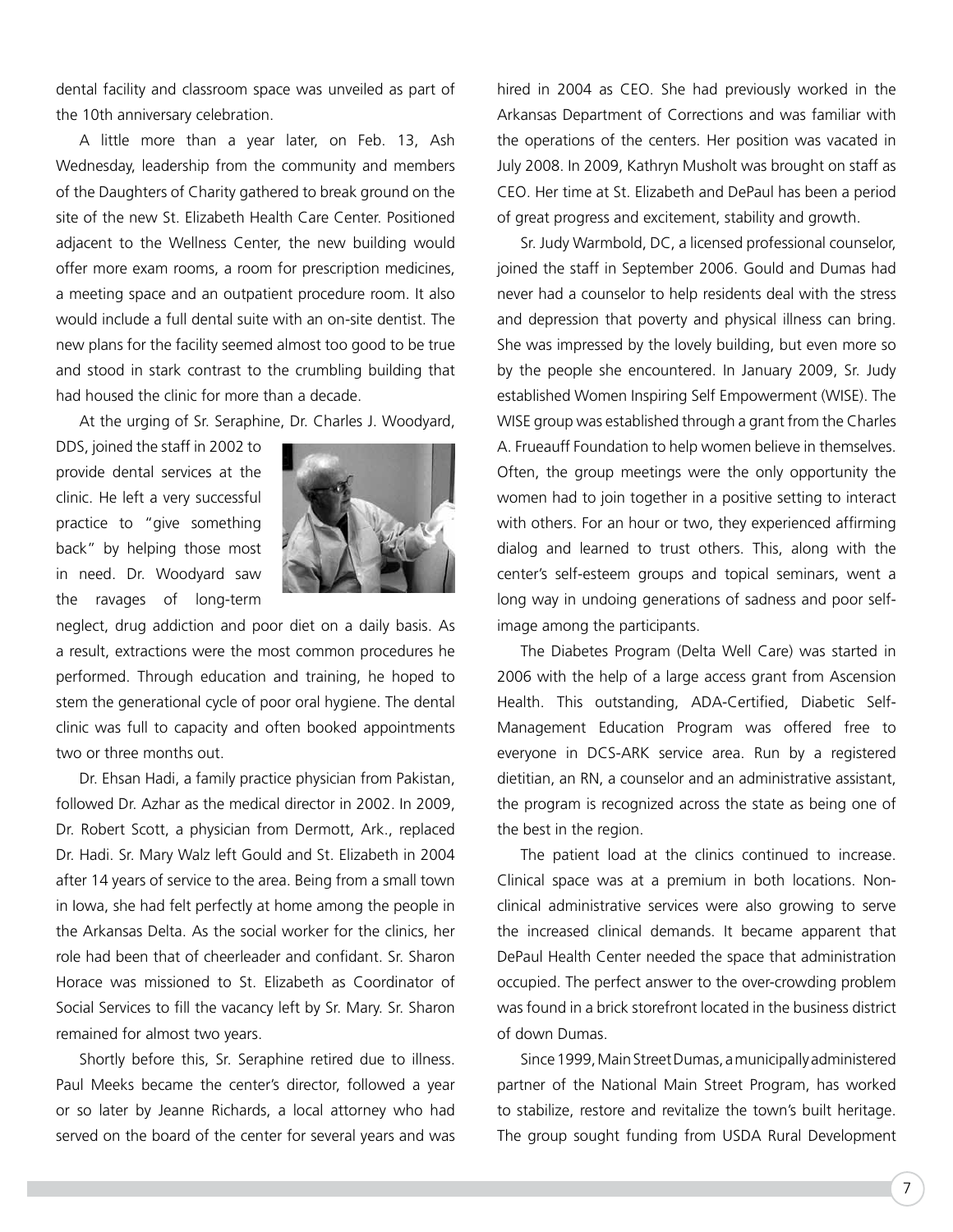to resurrect the Adams Building. Home to one of the town's beloved longtime dry goods business, the building has played an important role in the collective memory of Dumas. In exchange for a 20-year lease on the restored structure, the Daughters of Charity Services of Arkansas contributed the funding to finish out the offices and the building facade.

In 2007, the Daughters of Charity Services of Arkansas



dedicated their new administrative offices in the Adams Building. This move proved beneficial for everyone concerned. The town's historic downtown was revitalized and the administration team is now housed in a welcoming and beautifully restored office. Several blocks away, with the offices relocated, DePaul Health Center has more clinical space allowing for more patients to be seen. That space has proven to be invaluable.

In 2009, the Arkansas Department of Transportation was widening the highway running adjacent to the Wellness Center building. The Daughters were faced with having to move to a new building to make room for the highway. However, a creative compromise was reached with the highway department. Rather than leaving a place where so much had been done, St. Elizabeth offered to remove six feet of the east end of the structure to make way for the highway construction. The Department of Transportation agreed and the clinic was able to remain in the same building. Additionally, the monies received from the state paid for a complete renovation of the facility. The Wellness Center emerged somewhat shorter, but better.

One of the most recent arrivals at St. Elizabeth is Sr. Dorothea Moll. She was missioned to Gould and Dumas from Austin, Texas, where she had served at Seton Shoal Creek Hospital for eight years. Her 40-year ministry among those who need assistance the most prepared her for the challenges and joys of working in the two community health centers. At the end of fiscal year 2010, the two centers of the Daughters of Charity Health Services of Arkansas have seen a total of 24,584 patient visits for medical, dental and counseling services. The Wellness Center has had 9,534 visits. The impact on the well-being and health of the residents of the Arkansas Delta is immense.

For 20 years, St. Elizabeth Health Center in Gould and the DePaul Health Center in Dumas have enriched and improved the lives of thousands of individuals. The centers have become important parts of the communities they serve and respond to the varied needs of the community including health, wellness education, social services and outreach. They have done much to break the cycle of poverty and neglect while bringing accessible health care to the citizens of Gould, Dumas and the surrounding lower Arkansas Delta. Many of the staff have been with St. Elizabeth and De Paul since the very beginning; their work is a labor of love.

As the Daughters of Charity Services of Arkansas celebrated 20 years of service in October 2010, they continued to follow the mission of serving the poor and underserved, as well as all citizens in Southeast Arkansas who need their services. The staff is compassionate, professional and happy to be a part of this organization. They all they agree they are proud to work here because of the mission. Services provided in 2010 are holistic primary health care for children and adults, dental care, counseling, social services, pharmacy assistance, Hispanic medical interpretation, diabetes self management education, and exercise and fitness education.

The legacy started by the Daughters of Charity is strong and growing in Southeast Arkansas. Although the stresses of poverty and the lack of resources continue to challenge these small, delta communities, the health centers St. Elizabeth and De Paul are signs of hope.

 $\triangle$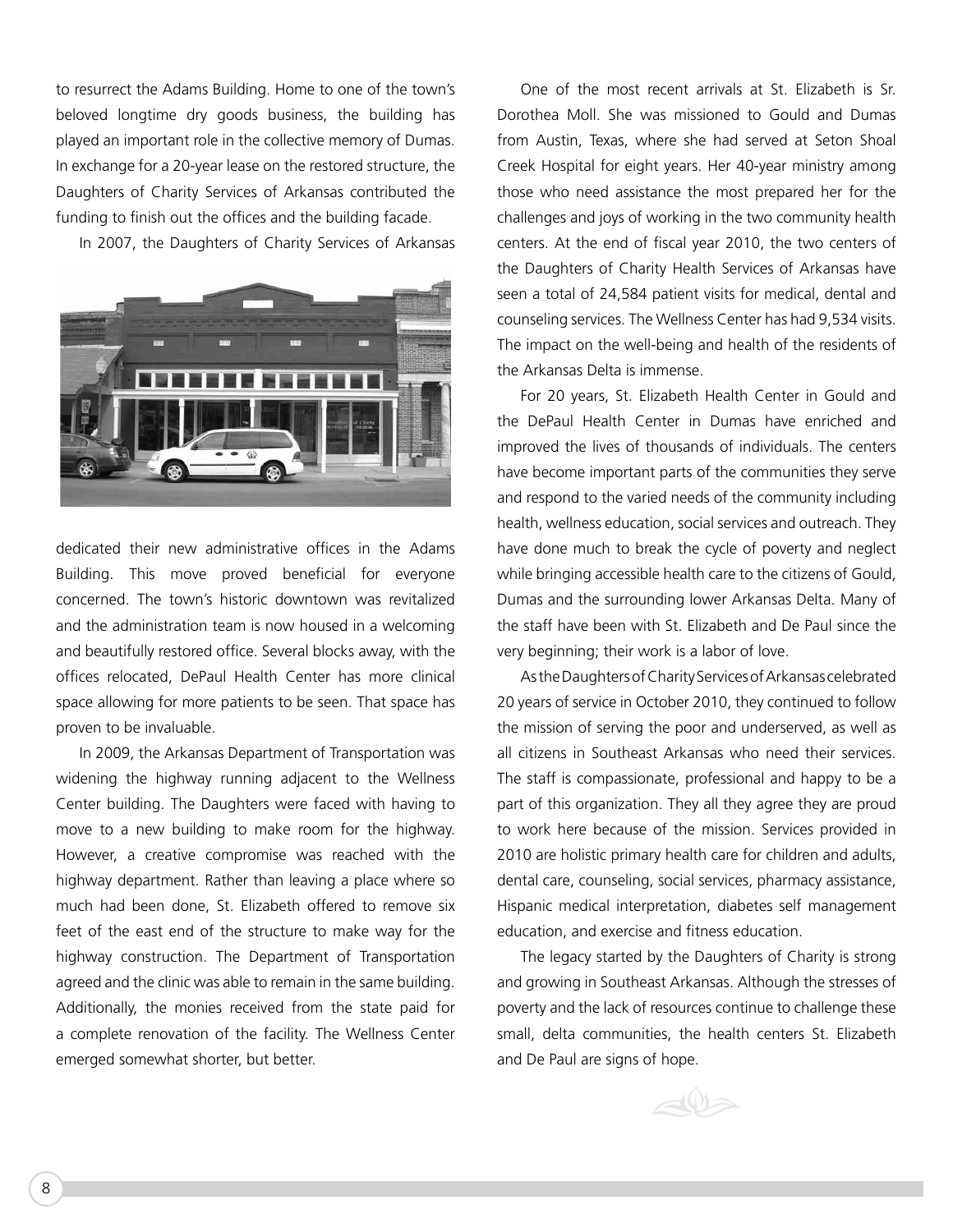#### Centro San Vicente: A Continuing Legacy of Service

At the close of the 19th century, the border town of El Paso, Texas, was but a small, dusty berg at the foot of the Franklin Mountains. When the Daughters of Charity began their ministry there in 1892, the town was basically a random collection of crude structures and tents. El Paso had undergone an unprecedented growth spurt and there was a critical need for medical care. Squalid, close conditions and poor sanitation fostered outbreaks of typhus, small pox and tuberculosis. The need for a hospital became one of the priorities of the town. Fr. Charles Ferrari, a local Jesuit priest at St. Mary's Chapel, began the work of organizing the efforts to found a hospital.

Fr. Ferrari contacted Mother Mariana Flynn, the Visitatrix of the Daughters of Charity Province of the United States (1887- 1901), who agreed to send help. It was hoped the new hospital could be patterned after the Daughters' efforts in New Orleans. On Feb. 7, 1892, four nursing Sisters from Emmitsburg, Md., stepped off the train in this western outpost. Sr. Dolores Eggert, Sr. Mary Lee, Sr. Genevieve Hennessey and Sr. Mary Stella Dempsey had been traveling since January 26.

Their charge was to open and administer a new hospital that eventually came to be known as St. Mary's Hospital of the Sisters of Charity. The new venture was opened for business in three rented rooms of a house on Overland Street. In a very short time, it became clear the tiny facility could not begin to meet the medical needs of the town's poor and vulnerable. The Sisters swiftly sought and found more suitable quarters and moved to a larger house on Upson Street. They remained there for the next four years.

The town continued to grow and eventually this space also proved to be inadequate for the level of care the local population required. Ever-enterprising, the El Paso Sisters began to think about the next phase in the hospital's development. A fundraising effort was organized with the local women of the city to build a new, permanent facility. Money came from the community, but it also took a great deal of support from the Central House of the Daughters of Charity in Emmitsburg and a loan from an El Paso bank to make the dream of a new hospital possible.

A lot on Stanton Street, comprising an entire city block,



was purchased with \$5,600 sent from Emmitsburg. The expansive, new 80-room hospital, built at a cost of \$75,000, was named Hôtel-Dieu, meaning "Hostel of God." This name was chosen in honor of the ancient hospital in Paris where the Daughters had started their initial efforts of caring for the poor.

On Jan. 25, 1894, the Hôtel-Dieu was opened to the public amid a massive town-wide celebration. The hospital was not wired for electricity at this time and so relied on gas lights for illumination — even for surgeries. To ensure that there were enough nurses to staff their hospital, the Daughters of Charity opened a nursing school adjacent to the hospital in 1898. The training school remained in operation in the city until 1973.

The hospital building constructed in 1894 was in continual use until the new Hôtel-Dieu, a 270- bed facility, was built to suit the growing

| <b>ATTACHMENT</b> |
|-------------------|
|                   |

demands of 20th-century El Paso. The new, modern building was opened in April 1953. The old hospital structure was eventually demolished to make room for expansion of the new hospital. In the early 1970s, a third wing was added, expanding the available bed totals even further.

By 1987, the Daughters of Charity had served the medical needs of El Paso for almost a century. Hôtel-Dieu's physical plant was aging and the Daughters carefully considered the cost of renovation and repair of the 30-year-old facility. The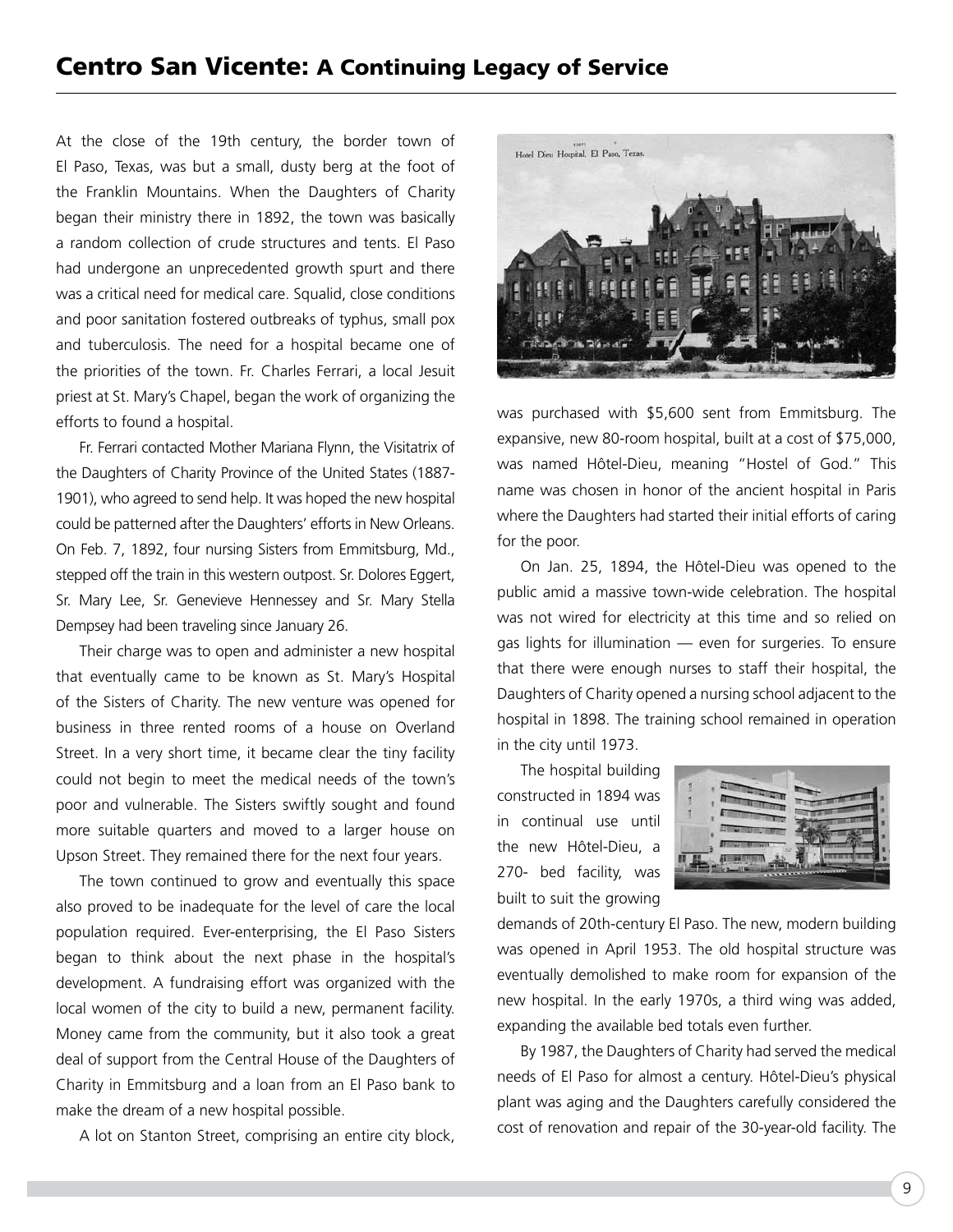city also found itself with more than 800 unneeded hospital beds. These factors, and several others, eventually led to the difficult decision to sell the hospital.

On the third day of December 1987, the Daughters of Charity sold Hôtel-Dieu Medical Center to Millbrook. A series of tenants and short-lived medical offices came and went; ownership changed. The county-owned building sat unused and neglected for several years before it was eventually razed. On July 1, 1988, the obsolete Hôtel-Dieu Foundation was formally dissolved by the State of Texas. An enormous vacant lot is all that remains of Hôtel-Dieu.

Although the hospital was closed, the Daughters vowed to maintain their commitment and presence in El Paso. Earlier in the year, a study was commissioned by the leadership of the West Central Region of the Daughters of Charity National Health System (DCNHS-WC). James Kramer, CEO of DCNHS; Dennis Eike, CFO; Sr. Nannette Gentile, Visitatrix and her council; asked service planners Sr. Mary Walz, DC, a social worker, and Sr. Joan Pytlik, DC, a family nurse practitioner, to identify the health care and social services needs in underserved communities in the West Central Region. The Sisters' study, *Assessment of the Health and Social Service Needs of the Poor of El Paso, Texas*, revealed that the needs, resulting from a lack of basic health and social services in the lower-valley region surrounding El Paso, were immense. The study was reviewed by the DCNHS-WC on Oct. 21, 1987.

The study revealed that there were approximately 80,000 people within the nine census tracts in the city between Acarate Park and Ysleta who could not be conveniently served by the existing clinics. The study also identified the lack of primary care and related health services as the most pressing needs for those individuals. Following the citywide needs assessment, a former medical clinic building was identified in an area deemed the most underserved in the city. The building, at 8061 Alameda, was purchased on March 4, 1988, with restricted funds generated from the sale of Hôtel-Dieu Hospital. Articles of Incorporation for the Daughters of Charity Community Services of El Paso (DCCS-EP) were adopted on March 8. They were filed with the Texas Secretary of States' Office on May 4. In June of that year, the Bylaws Committee of DCNHS-WC met and approved the second draft of the Bylaws. Phyllis Armijo, the first executive



director of the center, was hired on Aug. 1, 1988.

The new clinic opened on Nov. 14, 1988. The extensively renovated facility provided services to El Paso County, a federally designated Medically Underserved and Health Professional Shortage Area. It also filled the gap in the region created by geographic distance, eligibility for care and lack of transportation. Many of the sisters who had served at Hôtel-Dieu went to work at the new center. They were familiar faces to many of the clients and provided a sense of comforting continuity of service. The facility was busy from the very first and saw an average of 100 families a month who registered to be eligible for services.

At a DCCS-EP Board of Directors Meeting in December 1988, it was voted to rename DCCS-EP as San Vicente Family Health Center in honor of St. Vincent DePaul, founder of the Daughters of Charity. This recommendation was sent on to the Board of Directors of the DCNHS-WC for approval, which was granted later that month. The Internal Revenue Service granted a  $501(c)(3)$  letter of exemption to the center on Dec. 14.

The center was formally dedicated on Sunday, Jan. 29, 1989, amid wide community support and celebration. At the time of the opening, the two existing, publically funded community health centers in El Paso restricted their care to only those who lived in designated census tract areas. Word spread quickly throughout the region about the new facility and its commitment to care for patients' physical, emotional and spiritual well-being regardless of ability to pay. On Feb. 1, 1989, a large story was published in the *El Paso Times*, entitled "Lower Valley Gets Health Center." The facility was soon crowded almost to capacity on a daily basis as the people of the region came seeking care. Fully operational,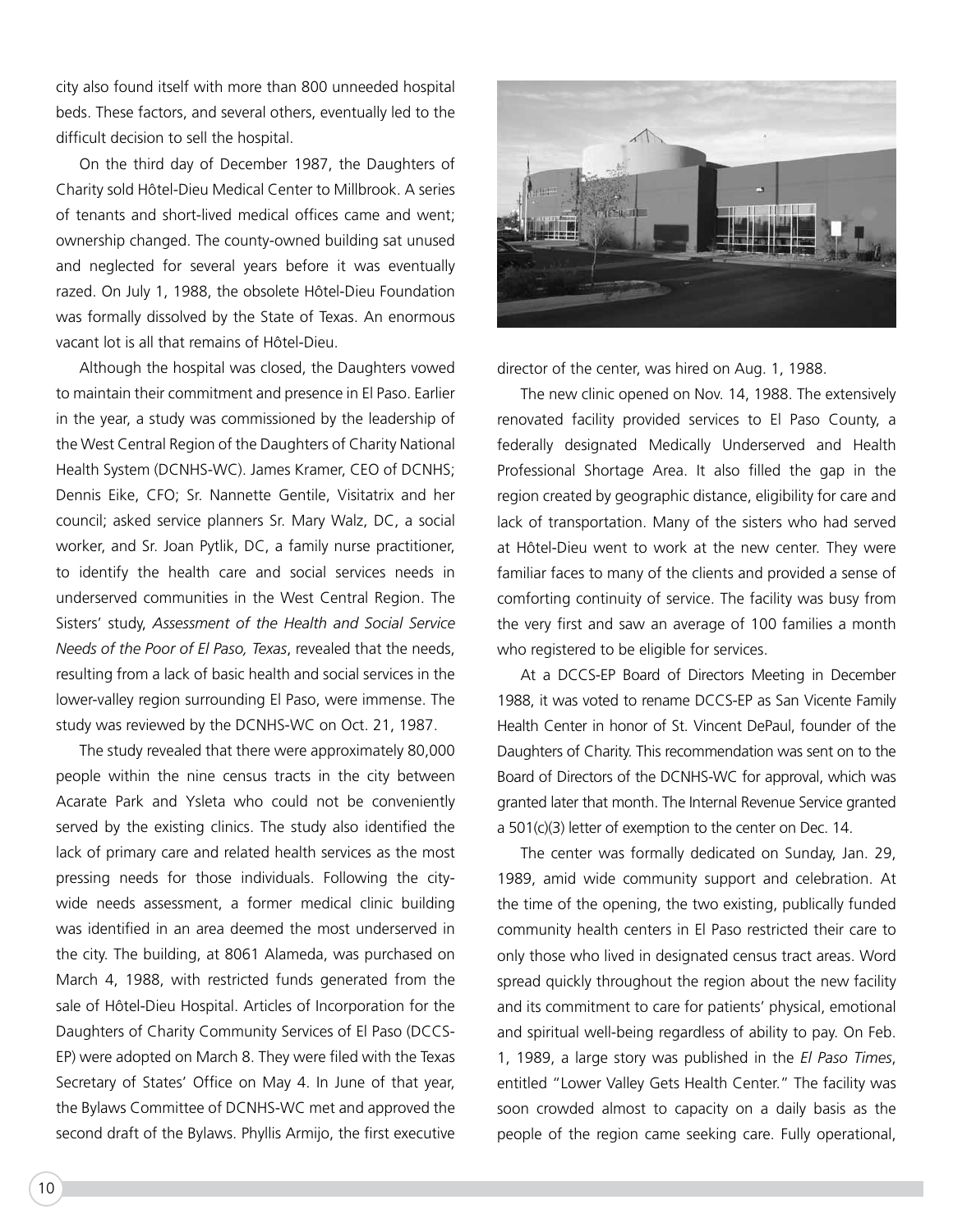San Vicente Family Health Center, by now commonly referred to as Centro San Vicente (CSV), submitted an application for associate membership in the Daughters of Charity National Health System (DCNHS.)

The Catholic Health Association presented its Achievement Citation to CSV in 1990. This recognition was a huge boost to the staff who had worked tirelessly to get the center operational. For the community, it was a point of pride that they were receiving quality care. A Management Agreement was signed between DCNHS-WC and DCCS-EP on April 3.

In 1991, in an effort to conclude all remaining business associated with the Hôtel-Dieu Medical Center, the DCNHS-WC Board of Directors signed a Voluntary Dissolution and Plan of Distribution of Assets from the sale of the hospital, with assets being distributed to DCCS-EP. The liabilities were transferred among other Daughters of Charity entities including DePaul Health Center, Daughters of Charity Health Services of Austin, St. Paul Medical Center, Hôtel-Dieu Hospital and Providence Hospital. In October, the Board of Directors of the DCNHS-WC visited CSV. Later in the month, Executive Director Phyllis Armijo resigned.

Following a lengthy search, Jimmie C. Parker was hired as the new executive director of the center. The center continued to grow under his leadership and much was accomplished. In June 1992, the DCNHS-WC Board of Directors approved a request by DCCS-EP to apply to the health care Financing Administration for Federally Qualified Health Center (FQHC) look-alike certification. In September, DCCS-EP received this certification. In August 1994, the center became a full FQHC. This change required DCNHS-WC to have a local community Board of Directors which, in turn, required corporate reorganization.

The DCHNS-WC Board of Directors approved the Articles of Incorporation and the amended Bylaws that were required to qualify for full FQHC status. As a result, the new Centro San Vicente Corporation applied to become an Affiliate member of DCNHS. This request was granted on Oct. 27, 1994. With these actions, DCNHS-WC ceased to be the corporate member of the "old" DCCS-EP, now CSV.

Later in August 1994, a Certificate of Amendment was filed with the Texas Secretary of State, noting the official



change of the center's name to Centro San Vicente and establishing it as a separate corporation from DCCS-EP. This enabled CSV to apply for and obtain status as a FQHC. The two corporations are closely linked. The DCCS-EP Corporation leased the property to the Centro San Vicente Corporation with the commitment from CSV that the facility would remain a Catholic institution. The following July, the center was granted permission to bill Medicare. This made a tremendous difference in the CSV's ability to collect revenue from a wider patient population. The change was retroactive to November 1994, which meant an additional sizeable reimbursement. On Oct. 27, the Board of Directors of DCNHS-WC approved the Affiliate membership for CSV. Services made available through this membership included risk management, employee benefits, pensions, purchasing and audit support.

The clinic was operating at close to capacity and had been for several years. In January 1996, Dr. Dennis Mull was hired as medical director. Later in the year, the center received a grant of \$335,607 from the Texas Department of Health Community Oriented Primary Care Program to establish a satellite clinic to provide much-needed health care services to the underserved in San Elizario, Texas. This area has a long and rich history. It was near here in 1598, that Spanish conquistador Don Juan de Oñate and his colonists paused on the banks of the Rio Grande River to observe the first Thanksgiving celebrated in North America. While here, Oñate claimed the entire province for King Phillip II of Spain.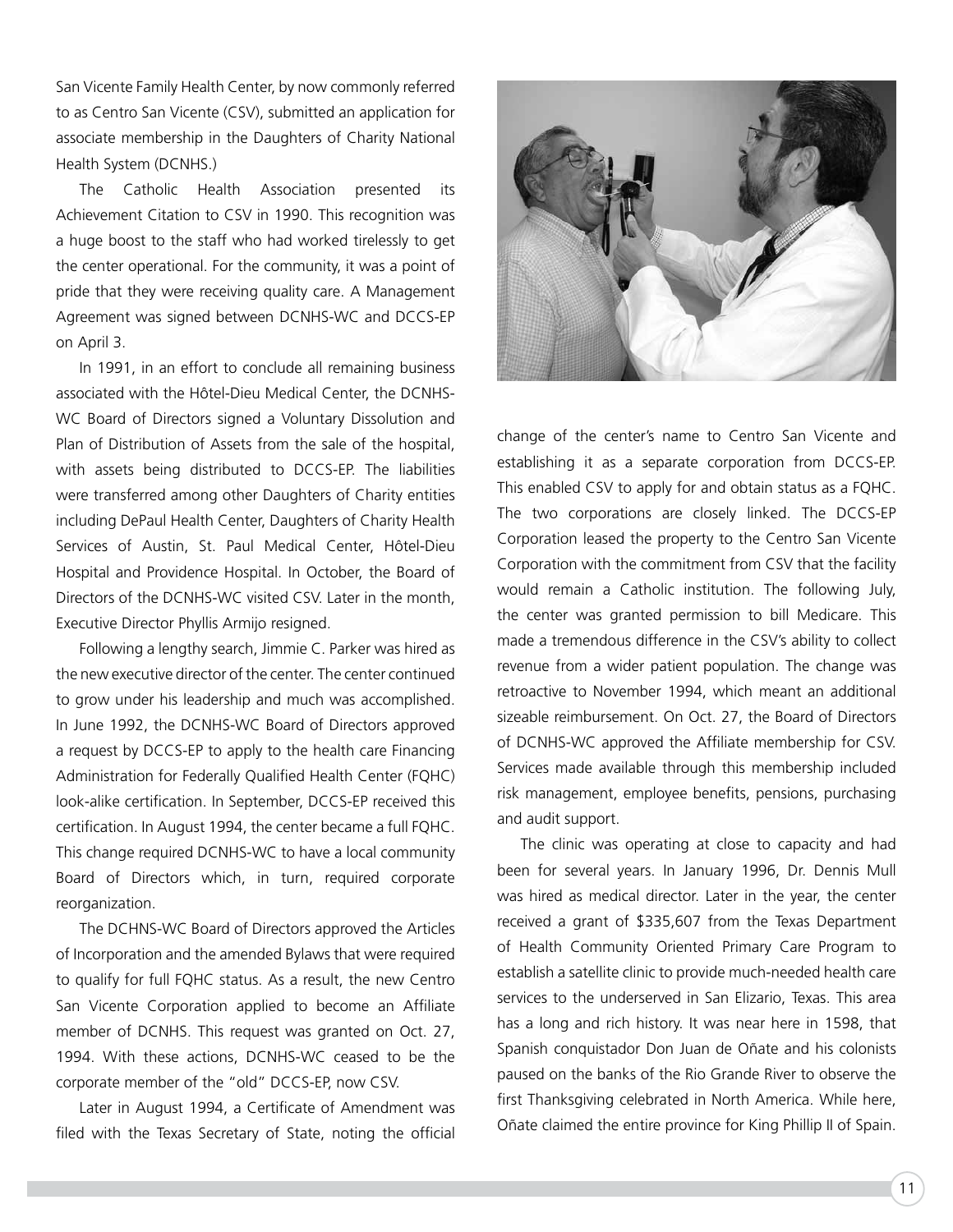Today, this small place is approximately 95 percent Hispanic, making it the town with the highest Hispanic population in the United States.

The San Elizario clinic was formally dedicated on Sept. 27, 1996. It was established in a mobile home with an adjoining classroom in a converted



house. Situated in a residential neighborhood, the clinic is two short blocks from the Mexican border. The new border fence, visible from the driveway, looms large at the end of the street. The DCNHS-WC Board of Directors approved CSV's request for \$206,510 from the Health Care Fund for the Poor to provide additional support monies for the clinic and to help defray start-up costs associated with the opening of the clinic. This arrangement would exist until 2008, when a double-wide mobile home was added to the compound. After extensive remodeling, the new structure dramatically increased available clinical space and the number of exam rooms.

John Romero began his service as executive director in January 1999, replacing Jimmie Parker, who had resigned in August of the previous year. This year marked the observation of a significant event in the history of CSV. A decade of service to the community had passed and thousands of lives had been touched by the staff of CSV and its satellite clinic. On Sept. 25, a large community celebration was organized to commemorate the center's 10th anniversary.

On Sept. 29, 1999, the center received designation from the Bureau of Primary Health Care as a Section 330 Grantee. Under section 330e of the Public Health Services Act, CSV can receive annual federal grant monies. This opened many funding opportunities for CSV and allowed for expansion of much-needed services. Expanding the services provided would also require additional space for both clinical needs as well as for administration. The original building had been feeling the squeeze for space. The waiting rooms were often standing-room only and exam rooms were in short supply. As rooms formerly used for other purposes were converted one by one to clinical service, places to store medical supplies and other needed items became increasingly scarce.

As the CSV sought a physical expansion, the services provided to the community were also expanding. Opportunity Center, CSV's Clinic for Homeless Children and Families, was established in downtown El Paso. As a satellite facility, it provides services and counseling opportunities for the city's poorest populations in an atmosphere of compassion, dignity and respect. A psychiatrist and Licensed Counselor provide individual and group counseling for the Opportunity Center's clients. Case Management staff members assist clients with referrals to other community services and shelters. This program has served thousands of homeless individuals and families since its inception and continues to grow. In 2007, the need for more space necessitated the renovation of the facility, increasing its size from 2,000 to 6,000 square feet.

Plans were soon underway to create more room for CSV as well. Ground was broken for Phase 1 of an anticipated threephase expansion plan on Friday, Feb. 16, 2001. Eighteen months later, construction was completed and the expansion was presented to the public with a community ribbon-cutting ceremony on July 30, 2002. Improvements included a muchexpanded lobby area, refurbishment of existing clinical space and exam rooms. It was a huge step forward for the center. The patient load continued to increase.

In August 2004, CSV unveiled the second phase of its

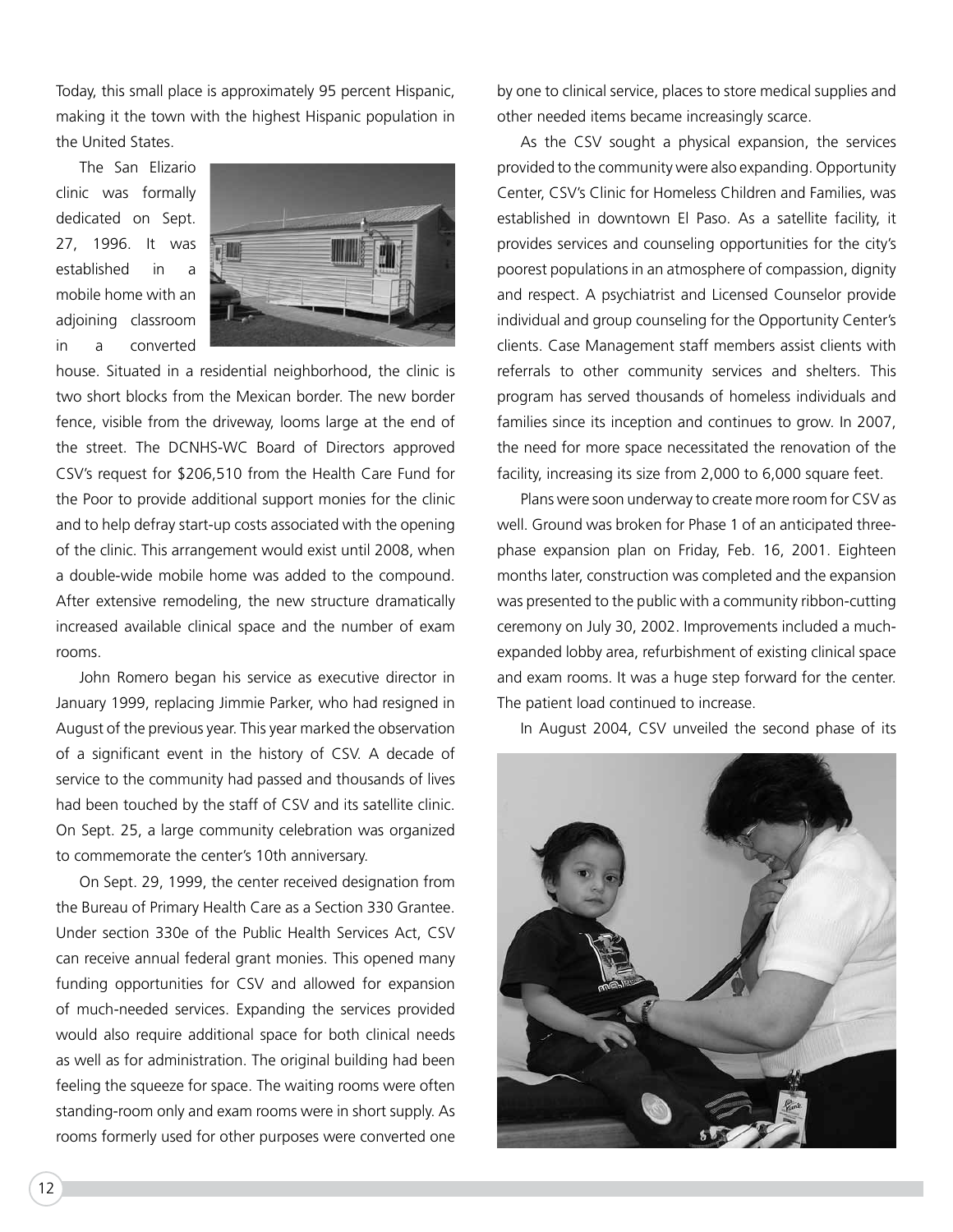\$1 million expansion to the public. The staff had endured construction and the resulting mayhem of Phase 1 and now for Phase 2 for more than two years. To all, the results were worth the minor inconveniences faced during the building of the expansion. The new pharmacy, a larger laboratory and a full dental clinic were added during Phase 2. State and federal funds, including \$690,000 in Community Development Block Grants, were used to pay for the improvements. The first two phases added 14,187 square feet of floor space to CSV.

Dr. Jose Luna, the center's chief clinical officer, joined the staff in 2005. A highly regarded physician, and much-beloved by the patient population at CSV, Dr. Luna's compassion and understanding of both the physical and cultural needs of those he serves had tremendous impact.

The Dr. Jaime Martinez Dental Clinic, named for one of the city's longtime and respected dentists, was one of the most important additions to CSV. Previously, dental health services for the city's poor and vulnerable populations were often unavailable to most of the patients at CSV. The new dental Clinic made this much-needed component of holistic care accessible to those who need it most, including children. Dr. Marco Martinez and four assistants staffed the new clinic. The positive effect on the health and well-being of the dental clinic's patients was noticeable, restoring self-confidence, self esteem and the ability to work.

Phase 3 of the expansion occurred right on schedule and with a new executive director on staff. Donald Tufts replaced John Romero in March 2006. Designed to fill the need for pediatric care for the underserved of the region, the new pediatric clinical area added an additional 3,619 square feet to the clinic. It opened in April 2006 and was an immediate success. Utilizing the Centering Pregnancy

Model for prenatal care, CSV offers pregnancy education programs for parents, including information on newborn care and development and infant well care. CSV was serving 14,000 patients, mostly from the lower Rio Grande Valley. The three-part expansion would allow for a projected additional 5,000 more patients in the coming years.

Entering the third decade of service, CSV has grown and expanded to suit the diverse needs of the populations it serves. The Hôtel-Dieu legacy continues through



CSV's role as a community-based primary health care provider serving El Paso and the surrounding region with a particular concern for the poor and needy. The center is dedicated to fostering patients' physical, emotional and spiritual wellbeing through a number of current service lines that include a fully stocked on-premises pharmacy, a laboratory and a self-contained radiology department.

Additionally, CSV provides a number of social services and outreach including nutritional counseling and health education. The clinic has a referral system in place for HIV/ AIDS testing and counseling for those living with chronic disease, substance-abuse counseling, as well as a broad spectrum of mental health services.

For the community, Centro San Vicente is more than the sum of its many parts. It is a place of hope and compassion for the people of El Paso providing peace of mind in an atmosphere of respect, dignity and cultural sensitivity for all.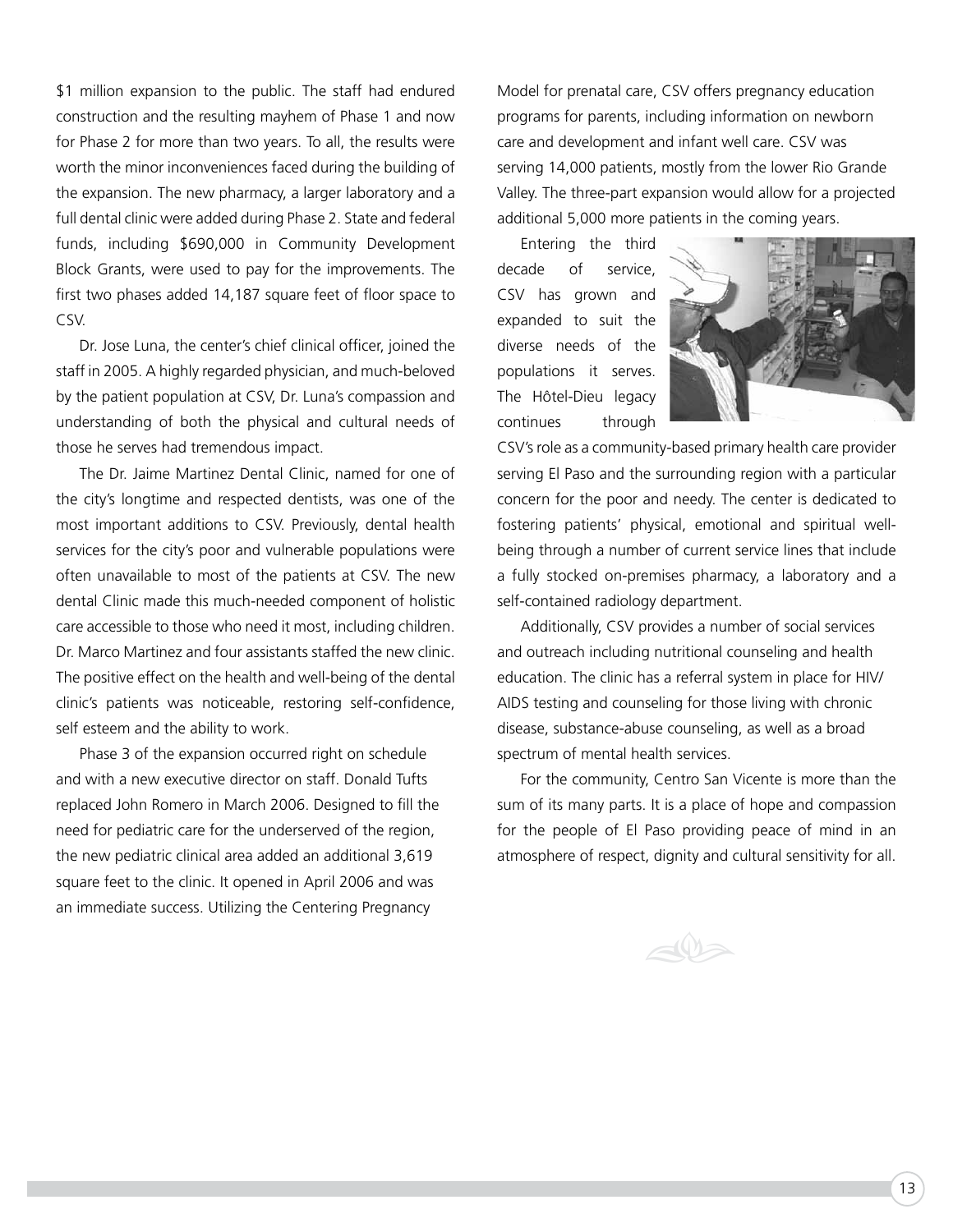#### Seton Center and the Daughters of Charity: A History of Caring in Kansas City

The work of the Daughters of Charity in Kansas City, Mo., spans the 20th century and beyond. At the end of the 19th century, the need throughout the Kansas City region for facilities offering safe, compassionate care for orphans was great. Babies were being left at police stations and local hospitals in such numbers that something had to be done to relieve the situation. A small contingent of Daughters of Charity first arrived in the city in 1896 to operate the newly established Kansas City Orphan Boy's Home. Sr. Mary Joseph Joyce of St. Vincent's School in St. Louis, Sr. Alexis Coughlin of the House of Providence Syracuse, N.Y., and Sr. Mary McNelis of the Seminary in St. Louis began managing the home in April 1897.

In 1898, local Catholic women began a project caring for the foundlings and orphans of the Kansas City region. Local Bishop John J. Glennon cautioned them that it would be an enormous undertaking, but the ladies persisted. Their work quickly grew to such an extent that less than a year later a more permanent solution had to be found. In 1899, St. Anthony Home for Infants was founded on 23rd Street between Walrond Avenue and College Avenue. Within two days of the home's opening, the first baby was received. This infant would be followed by many more; so many, in fact, that within the first three years, more than 100 babies would be left at the facility.

In 1899, the Sisters of Mary began administering the home, but they remained in the city for just a few months before returning to St. Louis. On June 21, 1900, the Sisters of Charity of St. Vincent DePaul came from Cincinnati to take charge of St. Anthony's. The "Black Cap" Sisters, as they were known, wore the same style black habit as worn during the lifetime of their founder Elizabeth Ann Seton. These Sisters were known for their often perilous missions assisting the wounded in time of war, caring for orphans and ministering to the sick. They remained for the next eight years before withdrawing.

After the departure of the Sisters of Charity in early 1908, the Daughters of Charity from Emmitsburg, Md., continued the work at the St. Anthony's Home for Infants in June. The



Daughters had been administering the Kansas City Orphan Boy's Home for almost a decade and were quite familiar with the operations of St. Anthony's. During the next 15 years, the Sisters provided care for more than 1,000 children. They continued this work until 1969 when, due to a lack of personnel, the operation of the home was transferred to Catholic Family and Community Services.

The late 1960s was a turbulent time in Kansas City. The assassination of Rev. Martin Luther King Jr., in Memphis on April 4, 1968, ignited racial discord across the nation. Kansas City was among the 37 U.S. cities that experienced rioting. The riots were triggered on April 9, when local students staged a peaceful march on City Hall in protest of the city government's refusal to close the schools on the day of Rev. King's funeral. When the group arrived at City Hall, Kansas City Police fired tear gas into the crowd.

The group dispersed, but the actions of the police served to incite rioting that spread throughout the city. Nearly 100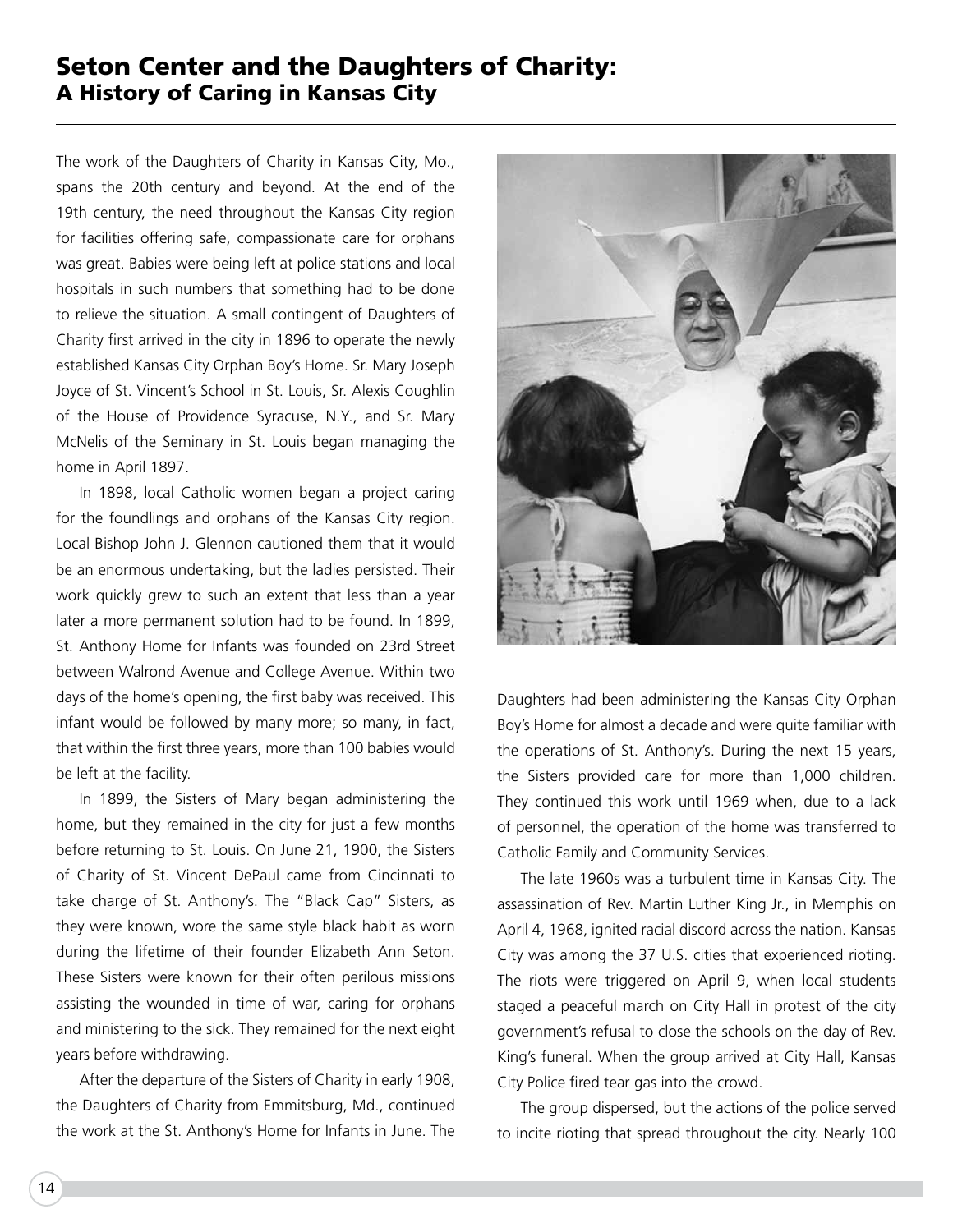

Pictured with Sr. Mathilde are many of the people who worked to found the Seton neighborhood Services, 1969.

businesses and homes were destroyed with wide-spread looting continuing for several days. Seventeen hundred National Guard Troops and 700 policemen were involved in stopping the riots. Before it was over, seven were dead, dozens were wounded and more than 300 arrests were made. A large, three-block swath of the city along Prospect Avenue was left in smoldering rubble.

The events of those long, violent days of April 1968 laid bare the enormous needs and frustrations of the city's poor. The Daughters of Charity, who were in the process of phasing out their work at St. Anthony's, recognized an opportunity to assist low-income families in the inner city with the basic necessities, while providing them with the tools to help themselves. A needs assessment Self Study and a Re-evaluation was conducted. Homes were visited throughout the inner city and residents were interviewed. This study revealed an enormous need for services such as family and individual counseling, emergency financial assistance for low-income families and the elderly, as well as the wide-spread need for basic necessities such as food, clothing and medicine.

Two of the five sisters who had worked at St. Anthony's remained in Kansas City to begin the new work for the poor. Sr. Mathilde Comstock, former administrator of St. Anthony's, and Sr. Rosella Molitor, a case worker, were ideal choices for the challenge that lay ahead. Sr. Mathilde had been a Daughter of Charity for almost half a century. Serving as a nurse, social worker and administrator in a variety of facilities, including Hôtel-Dieu in El Paso and Charity Hospital in New Orleans, she was a Sister who was not easily deterred from any task. Sr. Rosella was also willing to do whatever it took to ease the suffering of the poor and vulnerable, regardless of race or faith tradition, in Kansas City's urban core with food, clothing and housing.

Sr. Mathilde worked tirelessly, navigating the intricate Catholic Diocesan system to get the needed permissions from the Bishop and local Catholic leadership. After receiving permission from the Bishop and eventually from the Diocesan Authority, The Very Rev. John Sharpe, C.M., in September 1969, the two enterprising Sisters opened Seton Neighborhood Services on Oct. 1, 1969. Named for St. Elizabeth Ann Seton, foundress of the Daughters of Charity in the United States, the agency opened in the front portion of the rectory of St. Vincent's Parish at 3110 Flora Avenue.

The Sisters were allotted a space in the rectory, which included administrative offices, offices for professional and volunteer staff, a food and clothing distribution area, and a group educational and recreational room for the elderly and low-income mothers. Staff initially consisted of the Sr. Mathilde, Sr. Rosella, a social worker, a receptionist and one part-time assistant. Clients were referred to the agency from a variety of sources including hospitals, schools, churches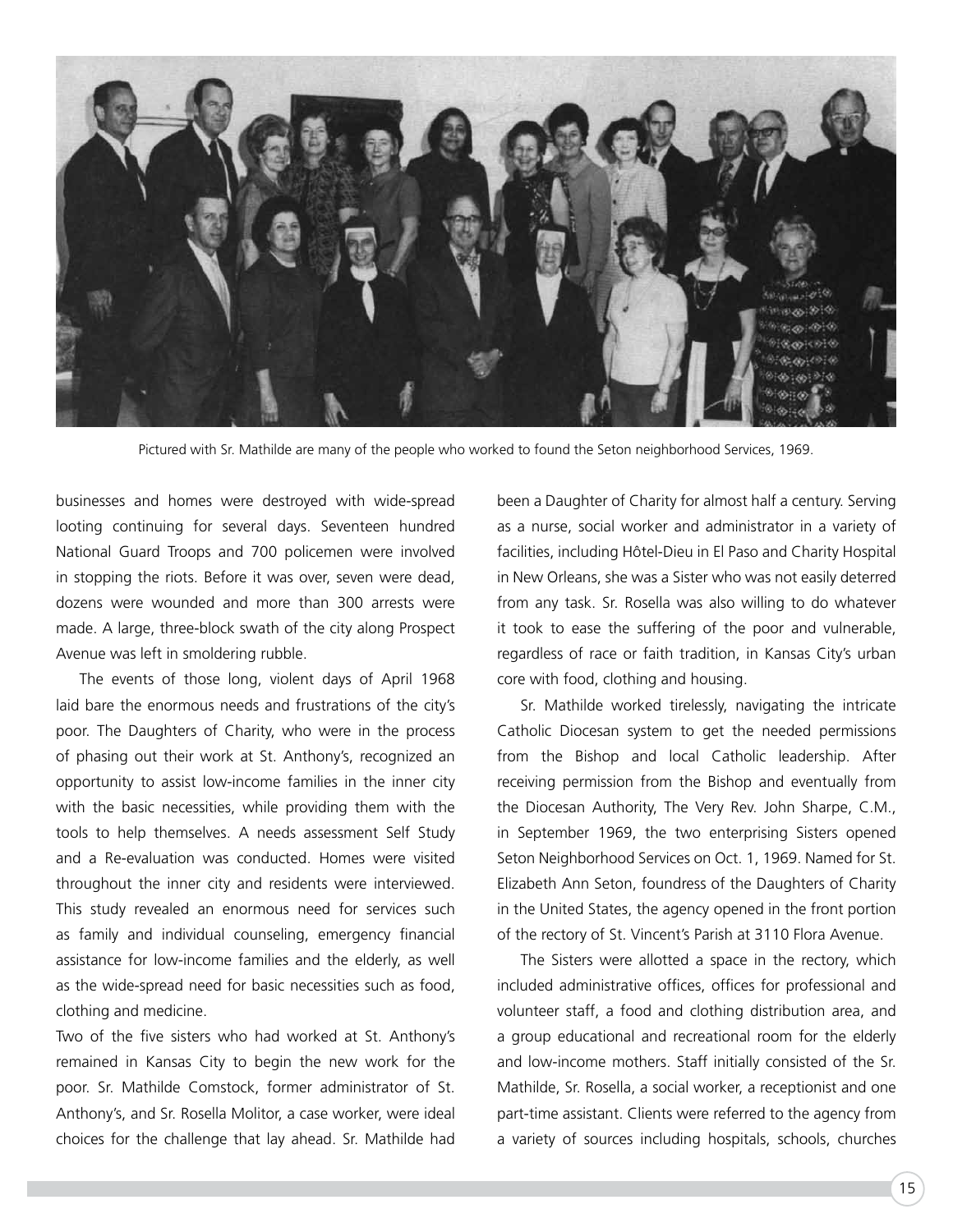and other social agencies. The inner-city location made it easily accessible for the individuals seeking their services. The work assisted the city's elderly poor in the urban core with food, clothing and housing

Volunteers to help the Sisters were recruited from the Ladies of Charity of St. Vincent DePaul and from the community. Getting people to commit to serving in the fledgling program was difficult at first. Ladies of the community were often reluctant to go into the central city to visit the homes of the poor and to conduct other charitable business. Gradually, these fears were overcome and, in a very short time, Seton Neighborhood Services had 63 volunteers, including those conducting counseling and case work. These volunteers filled a variety of roles, quietly visiting families, providing immediate necessities and providing support and encouragement as the family worked toward being selfsufficient.

The volunteers also visited nursing homes, provided transportation to those who needed it, worked with the elderly and staffed the clothing room and office. Money to support the endeavor came from contributions from the Marillac Provincial House, an active Advisory Board, the Ladies of Charity and the community. During the first year, \$17,683 was raised to finance the agency; \$22,090 was raised the second year. Additionally, during the first 12 months, Seton Neighborhood Services volunteers logged more than 9,000 hours helping the center meet the needs of 1,090 individuals and 240 families. The facility was off to a very strong start.

In 1971, Sr. Mathilde celebrated her Golden Jubilee. Fifty years of service as a Daughter of Charity had honed her skills to help the center flourish. She would remain as director until 1973, when she stepped down to devote more time to public relations for the agency and to find better ways to meet needs in the inner city area. Despite a change of responsibility, Sr. Mathilde continued to go alone on her daily excursions into the impoverished neighborhoods to help individuals and families.

Sr. Mary Louis Price, DC, was named director after Sr. Mathilde. She had been a Daughter of Charity for more than 20 years and had previously worked in a large public housing project in St. Louis. As a result, she was prepared for the scope of the work she was undertaking. Sr. Mary and Sr. Barbara Dingman, DC, both caseworkers, continued to direct and assist the staff and Ladies of Charity with the needs of the agency. In addition to the regular demands of their daily work, the Sisters transported nursing home residents and elderly shut-ins to the rectory dining room for bingo and other activities.

Sweeping change came to Seton Neighborhood Services in 1975 with the consolidation of parishes including St. Vincent's, Annunciation and Holy Name. This consolidation created the large Risen Christ parish with Fr. McMullen, OP, former pastor of Holy Name, being named interim pastor. The changes additionally meant a move for Seton Neighborhood Services to the KRPS building at 23rd and Benton Boulevard. The agency relocated into two-thirds of the building with Johnson's Drug Store housed in the remaining one-third on the corner of Kansas Avenue on the Missouri side of the city. In March 1975, Sr. Mathilde Comstock was honored as one of Kansas City's "achievers" by the Kansas City Women's Chamber of Commerce and received a commendation from Mayor Charles B. Wheeler for her work at Seton Neighborhood Services. Coincidentally, St. Elizabeth Ann Seton, for whom the center was named, was canonized in September. St. Elizabeth became the first American-born Saint.

As the needs of Seton continued to grow with an everincreasing client load, more space was required. When the Fr. Benedict Justice Catholic grade school's north campus became vacant, Seton obtained use of the building from Risen Christ parish. Sr. Marie Sullivan, OP, a Dominican sister, was named director during this time, replacing Sr. Mary Louise.

In response to the move facilitated by the consolidation of the parishes, the agency began to examine the boundaries of its new service area in and around the Washington Wheatley neighborhood. Stretching from 18th Street to 35th Street on the north and south and from Blue River on the east and Holmes Street on the west, this large segment comprised some of the most impoverished areas in the Kansas City. The name Seton Neighborhood Services no longer accurately reflected the scope of an agency that would serve such an expansive part of city. A decision was made to rename the organization simply Seton Center.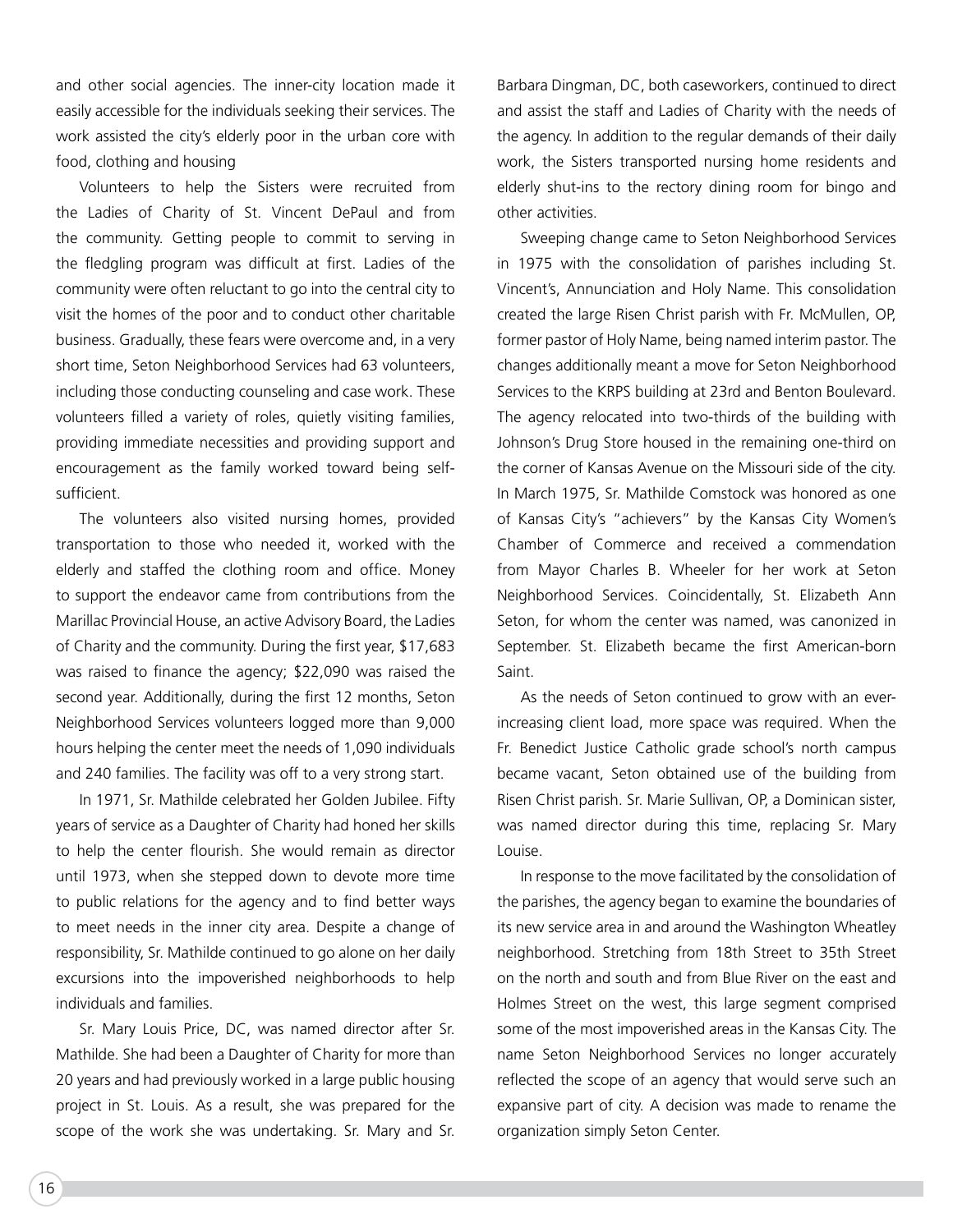Services offered had expanded dramatically during the first eight years of operation. Family services, prayer groups, a Thrift Store, the Senior Buddies and a popular Christmas Basket project were part of the array of programs for the community. During its ninth year, Seton Center was incorporated. The center's board was given the opportunity and purchased the Fr. Benedict Justice campus from the Catholic Diocese. The two buildings were connected and the additional space allowed for expanded services. In 1978, a van with a lift was purchased through a \$46,000 grant from the Loose Foundation. This made a tremendous difference in the ability to provide assistance to the center's poor, elderly and disabled clients.

Seton Center had become an intrinsic part of the community and its impact was felt at all levels of Kansas City society. As a result, donations often came from surprising places. In March 1982, the Notre Dame de Sion Lower School presented the center with \$89.26. The students raised this money to pay for a class roller skating party, but voted instead to donate the money to the center to help with its work with the poor. They also gave the center the \$100 the class had received from the *National Catholic Reporter*  for an article the students had contributed.

Throughout the late 1970s and early 1980s additional programs were created including Home Help Aides, financial planning assistance, Friday Lunches and life-line reassurance calls. So popular was the lunch program that another lunch day was added on Tuesdays to meet the demand. The center touched the lives of more than 15,000 individuals in 1980



alone. Truman Geriatric Resources Clinic, an important part of Seton Center's programming, was opened in 1982 to offer basic health care services to the poor and elderly.

By 1985, the center was assisting 200 people a day and provided assistance to 42,324 individuals with its emergency utility and financial help programs, nursing home programs, home help aides and senior citizen lunches. Possessing a service area now comprising eight complete census tracts and portions of an additional 11 tracts, the center served a vast, rapidly aging and poor population. A program offering minor home repairs for the elderly was created as well as a summer lunch program for children of school age.

In October 1997, the center had been in operation for 28 years and was celebrating the much-awaited completion of its \$1.3 million renovations and expansion. The project added 3,500 square feet to the building and allowed for the addition of a new dental services suite. With an operating budget of \$754,000, the center was hitting its stride. Throngs of the city's poor came daily to the center seeking food, clothing emergency utility assistance and counseling. Sr. Judy Warmbold's woman's group meetings, established a year earlier, were full to capacity; the alternative school's classrooms were abuzz with activity; and the senior Buddies were preparing for another outing.

Sr. Mathilde's dreams had been fulfilled and exceeded in unimagined ways. The work that she, Sr. Rosella and the Ladies of Charity had started almost 30 years earlier had been realized. Although she had been missioned to the Provincial House in St. Louis in 1981, she had remained interested in the work she had helped found. On Oct. 23, 1997, Sister passed away quietly in St. Louis at the age of 96. She had been a Daughter of Charity for more than 60 years.

On Oct. 11, 1999, the Seton Center Family & Health Services celebrated its incorporation into the Daughters of Charity National Health System, now known as Ascension Health. This relationship has been very beneficial for Seton Center and has assisted in countless ways as they work with the poor and vulnerable in Kansas City.

Dr. Tom Purcell helped launch the Seton Dental Clinic as a volunteer dentist. He was a member of the St. Thomas More Parish and believed in the work of the center. Demand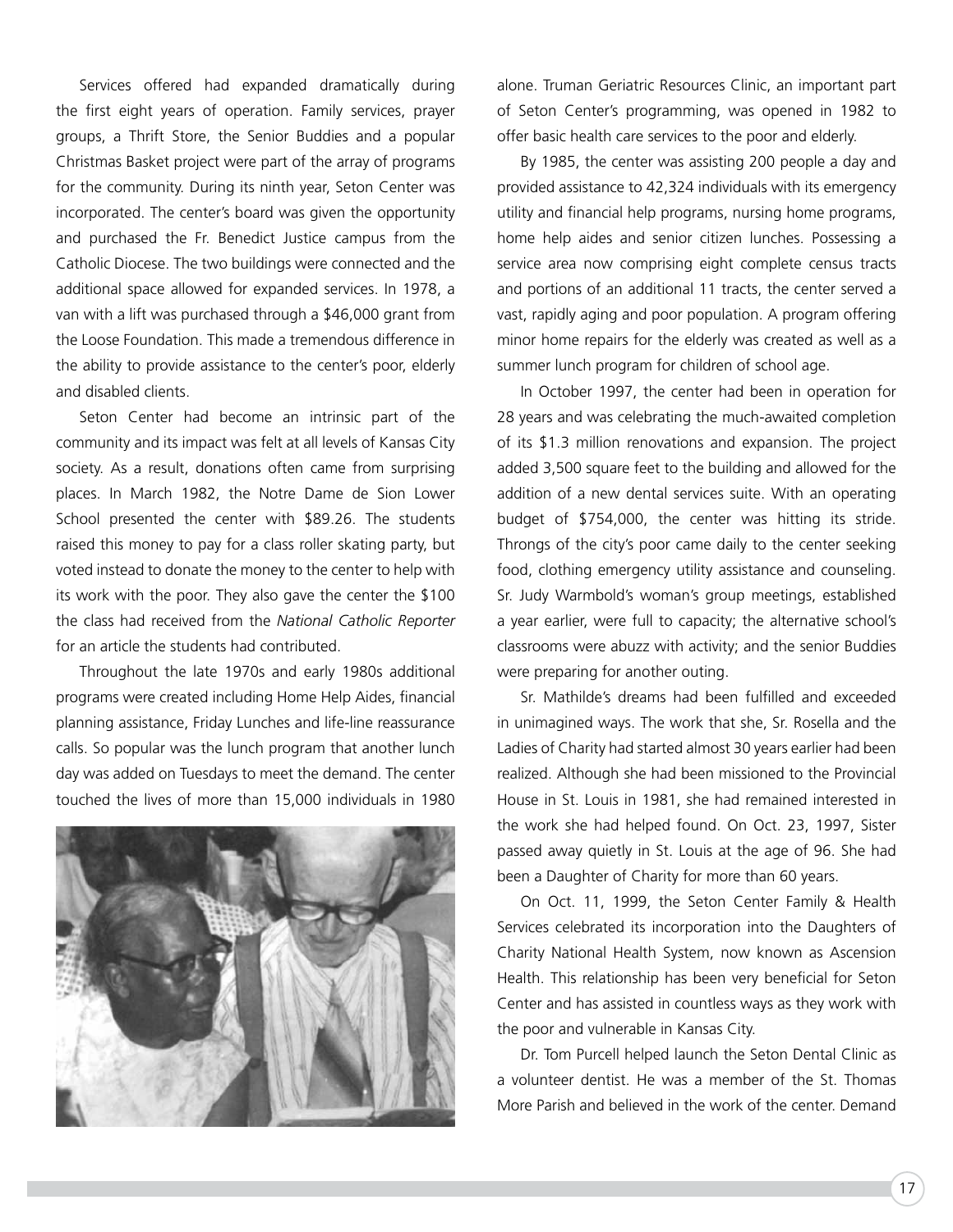continued to grow, eventually leading to a team of seven dentists and third-year students from the University of Missouri-Kansas City School of Dentistry working to provide the required services. The center would often see 900 clients every month. Most of those served could not otherwise afford private dental care.

The year 2005 marked a time of tremendous growth and change for the Seton Dental Clinic. A grant for \$100,000 was received from the REACH Health Care Foundation in July. This allowed the dental services to expand its oral screening outreach and education programs for low-income children in Head Start programs. These young children came from Wyandotte and Johnson counties in Kansas and were from a variety of facilities, including home day cares, pre-schools and elementary schools.

That same month, Sr. Mary Lou Stubbs, DC, executive director/CEO of Seton Center Family and Health Services announced a grant for \$150,000 from the Health Care Foundation. This grant also supported early detection of oral disease as well as the establishment of a Community Wellness Program expanding the dental services for clients who have complex health issues. Additionally, the grant also funded the coordination of exercise classes, nutrition education as well as the New Beginnings support group program for expectant and new mothers and their children. The philosophy includes using dental services as the initial triage point for clients, enabling the center to direct clients to other services they might require.

The years had passed rapidly and so much had been accomplished. In 2009, Seton Center celebrated 40 years of providing social services to the elderly, the sick and the poor of the Kansas City region. The anniversary was a time of reflection on all that has been done as well as a time of contemplation of all that remains to be done for the city's vulnerable. The celebration included a liturgy followed by a reception honoring the Ladies of Charity of Metropolitan Kansas City and the Daughters of Charity of St. Vincent De Paul. These two groups had labored tirelessly during the formation of the agency and had, for the last four decades, offered support in getting the work of the center done.



On Oct. 1, Kansas Bishop Robert W. Finn, DD, of the Kansas City-St. Joseph, Mo. Diocese celebrated Mass at the Cathedral of the Immaculate Conception. The beautiful cathedral was filled with members of the Daughters of Charity, the Ladies of Charity and Sisters of Charity of Leavenworth as well as volunteers, members of the Washington Wheatley Neighborhood Association, sponsors, donors and many friends. On April 6, 2010, the center opened its doors to the community, providing a glimpse inside the facility for sponsors, civic leaders and friends.

During the last 40 years, Seton Center has undergone many changes to meet the evolving needs of shifting local demographics. Changing from a primary resource for the elderly, the center has become a comprehensive community center. Seton Center changes lives through the operation of its food pantry and thrift store; its utility, rent and mortgage assistance program; senior services; wellness programs; and a high school serving local at-risk youth. Additionally, the Dental Clinic is recognized as one of Kansas City's primary safety-net dental programs.

Seton Center continues to be a place of hope and assistance for thousands each year in metropolitan Kansas City. It is a lifeline of support for all who seek its services as it continues to minister to them in countless ways.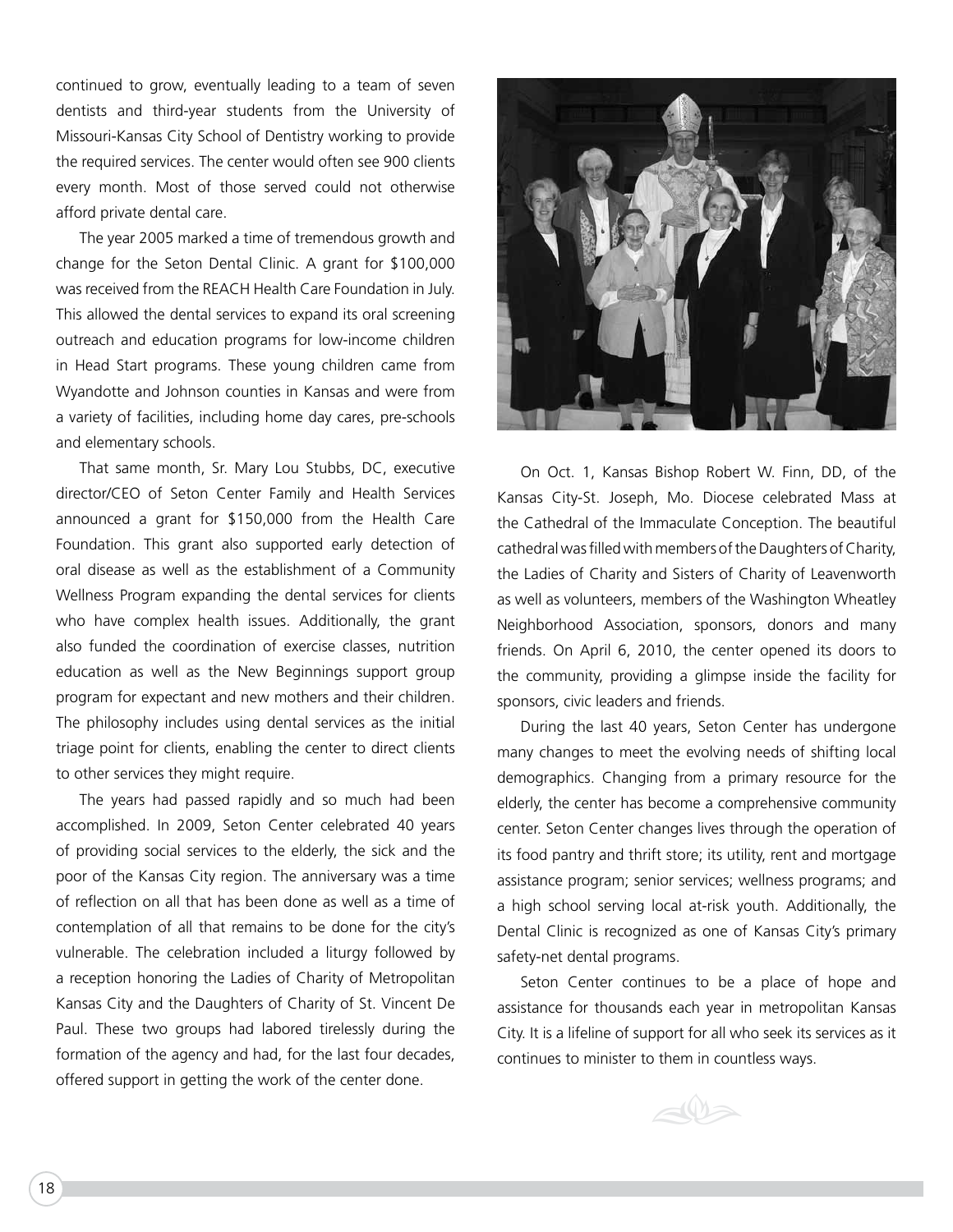#### The Daughters of Charity in New Orleans: 175 Years of Service in Health Care

*"My debts having been paid and the above provision having been executed, a sale shall be made of all that remains, which together with my small lot, I bequeath to serve in perpetuity to the founding of a hospital for the sick of the City of New Orleans, without anyone being able to change my purpose, and to secure the things necessary to succor the sick."* 

With those words, written as part of his Last Will and Testament, Jean Louis, a French sailor by trade and resident of New Orleans, set in motion a series of events that would eventually bring the Daughters of Charity into health care for the city. The work started by Jean Louis' final bequest to the city continues to this day.

The first Charity Hospital, "L'Hospital des pauvres de la Charite," was named the Hospital of St. John. It served the city from 1736 until it was replaced by the second Charity Hospital in 1843. This facility was abandoned after being almost completely obliterated by a hurricane in 1779. In 1786, the third Charity Hospital, "Hospital de Caridad San Carlos," was completed. It burned to the ground in 1809, once again leaving the city without a permanent medical facility.

Frequent epidemics continued to sweep the area unchecked as they had for generations. Small pox, malaria and Yellow Fever, routinely brought in by the steady influx of sailors and immigrants, decimated the city's population. During the next few years, when there was no permanent hospital, patients were housed in a variety of locations with varying degrees of success. Four years later, in 1815, the fourth Charity Hospital was opened. Its 120 beds served the needs of the city for the next 17 years.

The Daughters of Charity arrived in the city at the request of the Most Reverend Joseph Rosati Bishop of St. Louis and administrator of the Diocese of New Orleans. He sent a letter to the superiors of the Sisters of Charity of St. Joseph's in Emmitsburg. His request outlined the conditions in the city and beseeched the Sisters to send assistance. The first two Daughters of Charity, Sr. Regina Smith and Sr. Magdalen Council, arrived in New Orleans from Baltimore in January 1830.



In 1833, the fourth Charity Hospital was sold to the state. After the sale, the building was used as the State House during the time New Orleans was the Capitol of the Louisiana. A new Charity Hospital, the fifth to bear that name in the city, was opened the same year. The new, three-story building had 21 wards and contained 540 beds. It represented a significant leap both in accommodations and technology over its predecessors.

With an expanded facility, the Board of Administrators of Charity Hospital realized very quickly that they needed additional staffing. The Daughters of Charity had already established a reputation for dedication and well- run orphanages in the city. The board, therefore, submitted a request to the superiors of the Sisters of Charity at Emmitsburg for 10 sisters to administer and operate the new hospital. This request was granted and, on Jan. 6, 1834, Sr. Regina, who was already in the city, and nine other sisters began managing the care of the patients of Charity Hospital of Louisiana at New Orleans.

In a time when little was known about the workings of communicable diseases, the Sisters working among the sick frequently became ill themselves. Several Sisters died as a result. As the needs of the city grew, so did Charity Hospital. By the late 1840s, the facility could accommodate approximately 1,000 patients, making it one of the largest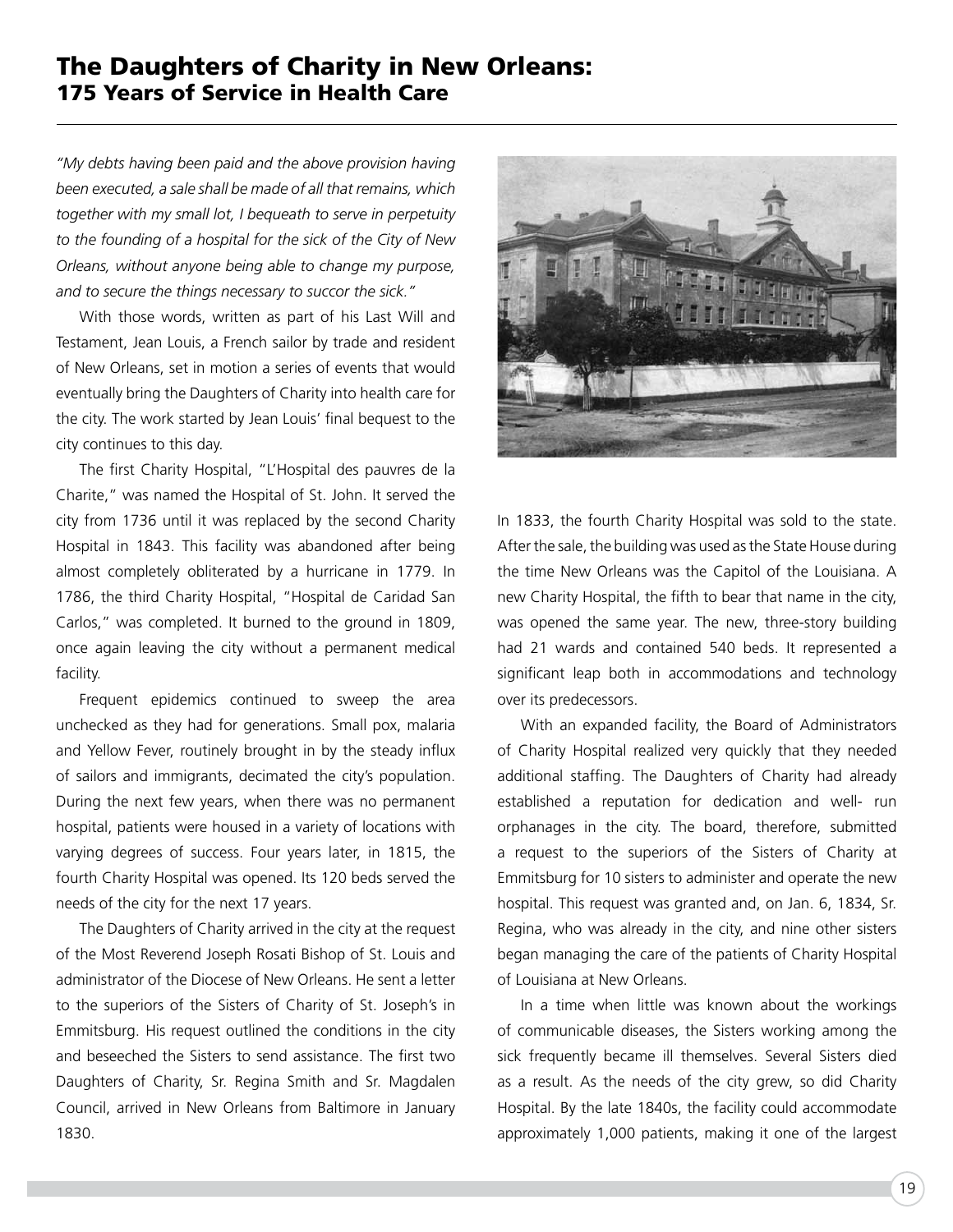hospitals in the world. In January 1852, Sr. Regina, who had served in New Orleans for almost 30 years by this time, leased the Maison de Sante, a private hospital and staffed it with sisters three months later. The first crisis they faced was the horrific Yellow Fever outbreak of 1853 that killed hundreds in New Orleans. The Daughters operated this facility for three years, until building, in 1859, a new brick hospital of their own.

Named Hôtel-Dieu, or "Hostel of God," the new facility opened its doors a few blocks from Charity Hospital and was built, owned and operated by the Daughters of Charity. Three years later, after the "War Between the States" began, the Daughter's hospital was the only privately owned hospital in the city to continue to treat patients. Known from the start as a leader in medical innovation, Hôtel-Dieu began offering air-conditioned surgical suites in 1913, the first the U.S. hospital with this technological innovation.

The Daughters of Charity's connection with Charity Hospital continued to grow and develop throughout the major history-shaping events of the late 19th century. They continued caring for the poor and vulnerable of the city at both Hôtel-Dieu and Charity Hospital.



Charity Hospital, or "Big Charity" as it was known, underwent many changes in the decades that followed. After being placed under the management of the Louisiana Department of Health and Human Resources in 1970, it experienced further renovations and reorganizations. The problems at the hospital were numerous and increasingly harder to manage. The physical plant was aging. Funds to make the needed repairs were habitually in short supply, but the hospital limped along, serving the needs of the state's poor and

indigent. In 1973, the hospital had 48,223 admissions. The Louisiana State University Health Sciences Center had begun plans to expand with the intention to build next to Charity Hospital. In 1991, control of the facility was transferred to the Louisiana Health Care Authority. Six years later, the Louisiana State University System began administration of the nearly 60-year-old facility.

Two blocks away at Hôtel-Dieu, the Daughters had just completed construction of a new building. Finished in 1972, it replaced the second hospital structure that had been built in 1924. The proximity of the Daughters' hospital to the campus of Charity Hospital was becoming increasingly desirable to the Louisiana State University System.

In 1989, a study was requested for Hôtel-Dieu by DCNHS CEO James Kramer; CFO Dennis Eike; Visitatrix Sr. Nannette Gentile and her council; the leadership of the West Central Region of the Daughters of Charity National Health System (DCNHS-WC); Sr. Mary Walz, DC, MSW; and Sr. Joan Pytlik, DC, CFNP, MTS. *"Assessment for the Need for Services for Acute, Non-Urgent Emergency Room patients"* revealed a need for more neighborhood primary care services in the city of New Orleans due to both the rise of poverty in the area as well as the ongoing financial crisis at Charity Hospital, which was facing a \$7 million shortfall for the year. The assessment also stated a new building for Charity was imperative within five years.

As the situation at Charity Hospital continued to degrade, the State of Louisiana stepped up their efforts in courting the Daughters of Charity in an attempt to purchase Hôtel-Dieu. By summer 1991, the state had problems at Charity that could no longer be overlooked, avoided or patched. Charity Hospital's accreditation with The Joint Commission was in jeopardy due to "Life Safety Code" violations throughout the building. The physical plant had also deteriorated to a dangerous state and there was no money for either major repairs or new construction. The state needed Hôtel-Dieu to replace the aging Charity Hospital facility.

Eventually, Louisiana's colorful governor, Edwin W. Edwards, and his administration made the Daughters an offer for the hospital that they literally could not refuse. In 1992, after 140 years of work at Hôtel-Dieu and following a great deal of difficult deliberation, the hospital was sold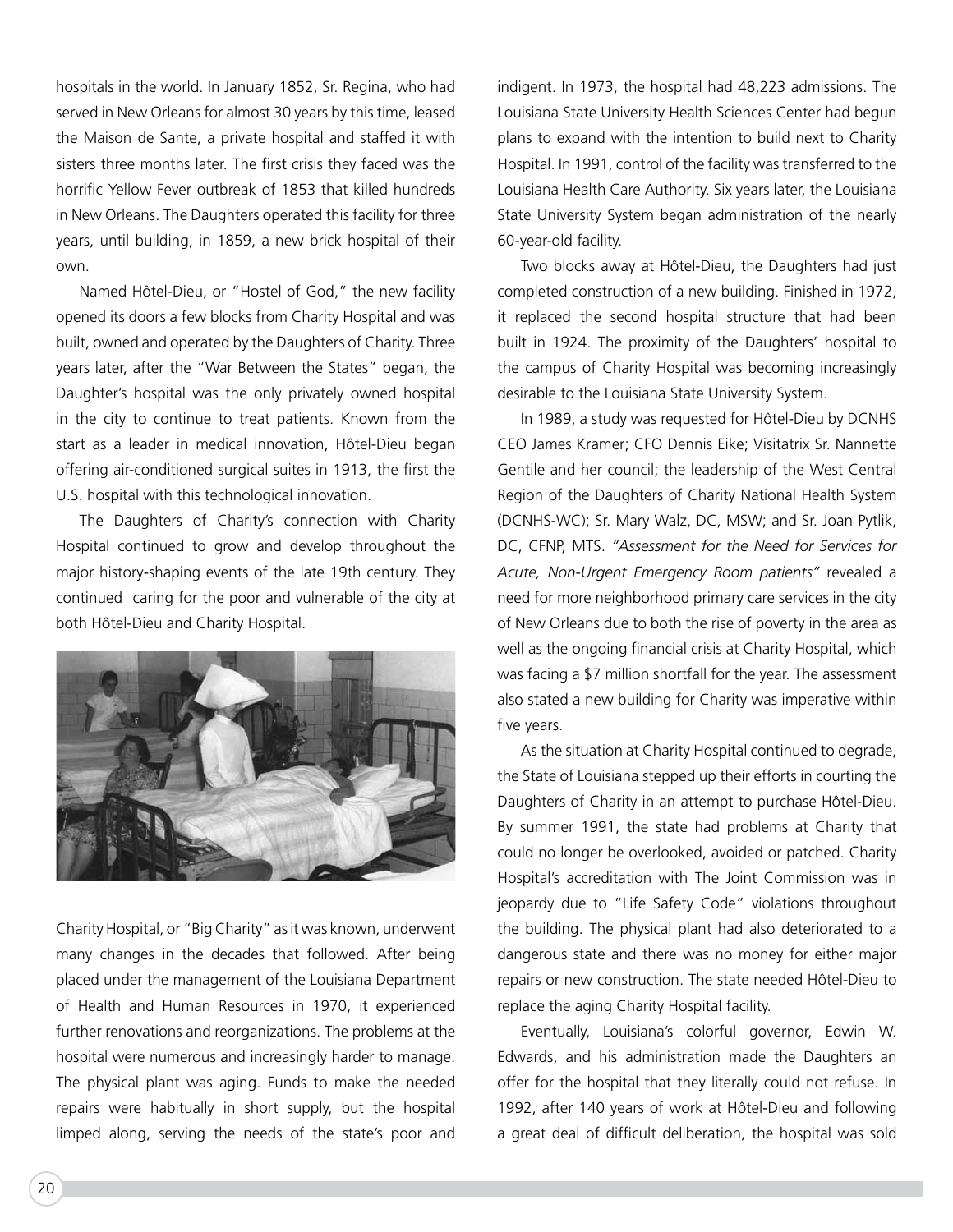by DCNHS-WC to the state for \$62 million. Louisiana later renamed the facility University Hospital.

Despite these sweeping changes, the Daughters, who had been in health care in New Orleans for 167 years, did not slow in their work for the poor. Although they no longer owned University Hospital, they would continue in their work both there and at Charity Hospital. The Daughters commitment to the city's poor and vulnerable would continue. Under the guidance of the Daughters of Charity Health System, the DCHS-WC designed a new ministry for comprehensive, holistic primary care and prevention for New Orleans. Sr. Marie Therese Sedgwick, DC, former chair of the DCHS-WC Board, guided the creation of a new vision and local ministry during this formative period.

On Dec. 6, 1995, the Hôtel-Dieu Hospital Corporation Board held a retreat. The trustees agreed on a vision statement for Daughters of Charity Services of New Orleans. The document they created called for collaboration by partnering with the local Office of the Social Apolostolate/Associated Catholic Charities and other health agencies to provide the services the community required. The board also agreed to commit \$1.8 million to New Orleans in fiscal year 1996.

The Daughters continued the work to establish exactly where the greatest gaps in accessible medical care in the city existed. They did not have to look far. The city's poor population, many of whom had always been considered among the at-risk and the vulnerable, were suffering. The Daughters of Charity Health System, West Central Region, commissioned an assessment of need that revealed the most underserved areas in the city were Carrollton, Gert Town, Hollygrove and New Orleans East. They determined through research that a location along Carrollton Avenue, in one of the poorest neighborhoods of the city, reflected the area of the greatest need. In Carrollton/Gert Town, 55 percent of residents did not have health insurance or were not enrolled in Medicaid. Half of the area's children were growing up in poverty.

Dave Ward, CEO of the newly formed Daughters of Charity Health Services of New Orleans had been hired to realize the vision of holistic, comprehensive primary care and outreach. He found a suitable space for the new center. Located in the Carrollton Plaza Shopping Center, a midcity strip mall, the 8,200-square-foot space chosen was



convenient to the neighborhoods it was intended to serve. With easy highway access and a bus stop right out front, it was accessible via public transportation from anywhere in the city. The storefront, a former Western Auto Store, was rented in June 1996. Extensive repair and renovations were required to transform the dusty retail outlet into a medical clinic. Months of intense work and construction resulted in the creation of the new Daughters of Charity Health Center.

The center opened in February 1997 with one patient on the first day. In the coming weeks more and more came, and the clean, bright, new facility proved to be a tremendous resource for the community. Eventually, the variety of services offered expanded from primary care to optometry and podiatry. With a licensed retail pharmacy, social services, midwife training and a physical therapist on site, the center was full service. Outreach services included computer training, healthy lifestyles sessions provided in community centers and group exercise and nutrition classes. The Daughters of Charity Foundation, funded in part from the sale of Hôtel-Dieu, designated approximately \$1 million annually to fund the sliding-scale fee system for uninsured individuals for clinical and pharmacy services.

As the hurricane season of 2004 loomed on the horizon, New Orleans, which for years had been considered an exceedingly vulnerable target, was the subject of a government simulation study to attempt to map the effects of a major hurricane on the city. The Federal Emergency Management Agency prepared a series of scenarios involving a fictitious storm known as "Hurricane Pam." The results of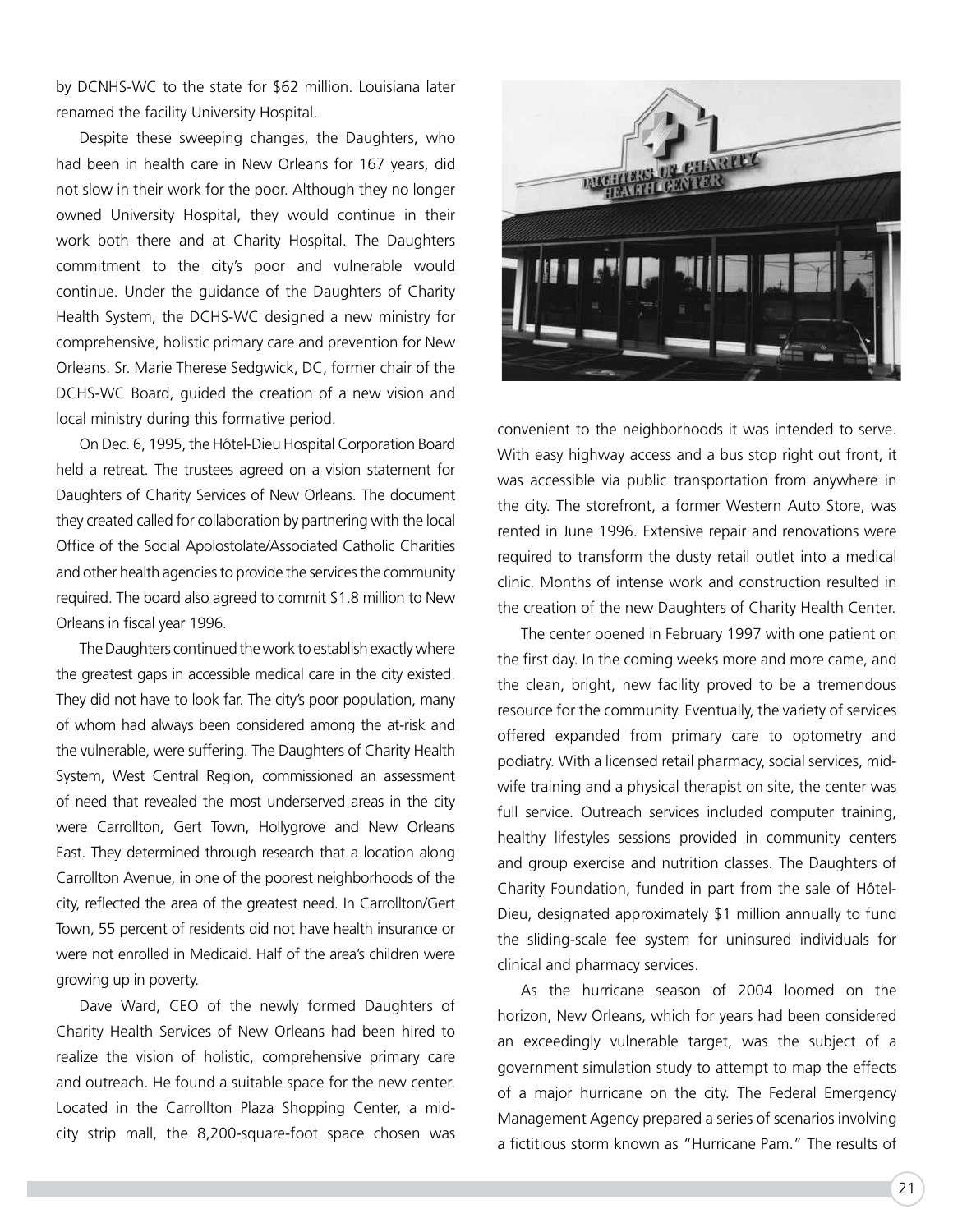the study indicated if I larged scale storm were to his the city, the results would be disasterous.

On July 28, 2005, the staff of the center met for their annual retreat at the Yacht Club. The planning sessions were productive and everyone was optimistic about the future. Programs were expanding and additional staff had been brought on to meet the increasing needs. The Daughters of Charity Health Center was hitting its stride, while the Daughter's holistic mission of serving the poor and promoting healthy communities and families was in full swing.

Business began as usual on Wednesday, Aug. 23. Patients poured in with the traditional mixture of humility and boisterousness, joking among themselves and with the receptionist. Several no-shows, as usual, muddled the patient schedules. A few administrative staff members were tying up loose ends in anticipation of attending an Ascension benefits meeting in Austin the next day. The optometrist office was packed, as were the exam rooms. Everything was normal for the usual mid-week rush.

At 7 p.m., Hurricane Katrina slammed into the Florida coast between Hallandale Beach and North Miami Beach. Winds up to 80 miles an hour devastated everything they encountered, killing 11 and leaving more than 1 million people without power. Rather that dissipating at landfall, Katrina's winds remained at more than 75 miles per hour for four hours. The devastation in the hurricane's path was staggering.

On Friday, Katrina was on the national news. During the early morning hours, the intensity of the storm had slacked somewhat and the mighty hurricane was downgraded to a Tropical Storm. Around lunchtime, the power of the storm again increased and reached Category 2. The business of the center continued on unabated. Fridays were usually a short day and the clinic usually closed early at around 2 in the afternoon. Due to the weather forecasts, the staff began taking preliminary precautions against rough weather shortly before closing. The computers, which were normally left running, were shut down. The center's servers, containing all the digital information related to the operation of the clinic, were on raised platforms and were deemed safe. No one was particularly worried. There was no thought of anything other than plans for the weekend.

As the days wore on, things became more troublesome. The storm had not veered to the north as was hoped and was bearing directly down on New Orleans. The decision was made to close the center early. As the staff left, they went through the routine of turning off the computers and unplugging everything possible. One of the staff, who had been in Austin at the benefits meeting, returned to New Orleans at the urging of her husband. The two of them came to the clinic that afternoon and put the computers up on the tallest surfaces they could find in the offices. A systemwide computer back-up was requested from their offsite IT management team. Anything that looked like it might be damaged if the clinic did flood was moved.

Several members of the staff began trying to make hotel reservations in case they had to evacuate. All residents of Louisiana's flood-prone areas were ordered to evacuate. Highways begin to backup as residents rushed to leave the city. The center was locked and dark as the weather began to worsen. Mayor Ray Nagin appeared on local television stations reporting that his friend at the National Weather Service had told him that if the storm continued on its present path, it was going to be a disaster for the city. He urged everyone remaining in the city to please leave. It became apparent, even to the seasoned residents of the city, that this storm was different. New Orleans was directly in the path of the monstrously wide storm.

On Sunday, as winds reaching 175 miles an hour were reported in the Gulf, Mayor Ray Nagin again came on the air at 9:30 a.m. and ordered a mandatory evacuation of the city. Everyone was to leave, without exception. Several members of the center's staff left very early on Sunday morning and missed the heavy traffic. They were among the lucky ones. Traffic became gridlocked, with many reporting it took them 20 or more hours to cover a distance that normally could be driven in five hours or less. Amazingly, the majority of the center's staff as well as all of the Daughters of Charity missioned in the city were able to evacuate. The stories of these individuals and countless others who fled the storm are haunting.

The storm hit the Louisiana coast at 6 a.m. Monday with sustained winds at nearly 145 mph. Entire towns were obliterated. The National Hurricane Center warned that the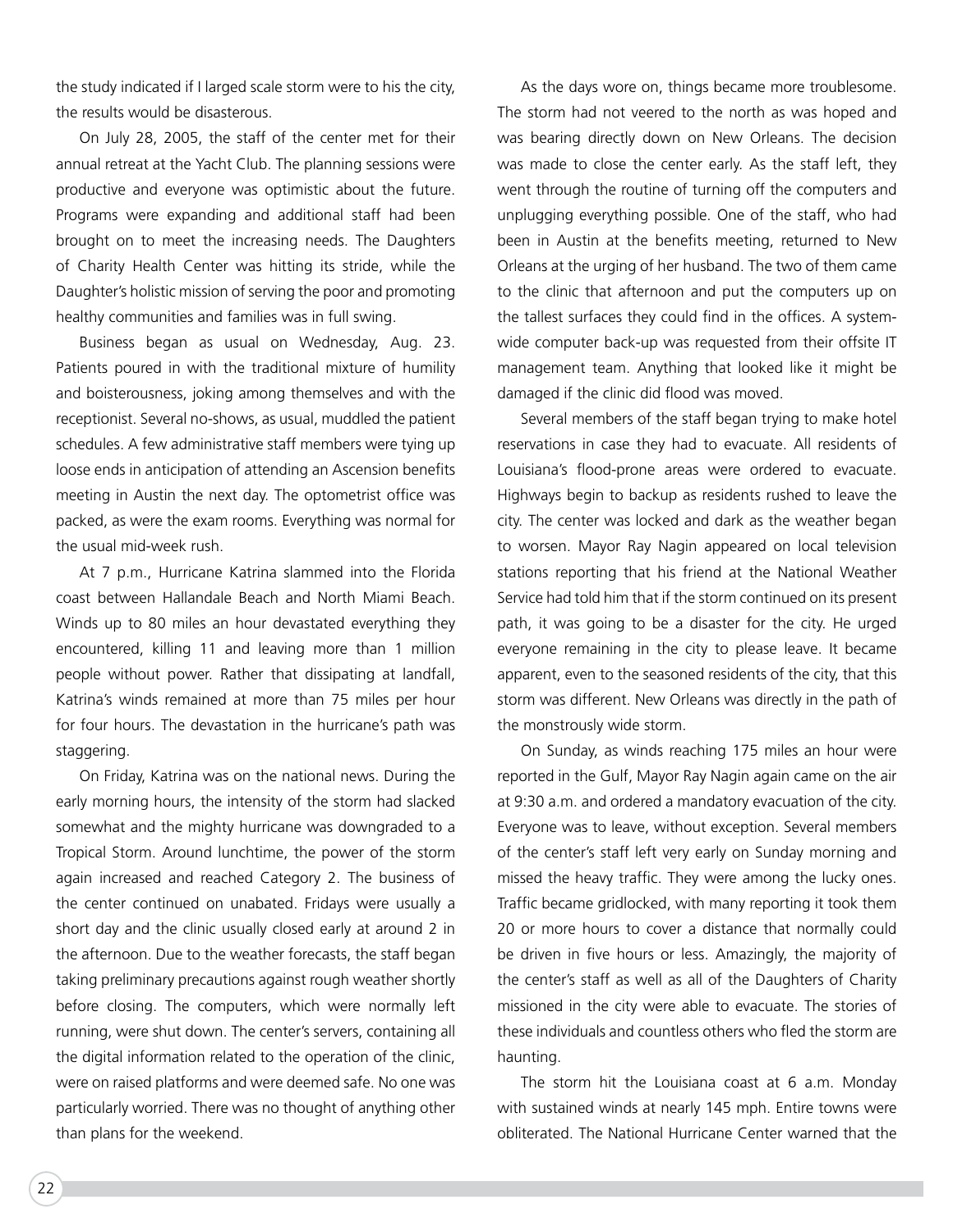levee system in Greater New Orleans could be breached as waves reached crests of 47 feet just east of the mouth of the Mississippi River. The massive storm surge sent water crashing along the delta, causing flood protection to fail in several spots along the river. Although the storm had caused major devastation in the areas around the city, New Orleans appeared to be largely spared. Homes were damaged and debris littered the city, but, amazingly, the levees were holding.

Residents thought they had dodged the bullet and made plans to begin returning to their homes. Maybe it was just going to be a repeat of Ivan a year before. That evening, as people throughout the region were listening to radio station WWNO, a caller who had remained in New Orleans during the crisis was placed on the air. He reported, unbelievably, that while everything seemed fine and quiet in his neighborhood, there was water on his street several inches deep and rising. The center's staff members along with thousands of others listening immediately realized that the worst was not over for the city.

The city's levee system had failed after all. There were three major breaches and several minor breaks. Critical failures of the 17th Street Canal levee, the Industrial Canal levee and the London Avenue Canal floodwall resulted in 85 percent of New Orleans being under water. Fires began breaking out in the city as gas lines ruptured. Buildings, flooded up to the second story, burned out of control. The passing days would be a nightmare of unimagined horrors as the city erupted into barely controlled chaos. No electricity meant no air-conditioning in the 100+ degree heat. Intermittent cellular and telephone service and limited availability of drinkable water plagued the region for weeks. Fuel shortages simultaneously stranded thousands who were trying to leave and thousands who were attempting to return to the city. New Orleans was paralyzed.

Daughters of Charity Health Center staff members, scattered across the country after the evacuation, began the arduous process of locating their relatives and one another. The rest of the long, hot month of August and September passed in a blur. A crippled New Orleans slowly began to function as it grappled with the scope of the destruction. To overcome the gap in communications caused by inoperative

cell phones, staff relied on texting to convey information. News of the condition of the center eventually made its way to the scattered employees. It was flooded with standing water covering the desktops. The majority of the centers employees had lost their homes and their belongings. Four residences of the Daughters of Charity in New Orleans were flooded and 17 automobiles lost in the devastation.

Ascension Health assured the staff that there would be no interruption in pay during the crisis. Several weeks passed as the staff attempted to get the operations of the center up and running again through telephone calls and e-mails. As feared, the clinic was a complete loss. During those ensuing weeks, the flood waters had receded, but a broken water main continued to gush in the back of the building. Mildew spread over the surfaces of everything that remained. Patient files were dirty and waterlogged. All of the furniture and equipment was piled randomly where the waters left it. As if all of this was not enough, Looters had wrenched the door off of the safe during the crisis.

The other clinics in the city had also been decimated and the needs of the remaining citizens of New Orleans, rich and poor, were great. The center's staff worked non-stop to find a place to relocate and reopen. Due to a lack of computers, the accounting for the business portion of the clinic was handwritten on a legal pad. It was an archaic method, to be certain, but it worked. The staff was resourceful and did what they had to do to go forward in a time of great unrest and shock when even getting basic services such as electricity and telephone restored was difficult. In cooperation with the Office of Public Health, an undamaged clinical location in neighboring Metairie was found. Located in an industrial part of the city, adjacent to an overpass, it had not been used in a while and needed a lot of work. Members of the staff cleaned and scrubbed for several days to put the place in order. The center continues to serve the Hispanic population, many of whom came to help re-build the city.

In early November, Daughters of Charity Health Center of New Orleans opened again for business. It was the first clinic of its kind to re-open in the area. The city, however, was like a ghost town. The center's patient population had been scattered across the country. People began coming, though. Slowly, but surely, the patient appointment book began to fill.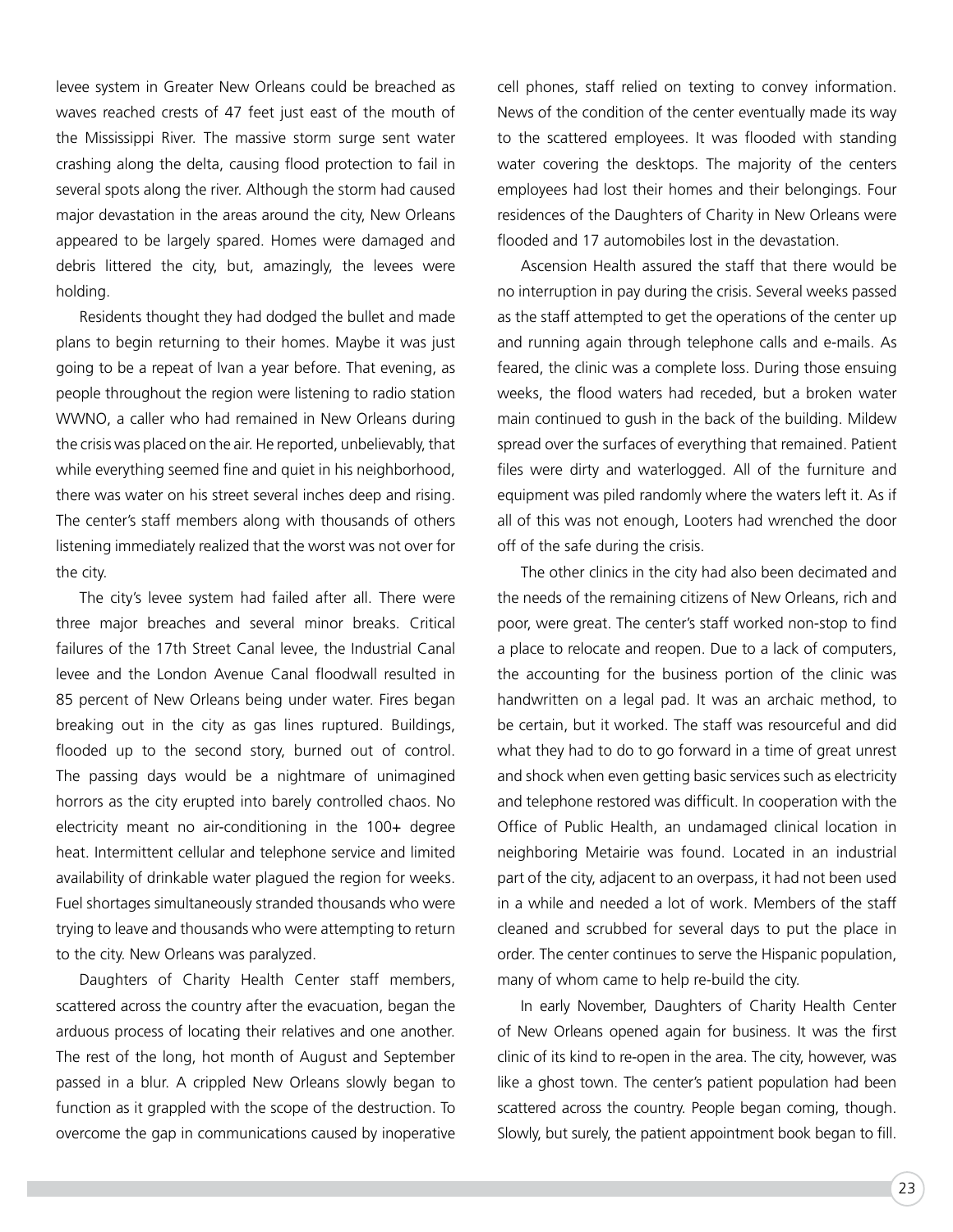

Initially, the Metairie clinic was to be a temporary measure. Soon, however, it became clear that the original center's location was beyond salvaging. The entire shopping mall where it had been located was demolished a short time later. A large vacant lot is all that remains.

To expand the service area and find a location in greater New Orleans, a search began for another site. One was eventually located at St. Cecilia in Bywater. The large, closed Catholic parish church had opened as a PACE site just before Katrina; they could not re-open their service immediately. DCSNO transformed the rectory into a five exam-room clinic. DCSNO established services in this temporary setting in 2007, growing it into a medical home for primary health care. Located in an impoverished neighborhood, the school portion of the complex proved to be a perfect choice for a new clinic. A United Health Foundation grant was also awarded to the project.

Renovations began and this represented a large commitment from Ascension Health and the Daughters of Charity Foundation. Administration for the centers was at a separate site (Canal), and the rented space for Carrollton Clinic was temporarily in a Medical Office Building on Napoleon Street. The creation of St. Cecilia proved to be a significant development as the DCSNO sites began moving from the crisis fostered by Hurricane Katrina and were settling into stable, permanent locations. Through the support of Ascension Health and the Daughters of Charity Foundation, the old gothic structure was slowly transformed into a stateof-the-art health center. In July 2010, the new, bright and

beautiful St. Cecilia Health Center opened with continued commitment from the Daughters of Charity Foundation and United Health Foundation, to grow to primary health care and wellness. Offering a full range of medical services as well as dental and fitness classes, St. Cecilia is a model neighborhood clinic.

In a city where the primary health care and social needs were so great, more still needed to be done. The Daughters of Charity Services of New Orleans continued to grow and expand their service area. Estimates of uninsured Louisianans ran as high as 900,000. In 2008, a site on Carrollton Avenue was selected for another clinic. The building was only a few blocks from the original center. The mid-city area was still in of great need of primary care and social services. A little more than a year later, due to increasing demand, the decision was made to expand this facility. The building renovation and expansion, totaling more than \$8.1 million, was completed in 2010. The 34,000 square-foot facility opened to the public offering primary health and social programs, pharmaceutical and wellness services as well as multi-bay, state-of-the-art, fully digitalized dental services and eye care facilities.



The new Carrollton Center as well as the centers in Metairie and at St. Cecelia's offer gleaming, modern testament to the Daughters of Charity's commitment to New Orleans. Together, they represent the culmination of 175 years of service to the city. The Daughters continuing health ministry offers primary care and preventative health services, addressing the needs of the total individual. A part of a vast and unique tradition of caring, the three Daughters of Charity Services of New Orleans Centers are places of help, hope and reassurance for the thousands they serve each year.

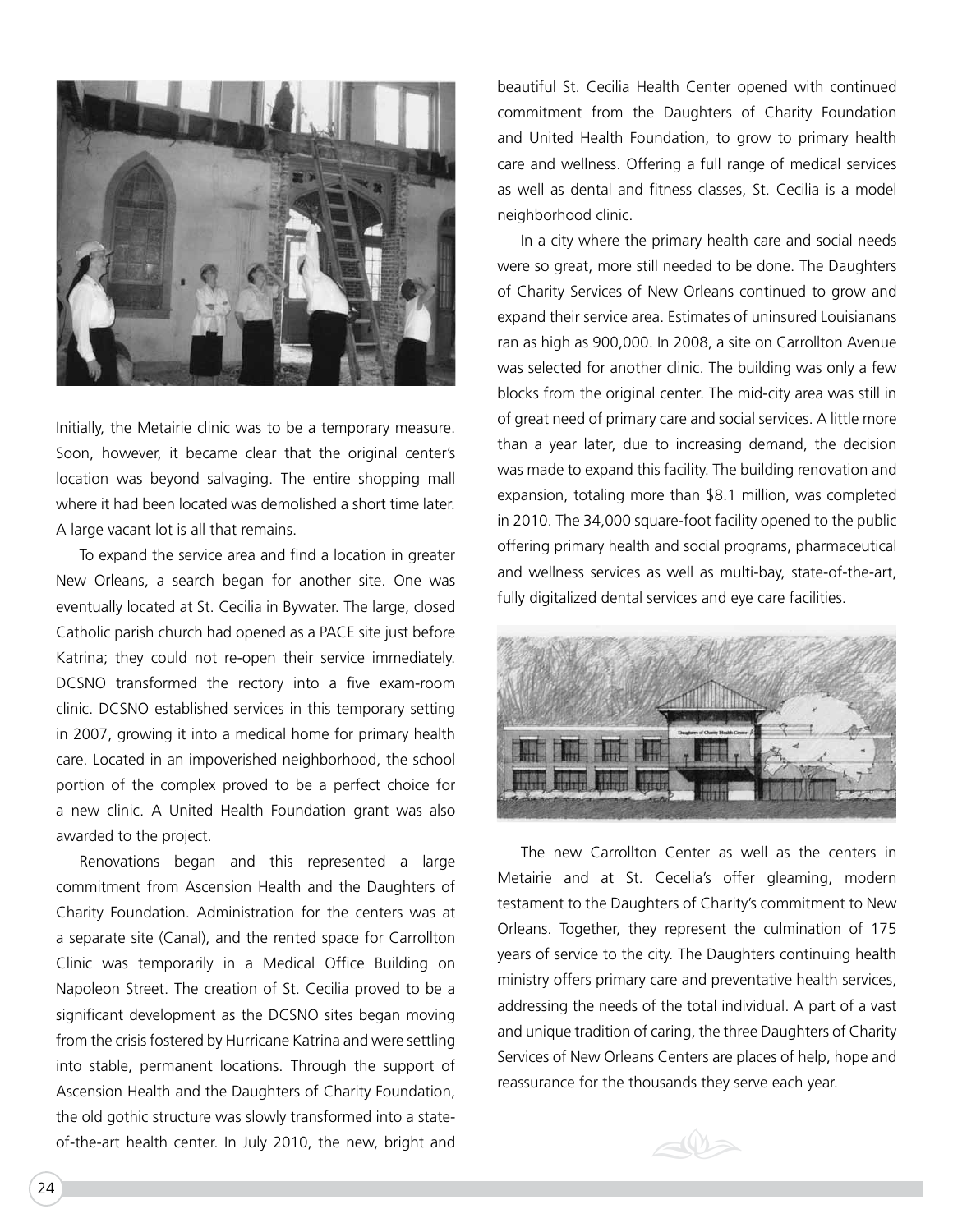#### Daughters of Charity Services of San Antonio: The First 50 Years

The story of the works started by the Daughters of Charity at El Carmen can trace its origins to a time during the Spanish Colonial period in Texas. Long before the Daughters arrived, the events of those early days in the region helped forge the destiny of the area. In 1817, a small chapel dedicated to Our Lady of Mount Carmel – Nuestra Senora Del Carmen – was built with an adjoining crypt as a memorial to the war dead from the Battle of Medina River. The battle, occurring four years prior to the construction of the building, had lasted four hours as the Texians fought to gain independence from Spain.

The Texas dead had been left unburied on the battlefield by the Spanish troops and El Carmen's crypt would serve as their final resting place. Historical accounts also report that a number of the casualties remained on the battlefield until 1822 when soldiers, now under Mexican rule, gathered up the remaining bones and buried them with military honors. These remains were interred under an oak tree near where they battle had occurred.

The small chapel of Our Lady of Mount Carmel was slowly expanded and eventually it was enlarged into a church. This change resulted in the dedication of the parish of El Carmen on Jan. 24, 1855, by Fr. Claude Dubuis, vicar-general of the Diocese of Galveston, assisted by Fr. Girauden, CM, by order of the Bishop of Galveston John Marie Odin, CM This church stood until 1872 when a fire nearly leveled the building. Five years later it was rebuilt and relocated over the original crypt. At this time, the church was the centerpiece of the little town La Villa del Carmen that had grown up around the structure. Being 20 miles from San Antonio, La Villa del Carmen was a favored stopping point for cattlemen driving their herds to the rail yards of the city for shipment. San Antonio, the closest town of any size, was a small, active place at this time, with few stores, but more than a dozen taverns.

Fire again gutted the church in 1904, destroying the bell tower and the roof. The building was restored and the congregation, isolated as it was from San Antonio, made do with a circuit priest who came several times a month to say



Mass and minister to the faithful. Eventually, as travel was made easier, a priest came to say Mass every Sunday. This was the way things were done at this poor mission church until Sept. 1, 1956. Recognizing the need for a full-time priest for their mission at El Carmen, the Vincentian Fathers at St. Leo Parish in San Antonio sent assistant pastor Fr. Raymond Francis O'Brien, CM, to serve the congregation.

Fr. O'Brien originally came to San Antonio in 1943 and taught pastoral and moral theology, sociology and economics at St. John's Seminary. He also taught theology at Incarnate Word College. Since arriving in San Antonio, he had wished to work among the poor in the surrounding parishes. Upon being sent to El Carmen, which ranked among the poorest parish in the Archdiocese, he got his wish. Initially, Fr. O'Brien lived at the rectory at St. Leo and commuted to the mission. This arrangement did not prove to be satisfactory, so he created a rectory at El Carmen in a small house trailer parked behind the parish hall. He lived there for two years.

Working tirelessly at the church, Fr. O'Brien began the practice of saying daily Mass at El Carmen – something that had not been done for several decades. Getting the church repainted and modernized took several months. Under Father's gentle direction, the mission began growing. It soon became apparent that the work he started of ministering to the diverse needs of the faithful was growing beyond what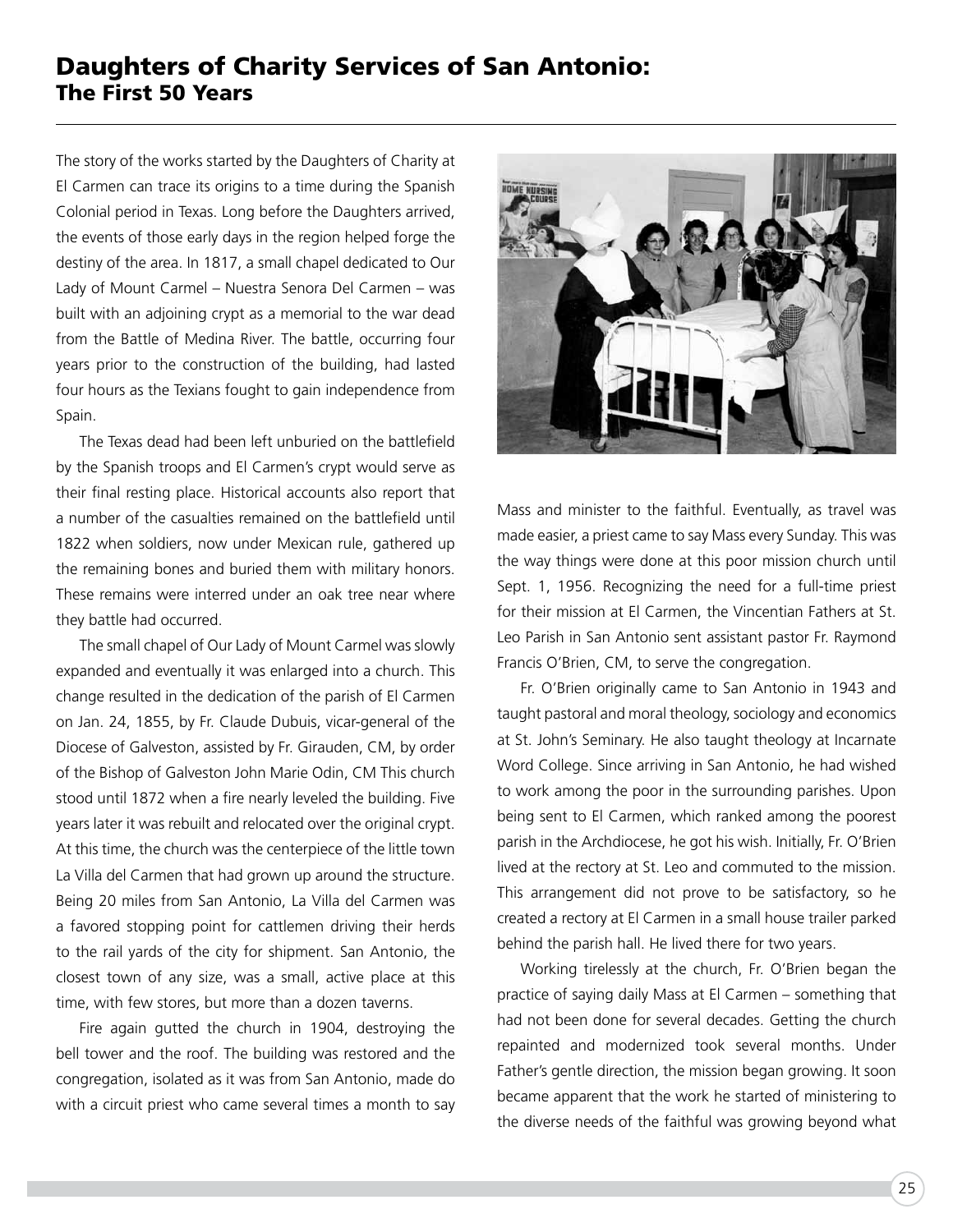the small church could accommodate. He utilized every inch of space in the small sanctuary, but even these efforts could not keep up with the demands of the congregational work.

In 1957, Fr O'Brien asked Archbishop Robert E. Lucey of the San Antonio Archdiocese for permission to build a rectory to relieve the crowded conditions of the church's rudimentary outreach programs. It would also mean that Fr. O'Brien could move out of the cramped trailer in which he was currently living. The Archbishop, who had maintained an active building program since his appointment in 1941, responded with a challenge. If Fr. O'Brien could find an order of Sisters to conduct the church's community programs and outreach to the poor, then permission for a rectory would be granted.

Fr. O'Brien immediately traveled to the Motherhouse of the Daughters of Charity in Missouri to make a request for Sisters to come and serve at El Carmen as well as in the surrounding parishes that included St. Anthony, St. Leo and San Francisco de la Espada. Sr. Catherine Sullivan, DC, visitatrix, and the Council of the Daughters of Charity were so impressed and moved by Fr. O'Brien's impassioned plea that they agreed to send the requested assistance. This would mark the first time the Daughters of Charity had served in the Archdiocese of San Antonio.

In September 1958, three Daughters of Charity boarded the gleaming dark blue and gray Missouri Pacific train known as the "Texas Eagle." Their route took them from St. Louis to Texas through Texarkana and Taylor, until finally arriving in San Antonio. The diesel locomotive, with the distinctive chromed eagle on the front, pulled the train into the city on Wednesday, Sept. 17. After gathering their belongings, Sr. Esther Levan, Sr. Mary Vincent Foley and Sr. Loretto Ryan stepped down the metal steps to the platform below.

Waiting to greet them was an entourage including Daughters of Charity from Austin, members of the San Antonio clergy, Fr. Huber from St. Leo Parish and Fr. O'Brien from El Carmen as well as photographers from the local media. Al Garcia, the chauffeur and right-hand man for the Sisters in Austin, took the bags and loaded them in one of the waiting cars. Sr. Eugenia, director of Nurses at Seton Hospital; Sr. Alphonsine, Sister Servant at Seton; and Sr. Clare, Sister Servant at the Home of the Holy Infancy; welcomed their fellow Sisters to San Antonio.

Upon leaving the Missouri Pacific Station, the group began the winding 12-mile journey through downtown streets eventually coming to the road leading to their destination. They stopped at the church at El Carmen where they prayed giving thanks for their safe journey. This was the first time the Sisters had seen the sanctuary with the exquisite statue of Our Lady of Mount Carmel above the main altar. After leaving the church, the group passed by the newly built convent structure that would serve as the Sisters' home while they were missioned at El Carmen.



Sr. Philomena Feltz, the legendary director of the Dietary Department at Seton Hospital in Austin, had come down to San Antonio with the other Austin Sisters. Spending her afternoon preparing a meal for the group, Sr. Philomena had it ready for their arrival. Fried chicken, new potatoes, peas and tomato salad rounded out the menu. The ladies of the parish arrived shortly thereafter to pay their respects to the new Sisters.

As the day progressed, the Sisters from Austin left for home with Al at the wheel. The three El Carmen Sisters, alone for the first time since their arrival, sat at the community table in their new residence and marveled at the events of the last few hours. Miss Ellen Conley, secretary and housekeeper for Fr. O'Brien stopped by to take the Sisters on a little outing in the country and to drive them to several of the other churches in the local parishes. The Sisters returned home for supper and then went with Fr. O'Brien to the new El Carmen rectory to review the historical records of the church. These church records had been kept in the homes of members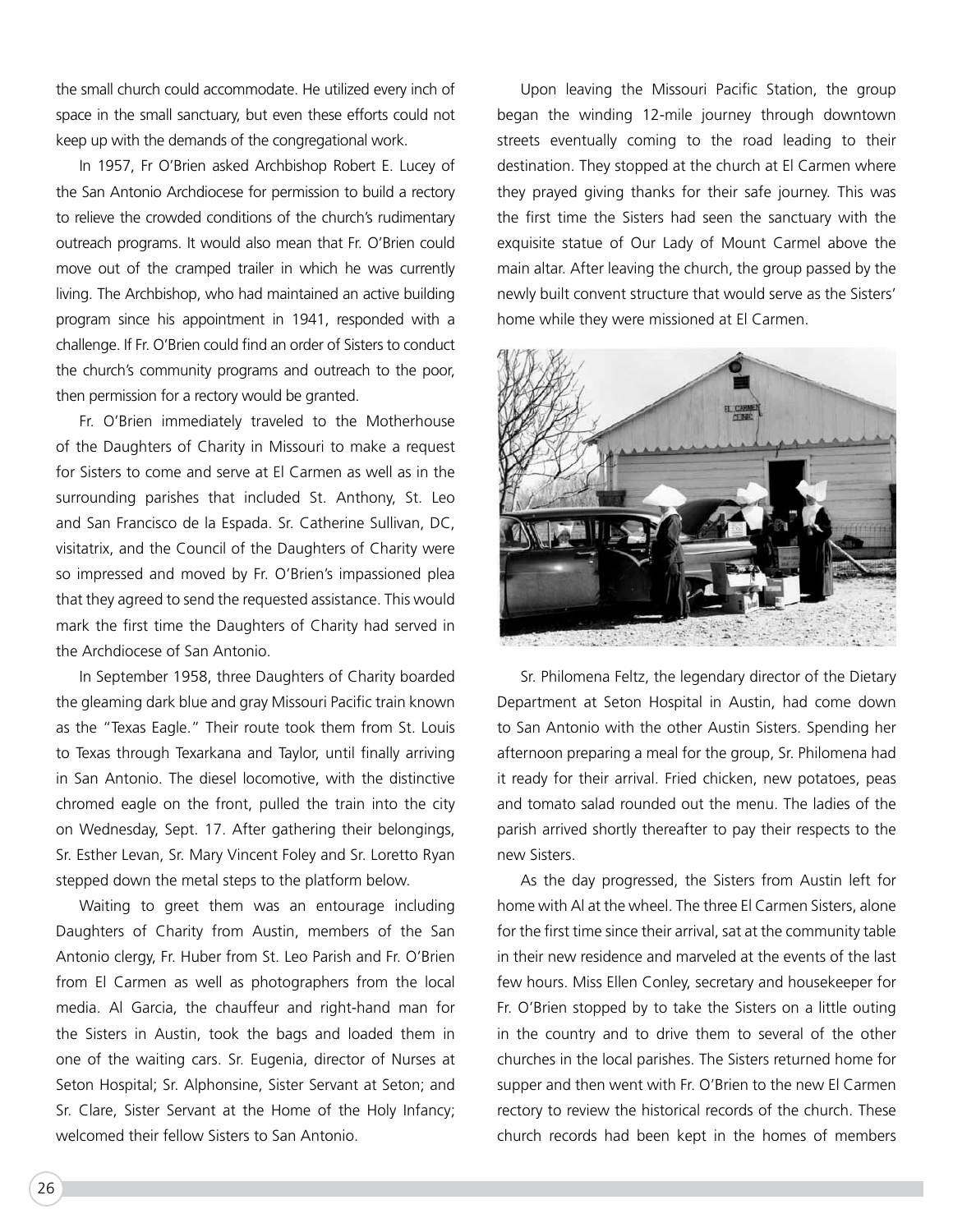of the congregation during the decades when there was no fulltime priest at El Carmen. They were returned to the church by those who had carefully protected and preserved them when Fr. O'Brien was missioned there.

The next morning, as workmen finished up the last few details on the new building, the Sisters began settling in, making a list of housekeeping items they would need. Later in the afternoon, the Sisters went to Sears Roebuck in town to buy brooms, mops and other essentials. That evening, they drove to the train depot downtown to meet Sr. Hortense Schruff, who had been sent to El Carmen from her mission at St. Ann's in Dallas.

As several rainy weeks passed, the El Carmen Sisters began many works among the people of the parish. In addition to Catechism classes, they started home visits ministering to the poor and the sick. The needs of the people of El Carmen were staggering. Poverty, illiteracy and illness were widespread. The Sisters found that the need for religious instruction was also great, as many of the local children had received no teaching since they made their First Communion. Nine girls and eight boys comprised the first Catechism class taught by the Sisters.

They were granted a variety of diverse meeting spots in the St. Leo and San Francisco de la Espada parishes to teach the religious classes. These were comprised of the school at St. Leo as well as less-conventional locations including a dance hall in LoSoya, the pool hall in Florestown, the grocery store in Buena Vista, the Thelma Public School and the living room of a private home. Teaching the classes in many areas overcame the necessity for transportation for the children, who often were from homes that had no car. This situation was eventually rectified in 1969 when a bus was purchased.

The Sisters did have use of a car. It was a light green Plymouth that had seen years of fairly hard use. Among the automobile's many irksome maladies was a troublesome tendency for the horn to begin honking whenever the steering wheel was turned past a certain point in either direction. Other imperfections, like torn upholstery, were easily remedied with new seat covers from Sears. Despite its shortcomings, the Sisters, many of whom had either never driven before or had not driven in years, successfully made the rounds of the parishes.

Fr. O'Brien offered advice on how to drive over flooded roads, a lesson that proved very useful during the Sisters' first few wet and blustery months at El Carmen. This careful instruction did not prevent the car from becoming lodged, on at least one occasion, in the seemingly ever-present mud that surrounded the church, the rectory and the Sister's residence. A flat tire further complicated the muddy ordeal.

Additional assistance for El Carmen arrived on Monday, Oct. 6, aboard the noon train. Sr. Laurina Dolan, a nurse, joined the other Sisters. Following a quick lunch, she traveled with Sr. Hortense to Buena Vista to teach Catechism class. While she was there, Sr. Laurina was called on to visit a sick infant. The baby was very ill and Sister administered emergency care. Through her efforts, the infant was stabilized and sent immediately to the hospital.

On Nov. 2, 1958, the new rectory for which Fr. O'Brien had worked and prayed was dedicated and blessed, amidst much celebration, by Archbishop Lucey. He also blessed the new Sister's residence. The Fall Festival had been scheduled to coincide with the dedication with a celebratory Mexican dinner being served in the church hall. Later in the afternoon, from 3 until 5 p.m., an open-house tour of the new buildings completed the day. Five hundred people streamed through the facilities and the Sisters distributed Miraculous Medals and leaflets. Young girls from the parish assisted with the crowds.

By now, the daily routine for the Sisters had been established. Sr. Hortense and Sr. Laurina visited and ministered to families in El Carmen and Espada, offering health advice, food, clothing and teaching Catechism in both parishes as well as in Elmendorf on Saturdays. They were even known to cut the hair of the young men in the families to make them presentable to attend Mass. All skills or talents the Sisters possessed were pressed into service. Sr. Esther and Sr. Mary Vincent drove to Saint Leo for more home visits and to teach Catechism classes there.

The health care needs of the poor of the parishes in and around El Carmen were immense. Local residents often could not afford the money for gas to go to the County Hospital, so they would simply suffer, hoping the illness went away. The El Carmen Sisters acted as a sort of taxi service shuttling the very sick to Robert B. Green Hospital in San Antonio.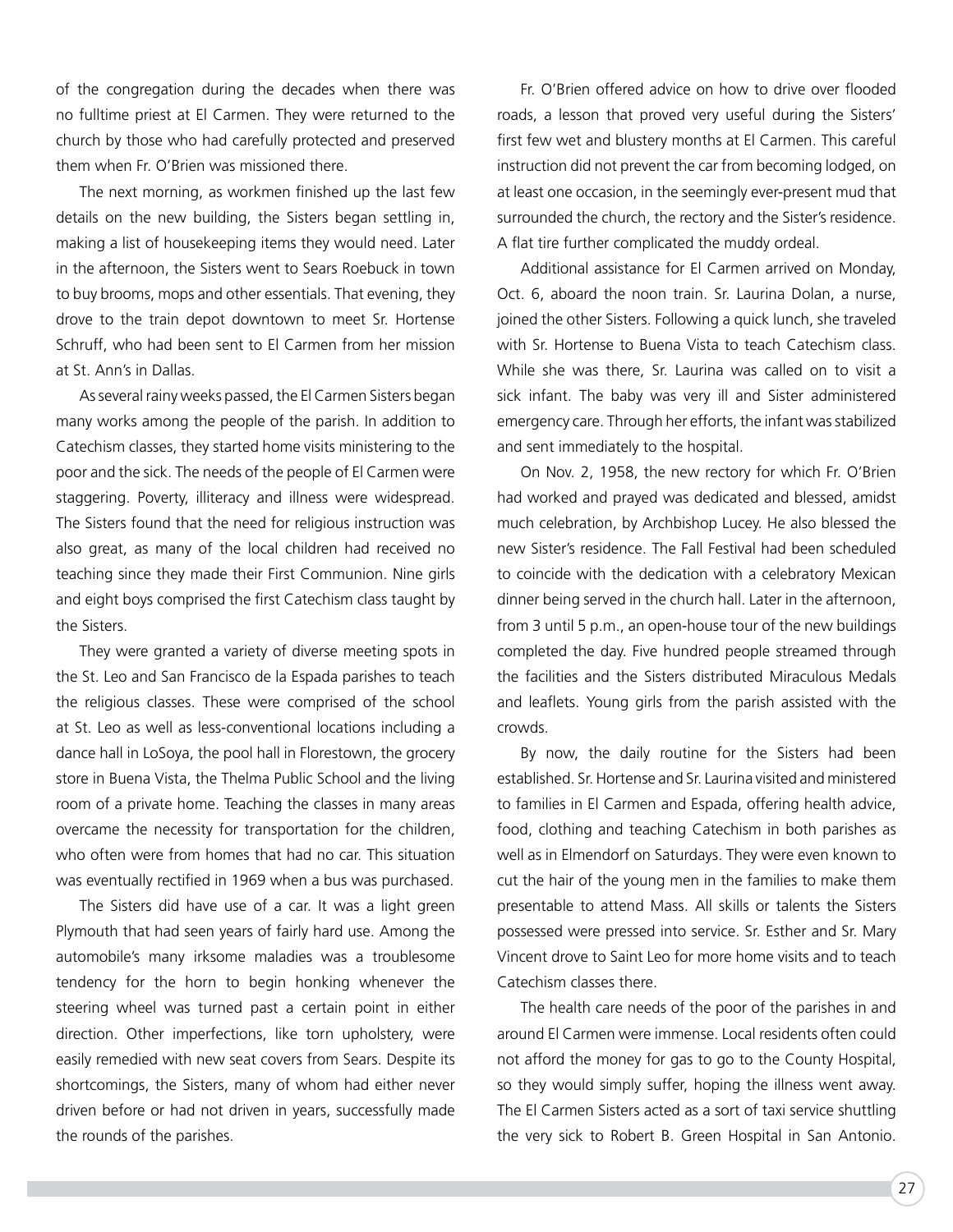Despite the great need, the Sisters were also limited by a lack of space for any type of permanent clinical arrangement.

Plans had been in the works for a while to bring a structure onto the El Carmen grounds to act as a clinic. The negotiations and arrangements to obtain the building were very slow as the owners of the two-room house that had been chosen could not come to an agreement. Archbishop Lucey gave Fr. O'Brien \$500 toward the project and eventually the little building was purchased and moved to the El Carmen grounds where it was placed between the rectory and the Sister's residence.

The men of the parish banded together and remodeled the interior, changing it from two large rooms into five exam rooms. Painting, adding running water and electricity completed the needed updates. Just as the clinic was nearing completion, Fr. O'Brien suffered a fatal heart attack and El Carmen lost their beloved priest. The progress on the clinic slowed considerably.

Between 1959, when the building was moved, and spring 1961, when the El Carmen Clinic was officially opened, donations of medical equipment had trickled in slowly. Several special collections had been taken up to raise money for the clinic in the local churches, but, overall, it was an arduous process getting the facility ready and open. For the better part of two years, supplies for the anticipated opening came from the Daughters of Charity Hospitals and local sources. Finding a physician who would volunteer their services was also a major hurdle. During the long 24-month period after the building had been made ready but before the clinic could be opened, it was used as storage for donated food, clothing and other supplies.

Eventually, the money was raised, volunteer medical staff and assistants were recruited and the equipment was installed. The El Carmen Clinic opened to a flurry of activity. The little house functioned well as a rudimentary clinic, but, almost immediately, the demand for services began to overwhelm the space available in the converted house. Getting volunteers for the work was also a problem. These factors coupled with difficulties faced with the City-County Health Departments refusal to issue smallpox and diphtheria vaccines forced the temporary closure of the El Carmen clinic in May 1963.

For three years, the Sisters at El Carmen made do with what they had; however, bigger, more suitable quarters were desperately needed. In April 1964, a new clinic built of cinderblocks replaced the old frame structure. The second El Carmen clinic, built of donated materials by men of the parish, had rooms for medical services including minor surgery, pediatrics, dermatology and obstetrics. A large shipment of donated equipment – exam tables, surgical lamps, scales and instrument containers – was installed. Sr. Janice Cady, nurse midwife, performed the first home delivery on March 26, 1964. The new El Carmen Clinic opened on April 26 and also served as the regional birthing center, with the first El Carmen baby born there on June 14. From that time until the last delivery on Jan. 1, 1969, 214 mothers received prenatal care with 151 of them also delivering at El Carmen.

On March 4, 1966, the City-County Health Department moved into the clinic building to give immunizations and to hold well-baby clinics. In April, the El Carmen clinic was incorporated by the state as DePaul Family Center. To meet the ever-expanding needs of the communities the Daughters served, the decision was made to broaden the range and scope of services they offered. In November 1968, a modest one-story building was erected on Somerset Road to house the DePaul Family Center. It initially offered a wide range of medical, dental and social services. However, because there was no licensure for nurse midwives in Texas and there seemed to be no immediate legislation pending, deliveries at El Carmen Clinic were discontinued in 1969.

The Daughters continued their efforts to improve conditions in the community. Sr. Dolores Girauld, DC, and Sr. Grace Berger, DC, worked with city, county, state and federal officials to bring water to the BuenaVista-Losoya area. Their project began November 1977 and included visits to Washington, D.C., where they provided testimony regarding the poverty in the area. Media coverage in the San Antonio papers created awareness of the dire need for water in the area and the water project gained support. It took four years, but the Sisters efforts were successful and city water service was brought to the area.

In 1983, DePaul became a United Way agency. The needs of single parents and two wage-earner families for safe, affordable child care were recognized in 1984. Shortly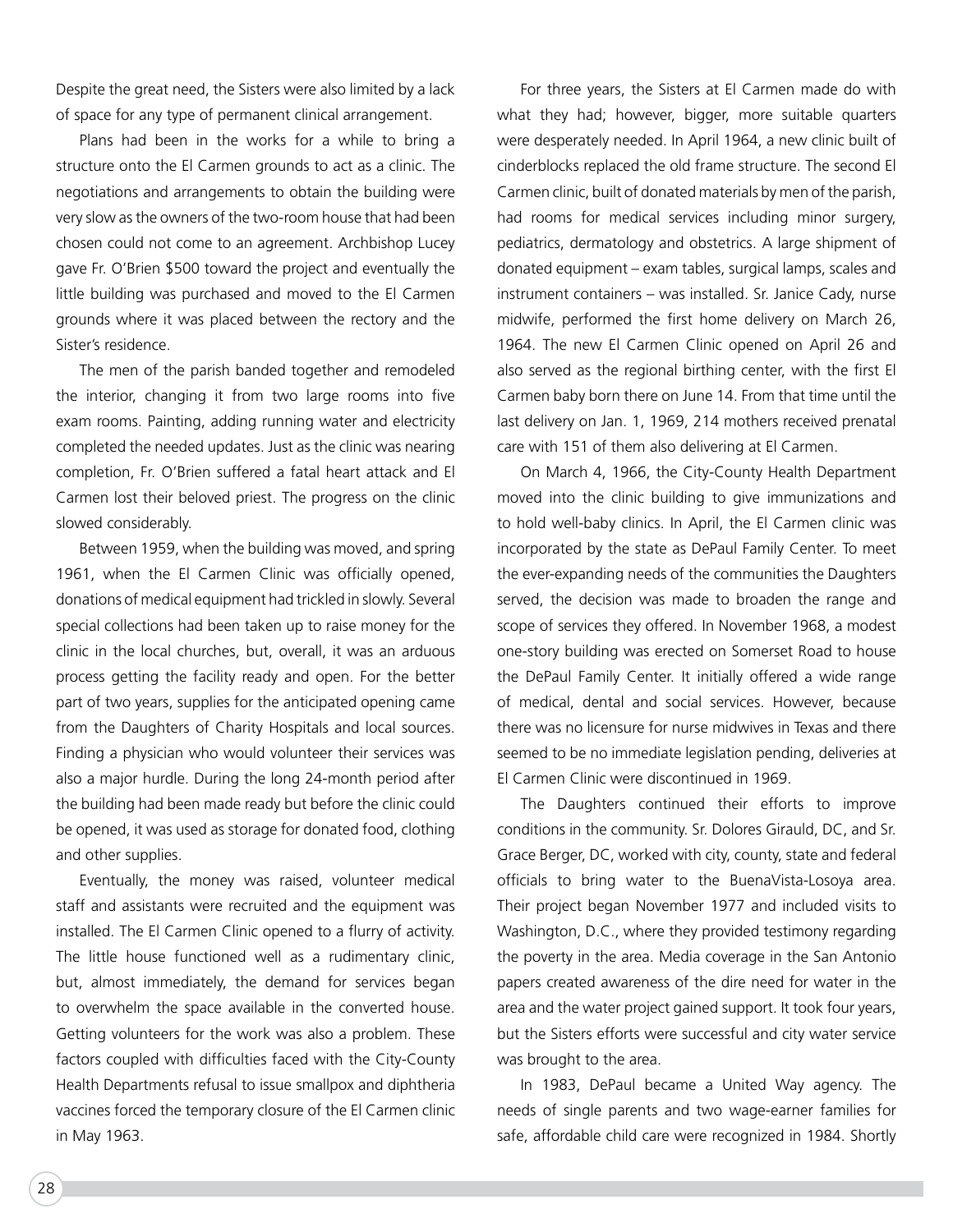after the doors for this child care facility opened, the state requested to place abused and/or neglected children at DePaul.

These children also required transportation to and from the center each day and special care to overcome developmental delay. Furthermore, the need to support teenage mothers was quickly recognized, as many were dropping out of school permanently to care for their babies. By 1987, the Child Development Center at DePaul had grown to accommodate 120 children and was licensed for 129 children in 1992. In 1999, South San Antonio School District contracted with DePaul Child Development for 16 slots for special needs children ages three and four. The school district supplied two special education teachers, a teacher's aide plus some equipment; the children attended at no charge. This partnership lasted several years.

In 2003, DePaul Child Development Center took a giant leap forward by earning national accreditation from the National Association for Education of Young Children. The five-year accreditation process moved the center into the elite group of only 29 child development centers in all of San Antonio, the only accredited center south of downtown. Another significant event for child development occurred in March 2004, when the Daughters of Charity Services assumed management of the Wesley Child Development Center. That center had space for 130 children ages six weeks to four years, plus an after-school program for up to age 12. In May 2004, the Board of Trustees voted to name the center DePaul-Wesley Children's Center to honor the 90 years of service Wesley Community Center had in the neighborhood.

The St. Philip of Jesus Center came into existence in November 1979. The house in which the center was located needed many repairs, so the first day of operation was held in the church hall. Patient records were kept on 3x5 cards, the "pharmacy" was contained in a paper bag and the examining table was an office desk covered by sheets. After the house was repaired, the clinic was equipped through donations from the Santa Rosa Hospital and other area clinics. St. Brigid volunteers and people from the neighborhood provided supplies.

The center's role in the community expanded and, in August 1981, the center was incorporated under the name:



St. Philip of Jesus Holistic Health Center. In 1982, counseling services began using volunteers and students. Specialty clinics were started in 1983 and The University of Texas dental van began providing services in 1984. To ensure stability of the center, the sponsorship of the Daughters of Charity National Health System began in 1985. During 1985, El Carmen Clinic experienced a considerable expansion with the addition of 1,950 square feet to the facility. Several foundations and many local contributors donated \$150,000 to cover the cost of construction. Equipment for the new area was furnished through three Community Development Grants.

In July 1987, the three centers, which were distinct entities, were incorporated under Daughters of Charity Services of San Antonio with the names the "El Carmen Center," the "DePaul Family Center" and the "St. Philip of Jesus Center." Also in 1987, Daughters of Charity Services of San Antonio (DCSSA) was incorporated into the Daughters of Charity National Health System, West Central Region. These consolidations brought economies of scale for the purchase of supplies, insurance, employee benefits and so forth.

The center received additional extensive renovations in June 1991 through a \$100,000 grant from the Bexar County Health Facilities and a \$50,000 Community Development Block Grant. These monies enabled the El Carmen Clinic to add an additional building to its facilities for diabetes education. The new Wellness Center facility included meeting rooms and a kitchen to aid in educational nutrition classes.

By 1993, St. Philip of Jesus Center began experiencing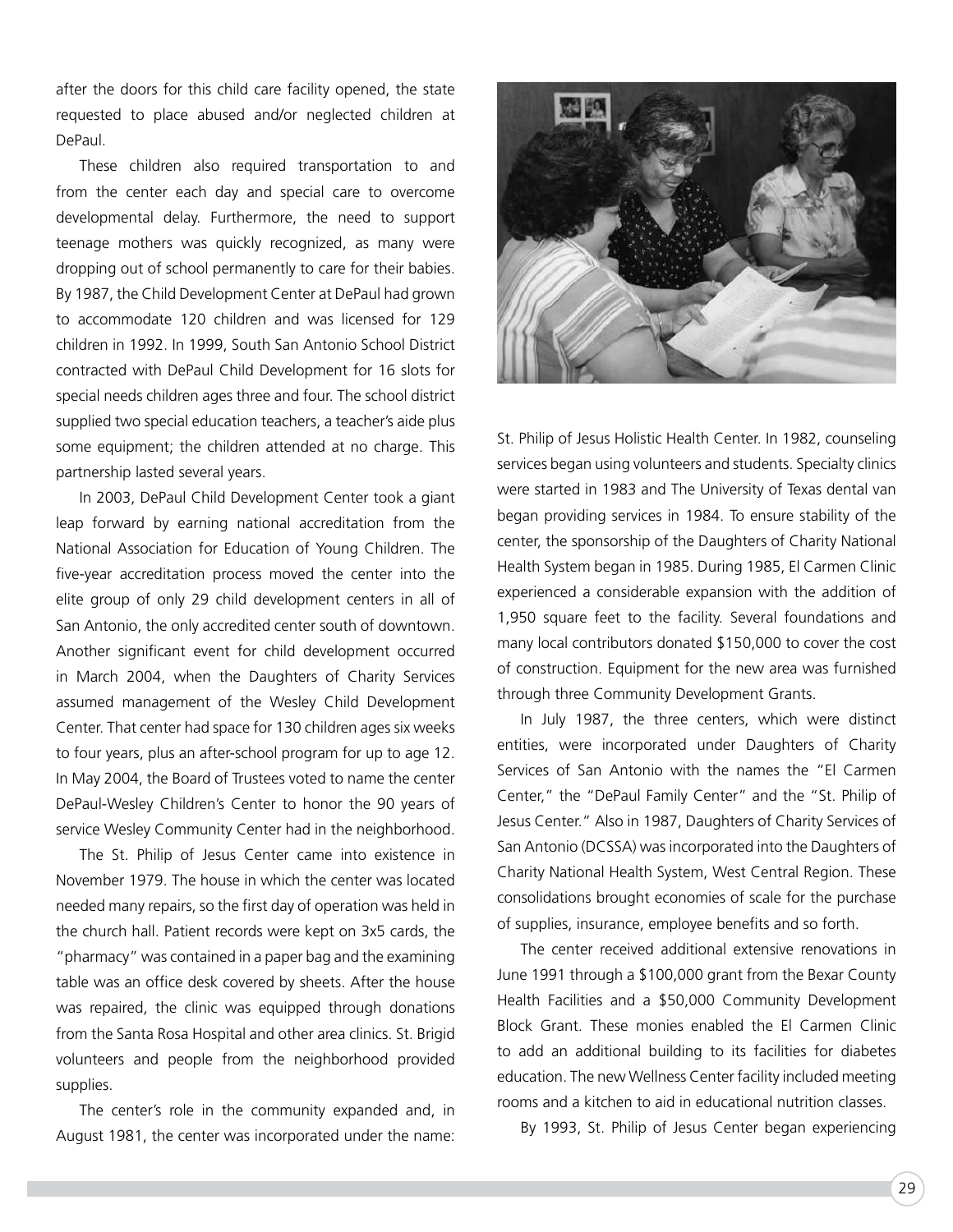a decline in client volumes. The parish that it served had become increasingly transient and the center's services area did not resemble the make-up of a neighborhood center. A decision by the trustees to close the center in 1996 reflected these trends. In addition, the trustees had recognized that several other providers in the same area were meeting the needs of the poor and that the resources could be redirected toward the unmet needs in the DePaul and El Carmen and all dental services were consolidated at DePaul Family Center.

In 1998, Daughters of Charity Services of San Antonio's 40th year, plans for a new large primary care clinic were approved. The groundbreaking for La Mision Family Health Care occurred in June 1999 and services began January 2000. Dr. Rodolfo Urby was the medical director when La Mision Family Health Care opened. His involvement with the clinic had started years before as a physician volunteer at El Carmen. His service as a volunteer eventually grew to a contract and resulted in more than 20 years of working with the El Carmen Clinic.

On Nov. 1, 1999, the Daughters of Charity National Health System, sponsored by four provinces of the Daughters of Charity and the Sisters of St. Joseph Health System based in Ann Arbor, Mich., united to form Ascension Health, the nation's largest Catholic and nonprofit health system and the third-largest system, based on revenues, in the United States. The Sisters of St. Joseph of Carondelet Health System joined later in 2002. The relationship with Ascension Health has been tremendously beneficial for DCSSA.

In March 2000, Larry Mejia joined DCSSA as executive director during a time of considerable expansion and change. The Board of Directors were moving forward with their commitment to expand and improve child care. The five-year journey toward national accreditation of DePaul Child Care was also underway. Additionally, steps were being taken to begin the first capital campaign to double capacity and to construct a new building to accommodate 200 children in the program at the DePaul campus.

A committee of community leaders were called together to form "Children First." Under the leadership of Larry and Board Chair Steve Dufilho, "Children First" successfully raised \$5 million to build DePaul Children's Center, expand dental services and remodel DePaul Family Center to expand

Social Services to the community. During his 10 years with DCSSA, Larry has worked closely with Ascension Health to improve access to care for people in poverty. DCCSA has grown and more than doubled its services to the community in all programs. Revenue raised during the last 10 years has increased 134 percent through fees, partnerships and philanthropy.

The 1990 U.S. Census data indicated that the neighborhoods that the El Carmen facilities serve are predominately populated by Hispanics. Little changed in the decades that preceded this census or in the 10 years that followed. The median income for families in the service area is far below that of the rest of Bexar County. Many are unemployed or working at unskilled or seasonal jobs. Almost 20 percent of the families are female head-of-household. In many others, both parents work. Due to their income, most lack access to affordable child care. They have neither health insurance nor the money to pay for health care when a family member is ill.

Diabetes and hypertension are prevalent among Hispanics. Dental care is not a priority for the poor, until pain becomes overwhelming. Their medical conditions are often complicated because they do not take medications as directed. All of the neighborhoods in the center's service area have been federally designated as medically underserved areas. The poor in these neighborhoods lack accessible transportation to enable them to reach affordable medical and dental care and other social services. Problems associated with alcoholism, abuse and neglect are often ignored because of the lack of resources.

Despite these disadvantages, the communities served have several strengths that breed hope for betterment of the neighborhood. The parishes served have very active churches — St. Clare Church in the DePaul area and Our Lady of Mt. Carmel in the El Carmen and La Mision area. In fact, the centers are next-door neighbors with the churches. Faith communities in each of the parishes have been supportive of the centers throughout their history. Also, both parishes have active community development organizations that have achieved tangible results for social justice and obtaining infrastructure for the community.

Family loyalty is extremely strong. Running throughout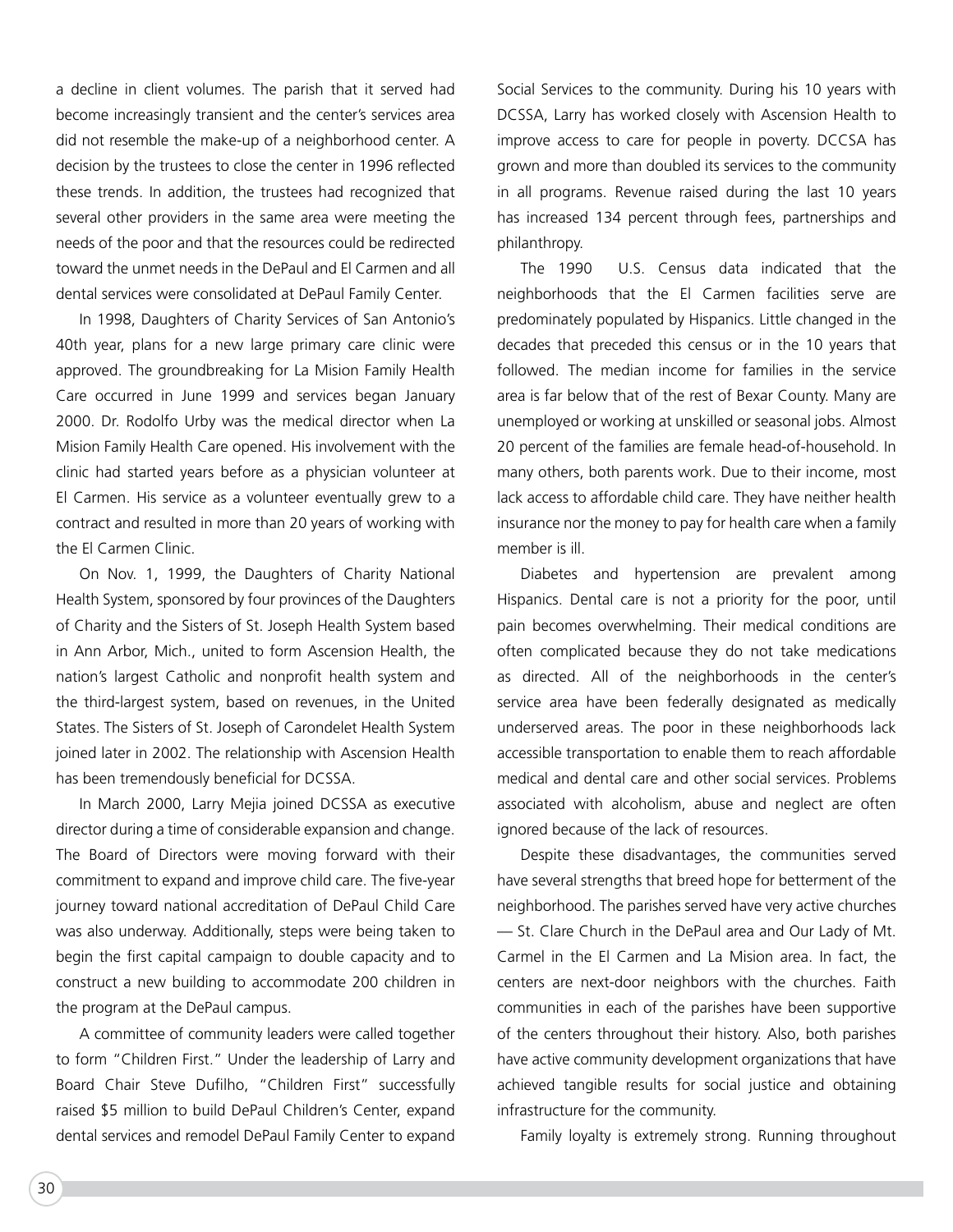the Hispanic culture is a zest for celebration, thankfulness and recognition of a common heritage. Disease prevention remains the primary focus of the activities, but La Mision Family Health Care provides primary medical outpatient services five days a week.

The DePaul Family Center and DePaul-Wesley Children's Center provide safe, bilingual and educationally sound child development Monday through Friday, 6:30 a.m. to 6 p.m. for children ages two weeks to 12 years. A heavy emphasis is placed on learning and socialization with other children. One of the most important features of this program is the nutrition component. All children receive two hot meals and a healthy snack daily. For many of these kids, this is the bulk of their weekly nutrition. Classes are organized by age and activities are planned appropriate to the developmental needs of the group. Activities are well-balanced between learning, motor-skills, play and recreation. The two campuses have the capacity for more than 200 children, depending on the age mix.

La Mision Family Health Care now provides affordable primary dental services including preventive dentistry, restorations, extractions and education. A dentist and a dental hygienist provide the



care. In 1996 the DePaul site dental clinic was expanded from two-to-four dental chairs to meet growing needs. In 2006, the dental department was moved from DePaul Family Center to La Mision Family Health Care. Due to increased need, it is currently expanding from four to seven dental chairs.

The medical program provides full-time primary care services to clients of all ages. Routine preventative care, such as well-child physicals and immunizations, are provided regularly. Diabetes, cardiovascular disease, anxiety/depression and infections are the most common ailments that we treat. Simple diagnostic tests and medications are also available at La Mision. When needed, they can link patients with specialty services at the University Health System, several other health systems in San Antonio and San Antonio Metropolitan Health District. On a monthly basis, Dr. John Gonzalez holds clinics at La Mision offering dermatology.

Staffing for these programs is handled in a very unique way. The centers have a first-of-its-kind partnership with the Bexar County Hospital District (that does business as University Health System) in which their physicians fully staff the medical program. This was the first step in a longterm effort to enrich the medical services at El Carmen and help the University system meet more community needs. In addition, DCSSA has had several physicians who volunteer on a regular basis.

De Paul Family Center and La Mision Family Health Care also have a wide array of social outreach programs available.

Social workers at the centers provide services that include crisis intervention, home visits, benefits assistance, advocacy, counseling, monetary and emergency help, and food and clothing assistance. These



caring individuals are very knowledgeable about other community programs and can make proper referrals. Patients are encouraged and expected to partner with DCSSA social workers to find solutions to their individual problems.

The wellness program is not tied to a specific site. Instead, the wellness activities are coordinated with other center services to emphasis prevention, rather than solely curative, approach to patient care. Diabetes education, prenatal care, parenting, weight management, exercise, nutrition and selfcare classes are taught at each center, at local parishes and other community centers. In 1996, Daughters of Charity Services began the first Catholic-sponsored parish nurse program in San Antonio in recognition that clients achieve behavioral changes and improvements in health when services are delivered through the medium of the church.

DCSSA networks with University Health System; Methodist Health Care Ministries; Baptist Health System; CHRISTUS Santa Rosa Health System; Salvation Army; Society St. Vincent DePaul; San Antonio Food Bank; Harlandale, South San Antonio and Southside independent school districts; Department of Health & Human Services; Department of State Health Services; Metropolitan Health District; Wesley clinics; Centro del Barrio (Centro Med); United Way; and many others to provide services beyond what the centers could provide individually.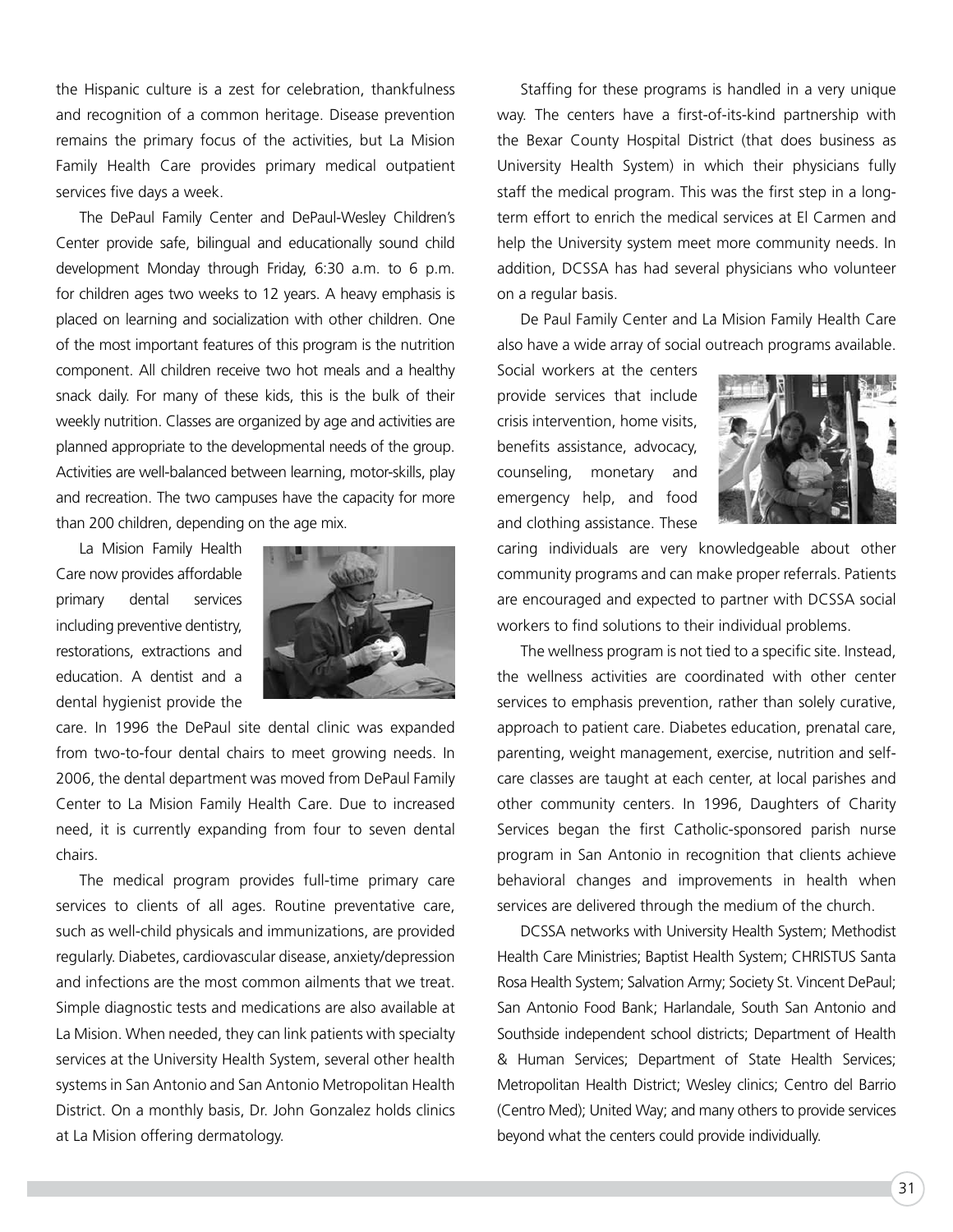Additionally, DCSSA coordinates with neighborhood churches of all denominations to educate the public about their needs and services, and to get feedback on the community's perception of DCSSA's performance. The centers also participate in numerous area Health Fairs and routinely visit south-side senior citizen nutrition centers to provide preventive health education and social service intake. They continually seek partners with whom they can do more together.

For more than 50 years, beginning when the first Sisters stepped from the train, the Daughters of Charity Services of San Antonio, a proud member of Ascension Health, has been a vital part of the communities in which they serve. The center's combined ministry touches more



than 30,000 sick, needy and troubled clients each year while discerning the invisible beauty of Christ abiding in each of them.

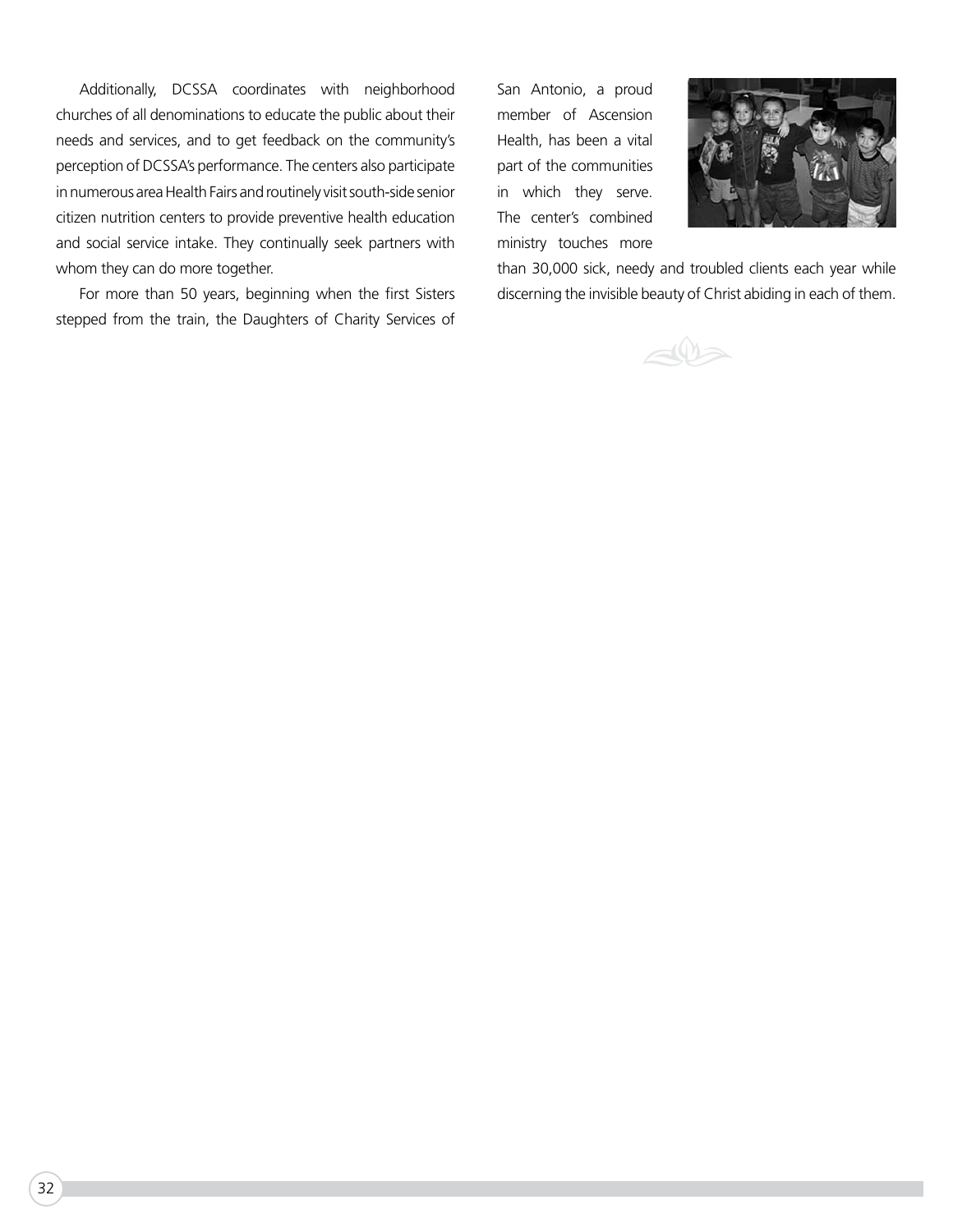#### Daughters Of Charity Services Of Arkansas

**St. Elizabeth Health Center** 407 S. Gould Ave. / P.O. Box 370 Gould, AR 71643 Phone: (870) 263-4317 Fax: (870) 263-4782

#### **DePaul Health Center**

145 W. Waterman St. / P.O. Box 158 Dumas, AR 71639 Phone: (870) 382-4878 Fax: (870) 382-4895

#### **Daughters of Charity Services of Arkansas Administrative Office**

161 S. Main St. / P.O. Box 158 Dumas, AR 71639 Phone: (870) 382-3080 Fax: (870) 382-3085

#### Centro San Vicente

**Alameda Clinic** 8061 Alameda Ave. El Paso, TX 79915 Phone: (915) 859-7545 Fax: (915) 859-9862

**San Elizario Clinic** 13017 Perico Rd. San Elizario, TX 79849 Phone: (915) 851-0999 Fax: (915) 851-6060

**San Vicente Healthcare for the Homeless Program** 1208 Myrtle Ave El Paso, TX 79901 Phone: (915) 351-8972 Fax: (915) 351-6033

#### Seton Center Family and Health Services

2816 E. 23rd Street Kansas City, MO 64127 (816) 231-3955

#### Daughters of Charity Services of New Orleans

**Mailing Address:** P.O. Box 970 Harvey, LA 70059

**Carrollton Medical Center** 3201 S Carrollton Ave New Orleans, LA 70118 (504) 207-3060

**St. Cecilia Medical Center** 1030 Lesseps St. New Orleans, LA 70117 (504) 941-6041

**Metairie Medical Center** 111 N Causeway Blvd Metairie, LA 70001 (504) 482-0084



#### Daughters of Charity Services of San Antonio

**Administrative Offices** 7607 Somerset Rd. San Antonio, TX 78211 Phone: (210) 334-2300 Fax: (210) 922-0332

**De Paul Family Center Social Services**  7607 Somerset Rd San Antonio, TX 78211 Phone: (210) 334-2327 Fax: (210) 922-1728

**De Paul Family Center Children's Center**  7607 Somerset Rd San Antonio, TX 78211 Phone: (210) 334-2311 Fax: (210) 334-2344

**La Misión Family Health Care** 19780 US Hwy 281 South San Antonio, TX 78221 Phone: (210) 626-0600 Fax: (210) 626-1174

**El Carmen Wellness Center** 18555-1 Leal Rd. San Antonio, TX 78221 (210) 626-1745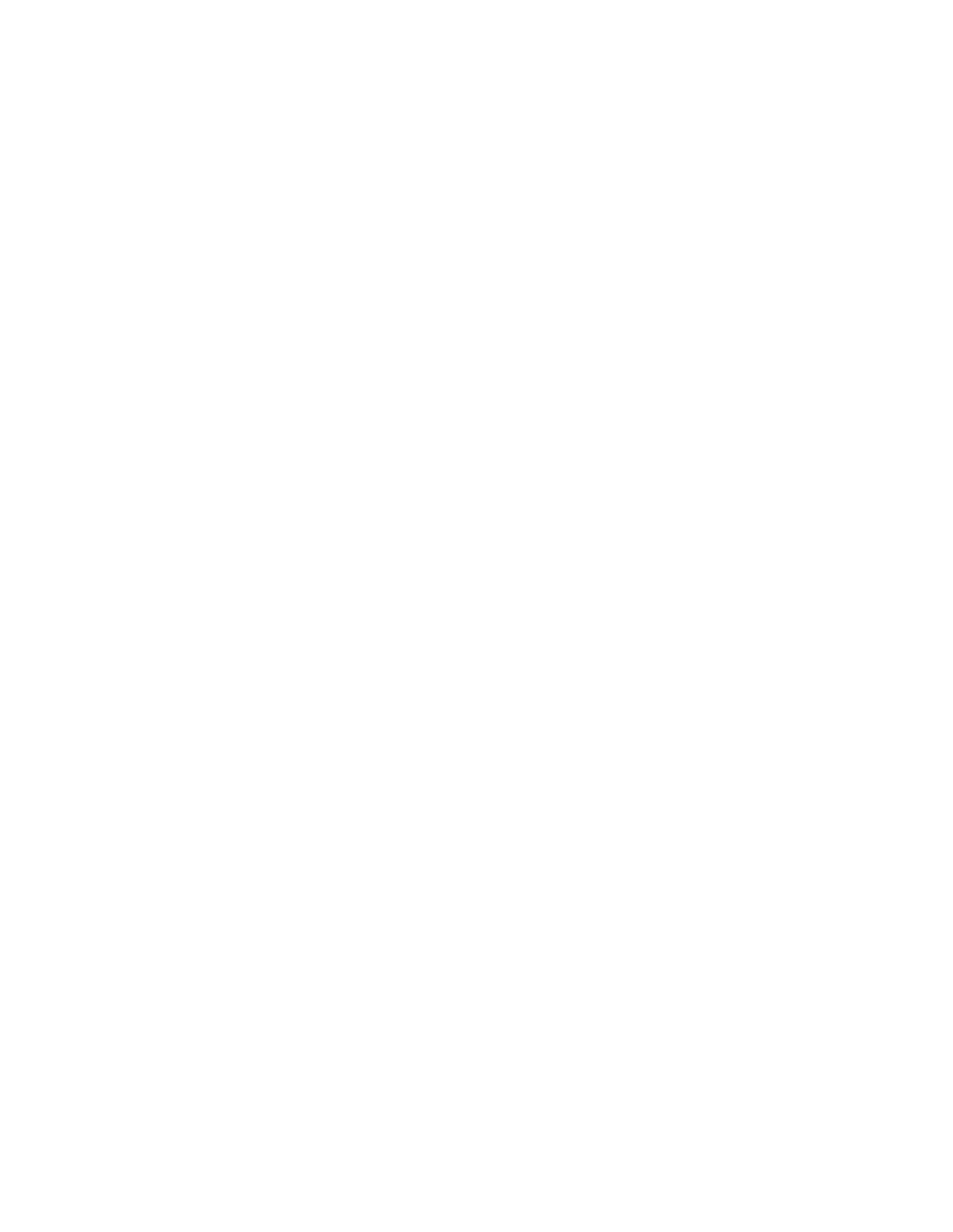

This publication was created and published by the Seton Family of Hospitals, Austin, Texas.

Researched and written by Carl R. McQueary, Senior Archivist and Historian Edited by Jill Pendleton, Publications Editor Designed by Katy Byther, Graphic Designer March 2011